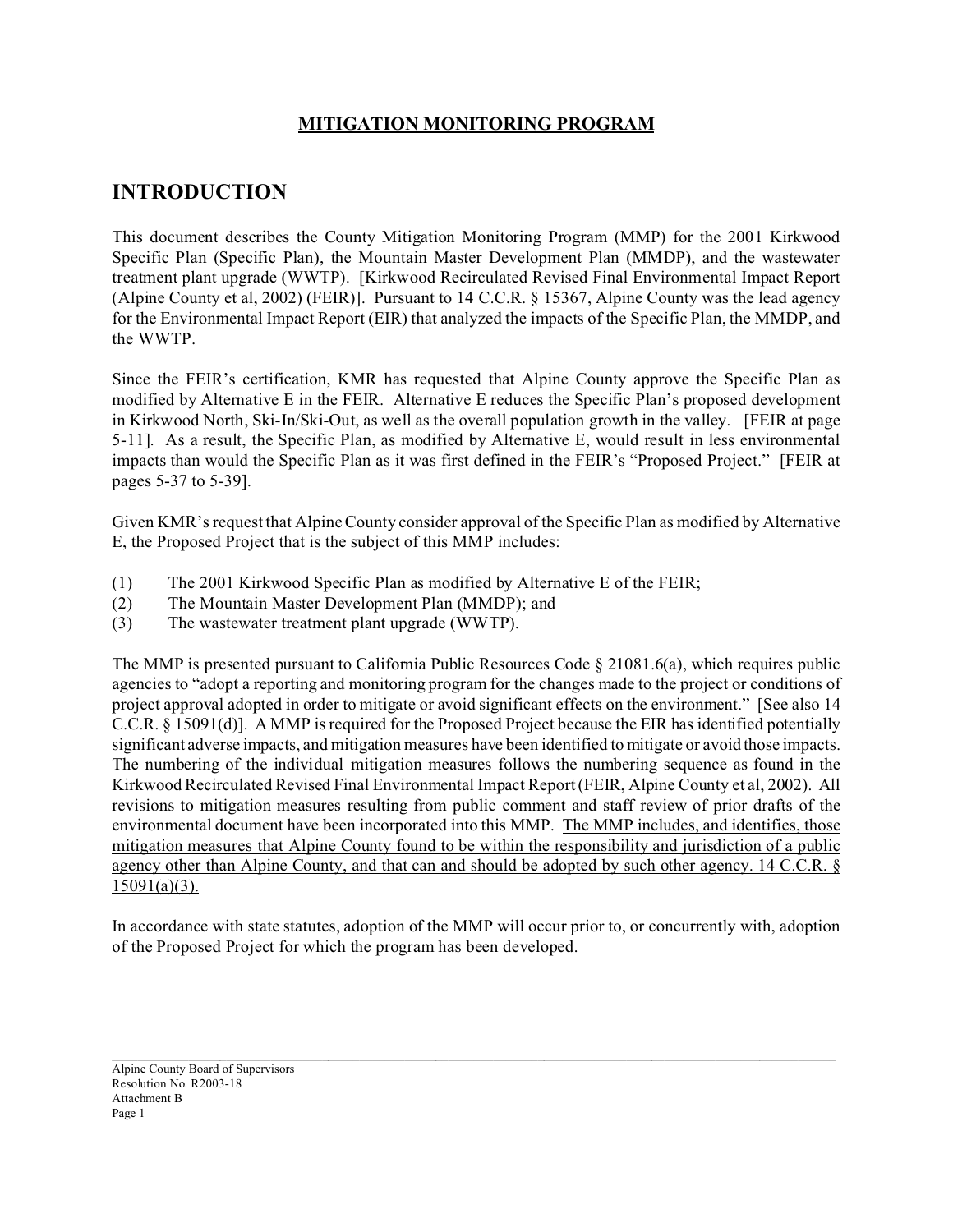## PURPOSE AND STRUCTURE OF THE MMP

An MMP is intended to serve the following functions:

- Ensure that mitigation measures are implemented.
- Provide feedback to agency staff and decision makers about the effectiveness of the mitigation measures.
- Provide learning opportunities for improving mitigation measures on future projects.
- Identify the need for enforcement action before irreversible environmental damage occurs.

The table that follows this introductory text is the body of the MMP. For each mitigation measure required as a condition of project adoption, the following information is provided in the table.

## **Impact and Mitigation Measures**

The MMP follows the organization of the FEIR's impact analysis.

#### **Action Required**

For every mitigation measure, one or more actions are described. These are the heart of the MMP as they define the means for implementing mitigation measures and, in many cases, the criteria for determining whether measures have been implemented. In some cases, the mitigation measure itself provides adequate detail, so the information under Action Required is merely a summary. In other cases, substantial new information regarding how a measure is to be implemented is provided.

## **Timing Requirement**

Each action must take place during or prior to some element of the Proposed Project or project development or approval. Some measures will be applied through the entire term of the Proposed Project, some will be applied at specific junctures, and others will be necessary only if certain circumstances arise.

#### **Responsible Party**

This is the entity responsible for actual, on-the-ground implementation of the mitigation measure. In most instances, the "project proponent" is identified as the Responsible Party. This could be KMR for activities they undertake at the community level, KMPUD for the WWTP, or individual developers for specific residential of commercial projects. In some cases, the Responsible Party is a governmental entity or agency (e.g., creation of an ordinance).

## **Review Authority**

This is the agency or individual with oversight of the mitigation measures' implementation. The Review Authority will oversee the Responsible Party's efforts to implement the mitigation measure and determine whether the effort is adequate to meet the intent of the mitigation measure. Because the Tri County Technical Advisory Committee (TC-TAC) will play the central oversight role in insuring that mitigation measures are implemented and effective (see OverallMitigation Monitoring/Project Review below), the TC-TAC is most often identified as the Review Authority. For measures involving the ski area special use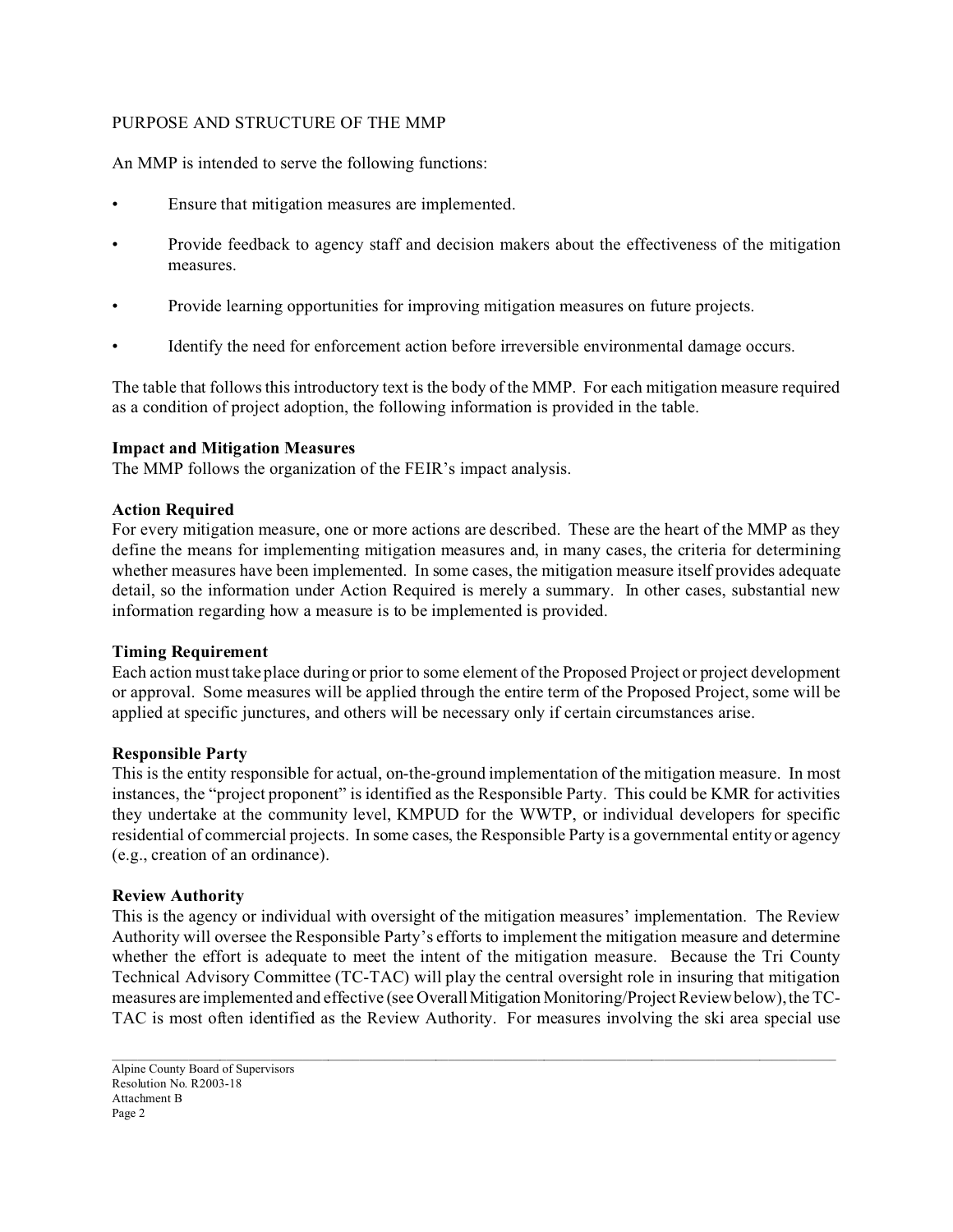permit area or other National Forest System resources, the Forest Service is often listed with TC-TAC. In a few instances, other state or federal agencies will have an active oversight role and are also listed as Review Authorities.

## **Enforcement Authority**

This is the entity, typically a regulatory agency, with the legal authority to assure that the required mitigation measure has been applied and that the intended reduction in impacts has occurred. This is typically not TC-TAC, because of that committee's advisory role. Where enforcement will ultimately be a county function, the appropriate county official or office is identified. For impacts to National Forest System resources, the Forest Service is included in this role. In instances where other state or federal agencies have enforcement authority for a particular measure, they are also identified.

# **OVERALL MITIGATION MONITORING/PROJECT REVIEW**

## **Biennial Review**

Every 2 years KMR or its successor will provide a report on development progress to date, and projected development for the next 2 years. The report will contain information on the following:

- Status of total development within the resort.
- Construction and phasing of necessary infrastructure and utilities.
- Status of any required off-site improvements necessary to support development of the resort.
- Compliance with required mitigation monitoring and conditions of approval for the Proposed Project.

The report will be reviewed at a regular meeting of the TC-TAC. Copies of the report, along with the comments of TC-TAC, will be forwarded to the planning commissions and boards of supervisors of all three counties and will be made available to the public. KMR will provide a summary of the report to all property owners within the resort.

Biennial Fiscal Impact Analysis Review:

A. KMR has provided the County with an analysis entitled the Kirkwood Mountain Resort Kirkwood Specific Plan Fiscal Impact Analysis and dated April 2003 ("2003 Fiscal Impact Analysis"). The 2003 Fiscal Impact Analysis describes the fiscal impacts on Alpine County of the development contemplated under the Kirkwood Specific Plan. The 2003 Fiscal Impact Analysis indicates that for the budget year 2001/02, Kirkwood produced a surplus of County revenues over the costs of County Services in the approximate amount of \$714,588.00. [2003 Fiscal Impact Analysis page ii, Table ES-19]. The 2003 Fiscal Impact Analysis further indicates that, at complete build-out of the Specific Plan, the County's annual revenues from future development under the Specific Plan will exceed the expected County costs of services by \$2,024,181.00. [April 2003 Fiscal Impact Analysis page iv, Table ES-2].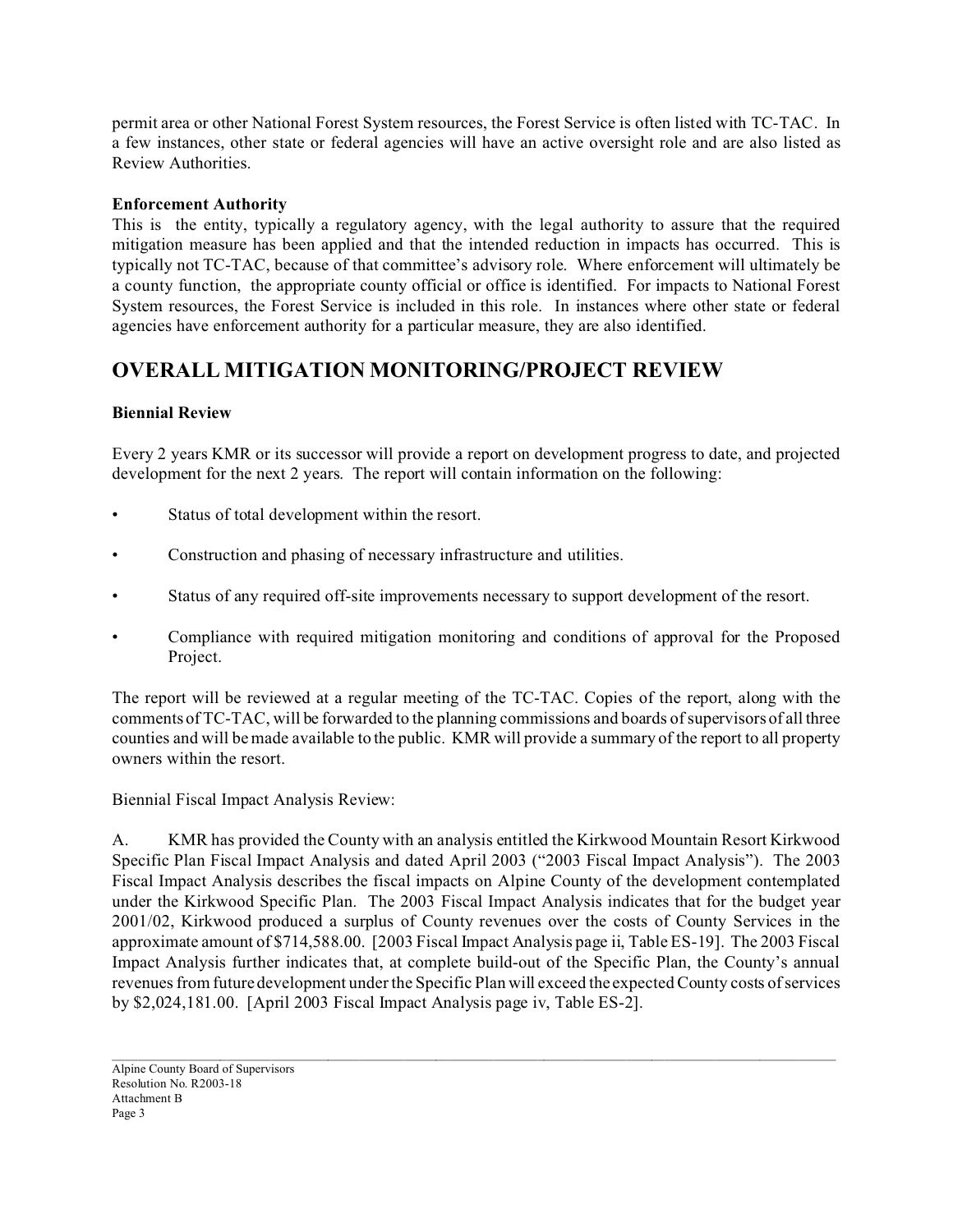B. During the required biennial review of the project impacts, KMR and the County will evaluate the cost of the County's services resulting from development under the revised Specific Plan.

C. If the conclusions provided in that evaluation differ by more than thirty (30%) from the corresponding conclusions of the 2003 Fiscal Impact Analysis, then KMR shall submit a revised fiscal report for County review and approval. If the evaluation indicates that the County's actual cost of service exceeds the projected annual revenues from taxes, fees and assessments plus any cumulative surplus of revenues, then the County and KMR agree to jointly evaluate mechanisms for increasing County revenues or reducing County expenses so that there is not a net negative number. If after approval of the revised Specific Plan, actual annual County expenses exceed taxes, fees and assessments plus any cumulative surplus of revenues, the County shall have no obligation to approve further development under the revised Specific Plan.

D. KMR and the County shall resolve any controversy or claim related to this Fiscal Review Requirement pursuant to this provision, which shall survive the expiration or termination of the Fiscal Review Requirement.

- (i) In the event of a dispute involving the cost or level of County services provided, KMR and the County shall provide each other documentation justifying their respective positions.
- (ii) KMR and the County shall first seek to resolve any dispute by negotiations between authorized representatives.
- (iii) If the dispute has not been resolved by negotiations within thirty days of it having been raised by either KMR or the County, either KMR or the County may initiate mediation of the dispute by sending the other entity a written request that the dispute be mediated.
- (iv) Should the mediation not result in a settlement of any or all issues, either KMR or the County may request declaratory relief as to the responsibilities of the parties in a court of competent jurisdiction. The prevailing party in any such action shall be entitled to recover its reasonable attorney's fees, expert witness fees, and costs.

## **10-Year Review**

During the tenth year following approval of the Proposed Project, KMR or its successor will retain a qualified consultant to review the development for compliance with the mitigation requirements in this MMP and any other conditions of approval of the Proposed Project. The selection of the consultant will be mutually agreed to by TC-TAC. The consultant will identify any shortcomings and make recommendations for adjustment to mitigation measures or conditions of approval to overcome those shortcomings. Additionally, the consultant will identify any new circumstances or unanticipated impacts that were not foreseen when the FEIR was certified and the Proposed Project approved. The consultant will recommend whether or not a supplemental EIR may be necessary.

The consultant's report and recommendations will be reviewed at a regular meeting of TC-TAC. Prior to the meeting, the report will be made available to the public. TC-TAC will consider the report and forward recommendations, along with the consultant's report, to the planning commissions and boards of supervisors of all three counties.

It will be clear that a decision regarding preparation of a supplemental EIR will be made by the lead agency subject to the requirements of CEQA. Further action, including additional mitigation measures, adjustments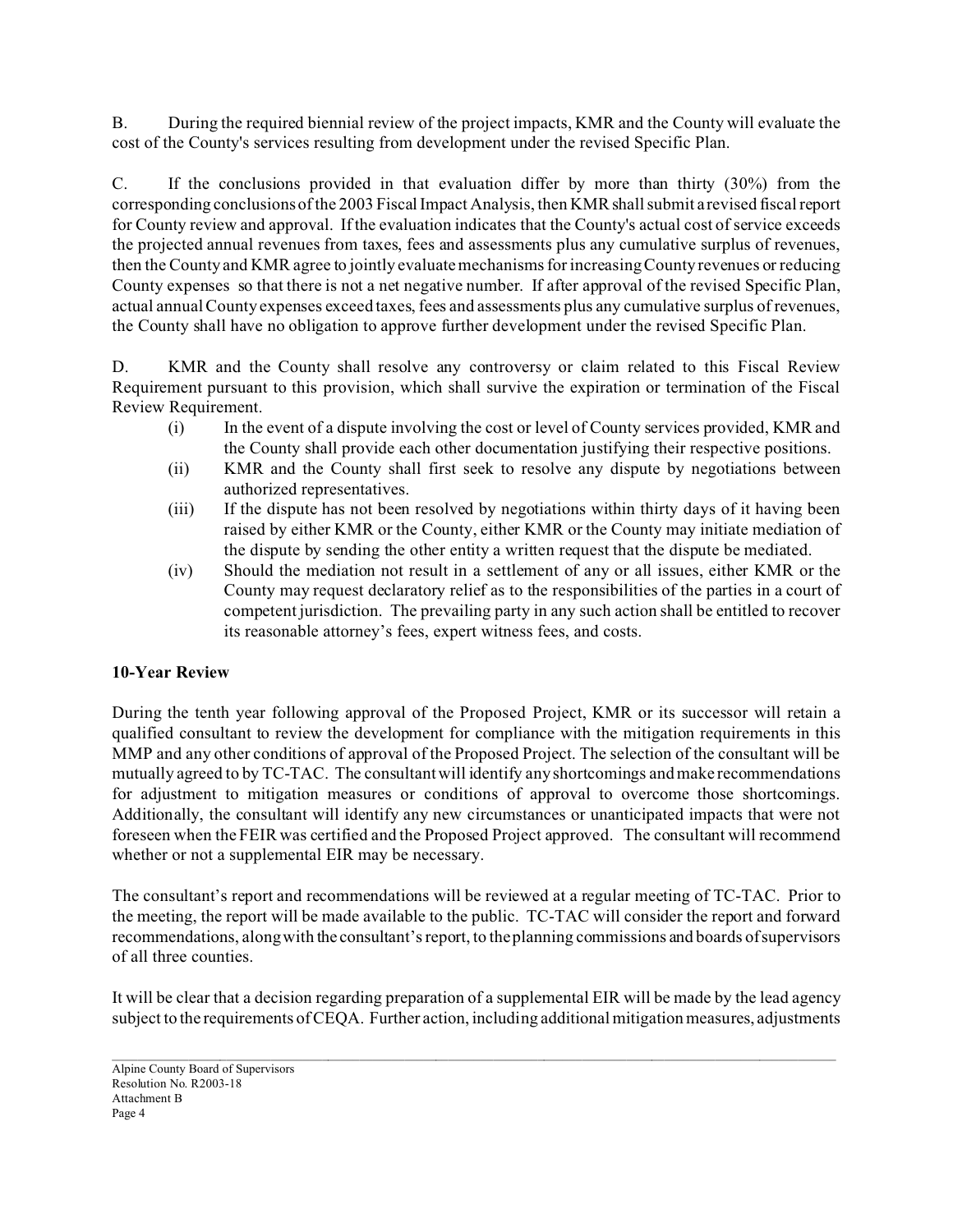to the Proposed Project and additional conditions of approval may be considered and imposed in accordance with the requirements of CEQA and other applicable laws, ordinances, and regulations.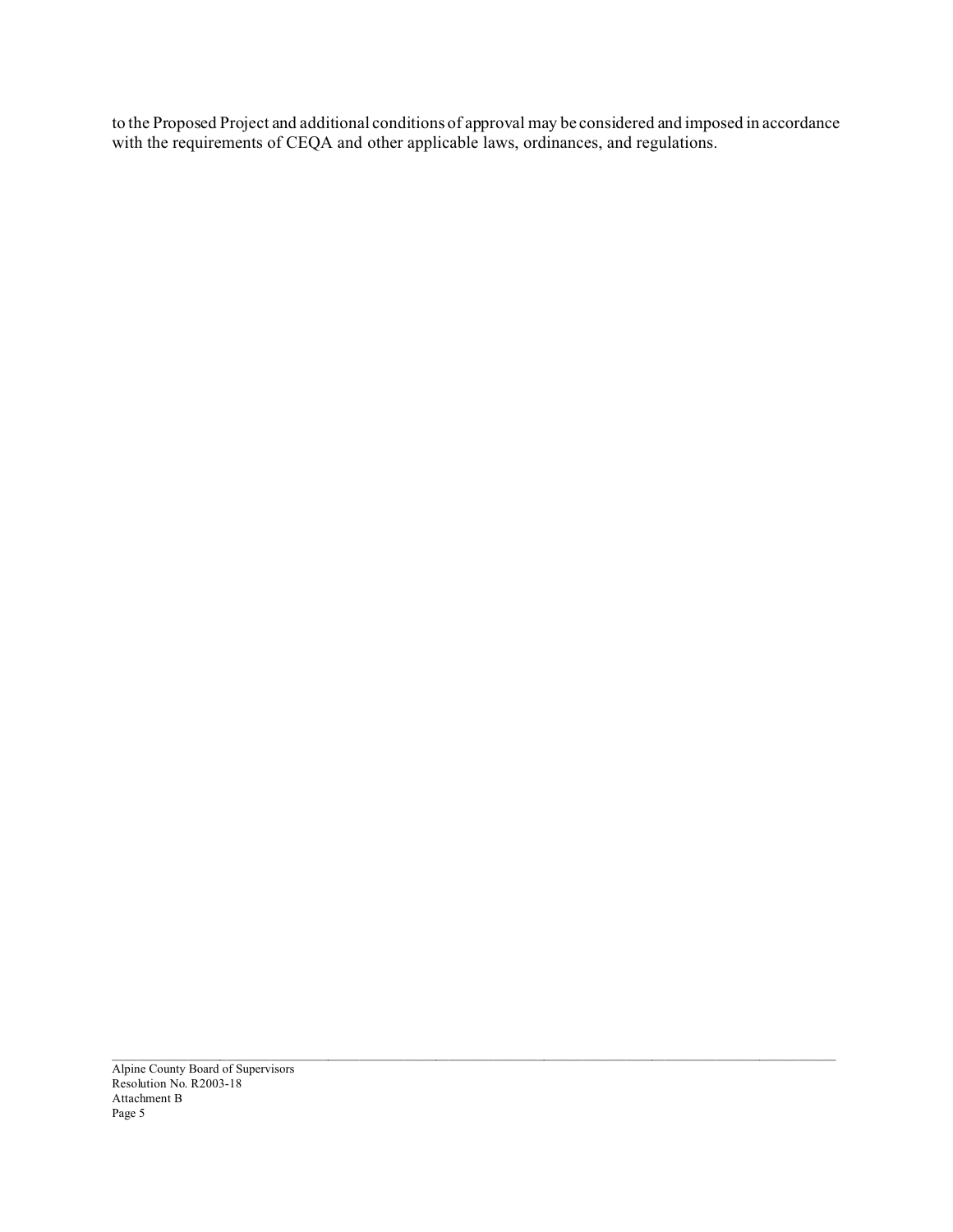| <b>KIRKWOOD SPECIFIC PLAN MITIGATION MONITORING PLAN</b>                                                                                                                                                                                                                                                                                                                   |                                                                                                                                                               |                           |                             |                            |                                 |  |  |  |  |
|----------------------------------------------------------------------------------------------------------------------------------------------------------------------------------------------------------------------------------------------------------------------------------------------------------------------------------------------------------------------------|---------------------------------------------------------------------------------------------------------------------------------------------------------------|---------------------------|-----------------------------|----------------------------|---------------------------------|--|--|--|--|
| <b>Impact and Mitigation Measure</b>                                                                                                                                                                                                                                                                                                                                       | <b>Action Required</b>                                                                                                                                        | Timing<br>Requirement     | <b>Responsible</b><br>Party | Review<br><b>Authority</b> | <b>Enforcement</b><br>Authority |  |  |  |  |
| 4.1 GEOLOGY, SOILS, AND GEOLOGIC HAZARDS                                                                                                                                                                                                                                                                                                                                   |                                                                                                                                                               |                           |                             |                            |                                 |  |  |  |  |
| Soil disturbance and erosion.                                                                                                                                                                                                                                                                                                                                              |                                                                                                                                                               |                           |                             |                            |                                 |  |  |  |  |
| COA 3 - Mitigation Measure 4.1 (a).<br>Construction will comply with the<br>requirements of the Kirkwood erosion<br>control ordinance, which includes, but is<br>not limited to measures (b) through (h)<br>below. Prepare a plan for individual<br>development projects that demonstrates<br>compliance with the provisions of the<br>Kirkwood erosion control ordinance. | Prepare a plan for individual<br>development projects that<br>demonstrates compliance with<br>the provisions of the<br>Kirkwood erosion control<br>ordinance. | Prior to<br>construction. | Project proponent.          | TC-TAC.                    | County Engineer.                |  |  |  |  |
| COA 4 - Mitigation Measure 4.1 (b).<br>Practice selective soil exposure by<br>removing soil only in areas of immediate<br>development/construction; coordinate<br>erosion and sedimentation control with<br>grading, development, and construction<br>practices. Implement Best Management<br>Practices (BMPs) to regulate construction<br>activities.                     | Implement BMPs to regulate<br>construction activities.                                                                                                        | During<br>construction.   | Project proponent.          | TC-TAC, FS.                | County Engineer,<br>FS.         |  |  |  |  |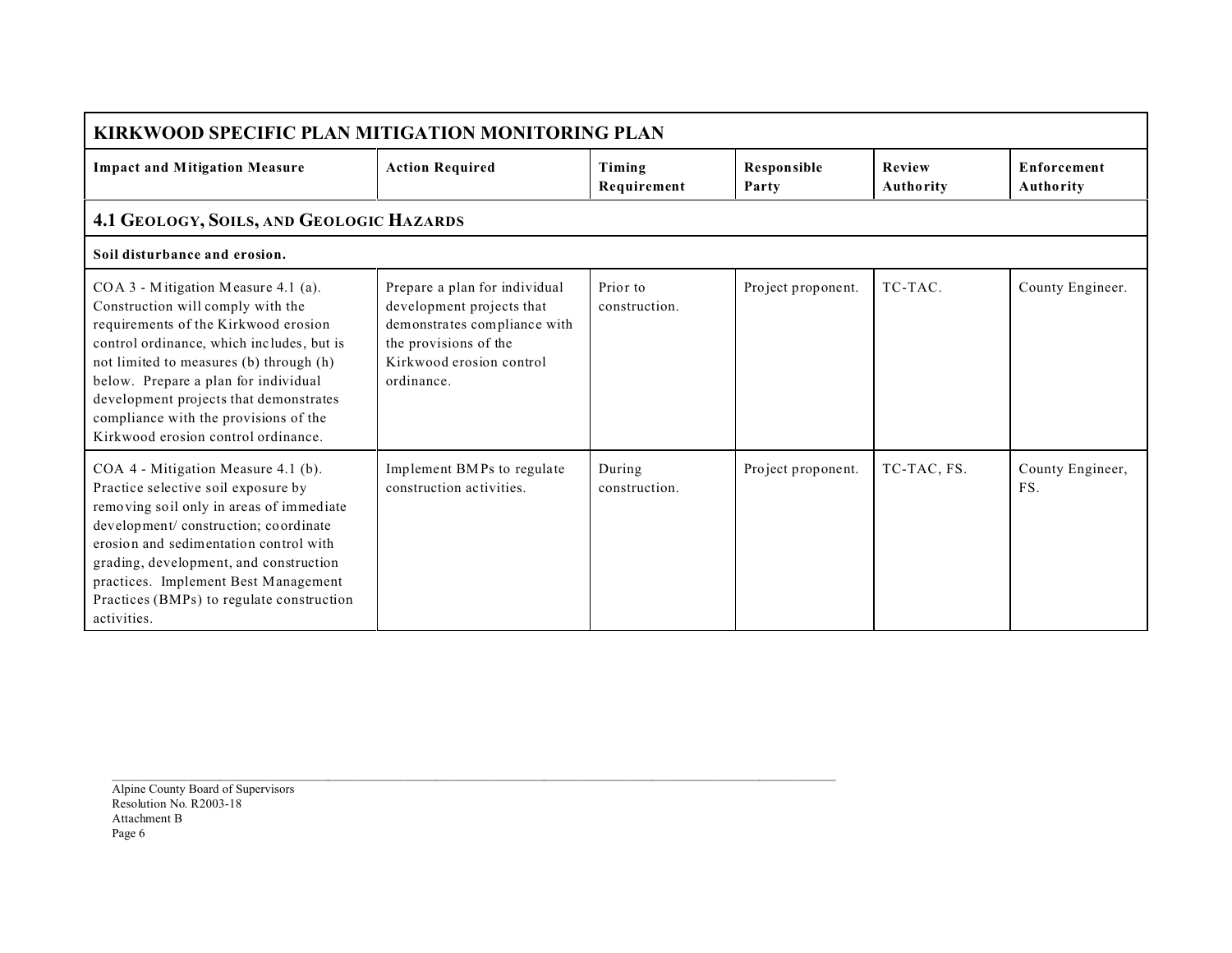| <b>Impact and Mitigation Measure</b>                                                                                                                                                                                                                                    | <b>Action Required</b>                                                               | Timing<br>Requirement     | <b>Responsible</b><br>Party | Review<br>Authority                                    | <b>Enforcement</b><br>Authority                  |
|-------------------------------------------------------------------------------------------------------------------------------------------------------------------------------------------------------------------------------------------------------------------------|--------------------------------------------------------------------------------------|---------------------------|-----------------------------|--------------------------------------------------------|--------------------------------------------------|
| COA 5 - Mitigation Measure 4.1 (c).<br>Stockpile topsoil for usage as a<br>revegetative media on disturbed areas and<br>restore sites with topsoil placed over<br>subsoil fill; control runoff from these<br>stockpiled areas to minimize erosion and<br>sedimentation. | Separate top soil for site<br>restoration.                                           | During<br>construction.   | Project proponent.          | TC-TAC, FS.                                            | County Engineer,<br>FS.                          |
| COA 6 - Mitigation Measure 4.1 (d).<br>Utilize sediment basin and retention<br>structures when other control measures are<br>unacceptable.                                                                                                                              | Use sediment basin and<br>retention structures as<br>required.                       | During<br>construction.   | Project proponent.          | TC-TAC, FS.                                            | County Engineer,<br>FS.                          |
| COA 7 - Mitigation Measure 4.1 (e).<br>Preserve floodplains and riparian areas<br>adjacent to natural drainages and streams.                                                                                                                                            | Avoid construction activities<br>in floodplains and riparian<br>areas.               | During<br>construction.   | Project proponent.          | County Planning,<br>County Engineer,<br>CDFG, FS, COE. | County Planning,<br>County Engineer,<br>FS, COE. |
| COA 8 - Mitigation Measure 4.1 (f).<br>Design runoff control to fit the hydrologic<br>setting of the area and to be in compliance<br>with County Subdivision, Parcel Map and<br>Site Improvement Standards.                                                             | Comply with the County<br>Subdivision, Parcel Map and<br>Site Improvement Standards. | Prior to<br>construction. | Project proponent.          | County Engineer.                                       | County Engineer.                                 |
| COA 9 - Mitigation Measure 4.1 (g).<br>Preserve natural features (e.g., existing<br>vegetation, wetlands) to the extent<br>practicable through effective construction-<br>site management. Manage construction<br>activities so as to minimize impacts.                 | Manage construction activities<br>so as to minimize impacts.                         | During<br>construction.   | Project proponent.          | County Engineer,<br>FS.                                | County Engineer,<br>FS.                          |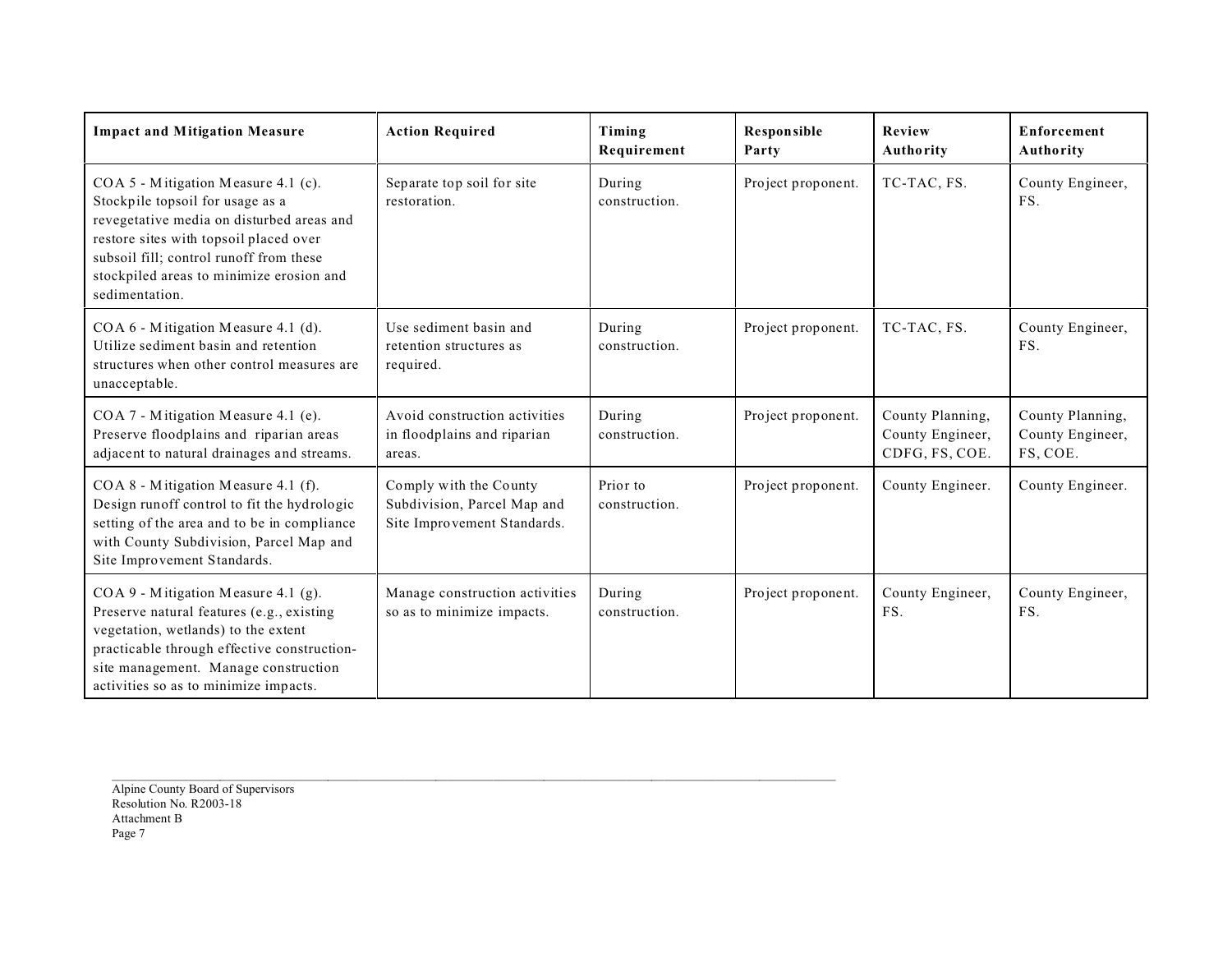| <b>Impact and Mitigation Measure</b>                                                                                                                                                                                                                                                            | <b>Action Required</b>                                                                                                                                                                   | Timing<br>Requirement                            | <b>Responsible</b><br>Party | Review<br>Authority            | <b>Enforcement</b><br>Authority |
|-------------------------------------------------------------------------------------------------------------------------------------------------------------------------------------------------------------------------------------------------------------------------------------------------|------------------------------------------------------------------------------------------------------------------------------------------------------------------------------------------|--------------------------------------------------|-----------------------------|--------------------------------|---------------------------------|
| COA 10 - Mitigation Measure 4.1 (h).<br>KMR will coordinate phasing with El<br>Dorado National Forest (FS) and TC-TAC<br>in order to preclude having the amount of<br>concurrent construction so great that a<br>torrential storm or other high-runoff event<br>could cause significant erosion | Coordinate timing of<br>construction projects with TC-<br>TAC and Forest Service.                                                                                                        | As part of biennial<br>review of MMRP.           | Project proponent.          | TC-TAC, FS.                    | County Engineer,<br>FS.         |
| COA 11 - Mitigation Measure 4.1 (i).<br>Utilize construction roads only where and<br>when necessary.                                                                                                                                                                                            | In site improvement plans,<br>incorporate existing road<br>network into plans for project-<br>specific construction roads to<br>result in as few construction<br>road miles as possible. | Prior to<br>construction.                        | Project proponent.          | County Engineer,<br>FS.        | County Engineer,<br>FS.         |
| COA 12 - Mitigation Measure 4.1 (j).<br>Limit soil disturbance and vegetation<br>removal to only permanent disturbance<br>locations and those areas necessary for<br>access to construction zones.                                                                                              | In site improvement and<br>grading plans, emphasize<br>reduction of disturbance area<br>rather than simply providing<br>optimal site access.                                             | Prior to<br>construction.                        | Project proponent.          | County Engineer,<br>FS.        | County Engineer,<br>FS.         |
| COA 13 - Mitigation Measure 4.1 (k).<br>Construction roads and road beds will<br>require water bars, mulching, and other<br>erosion control techniques.                                                                                                                                         | Include construction roads in<br>plans for compliance with the<br>Kirkwood erosion control<br>ordinance and plans for<br>rehabilitation of on-mountain<br>construction sites.            | During<br>construction.                          | Project proponent.          | County Engineer,<br>FS.        | County Engineer,<br>FS.         |
| Mitigation Measure 4.1 (l). KMPUD will<br>include sedimentation monitoring as a<br>component of water quality monitoring                                                                                                                                                                        | Add total suspended solids<br>(TSS) to ongoing water quality<br>monitoring program.                                                                                                      | Monthly, or as<br>routine KMPUD<br>monitoring is | KMPUD.                      | County Engineer,<br><b>ENF</b> | County Engineer,<br><b>ENF</b>  |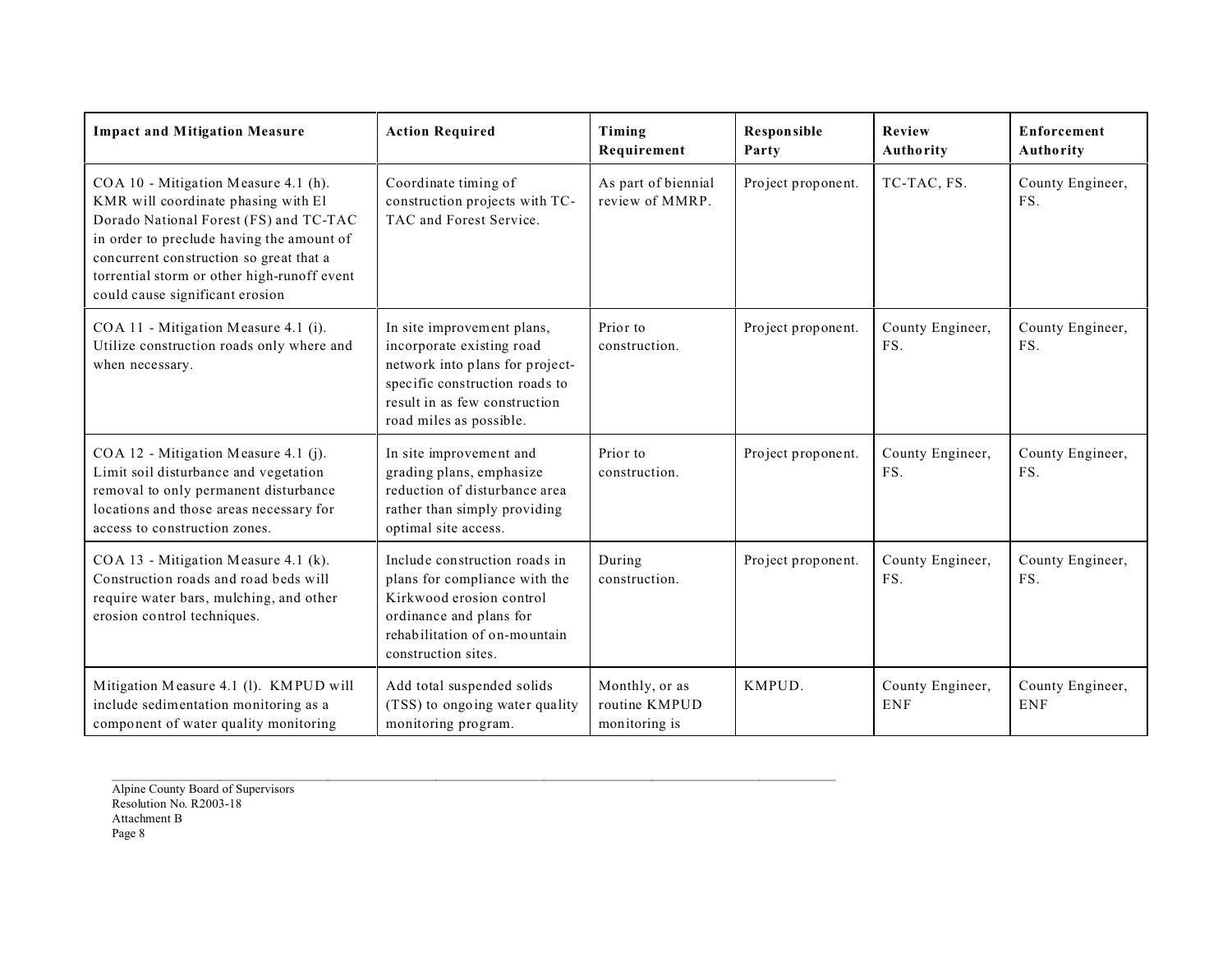| <b>Impact and Mitigation Measure</b>                                                                                                                                                                                                                                                                                                                                                                                                                                                        | <b>Action Required</b>                                                                                  | Timing<br>Requirement                                                       | <b>Responsible</b><br>Party | Review<br>Authority     | <b>Enforcement</b><br>Authority |
|---------------------------------------------------------------------------------------------------------------------------------------------------------------------------------------------------------------------------------------------------------------------------------------------------------------------------------------------------------------------------------------------------------------------------------------------------------------------------------------------|---------------------------------------------------------------------------------------------------------|-----------------------------------------------------------------------------|-----------------------------|-------------------------|---------------------------------|
| efforts, including tests for total suspended<br>solids.                                                                                                                                                                                                                                                                                                                                                                                                                                     |                                                                                                         | scheduled.                                                                  |                             |                         |                                 |
| COA 14 - Mitigation Measure 4.1 (m).<br>Construction activities will be monitored<br>by a qualified monitor to ensure<br>compliance with soil erosion prevention<br>practices and mitigation measures, outlined<br>above.                                                                                                                                                                                                                                                                   | Monitor construction activities<br>using outside inspectors.                                            | During<br>construction.                                                     | Project proponent.          | County Engineer,<br>FS. | County Engineer,<br>FS.         |
| COA 15 - Mitigation Measure 4.1 (mm).<br>Utilities (power, phone, water, sewer,<br>cable) for new projects will be placed in a<br>common trench whenever feasible.                                                                                                                                                                                                                                                                                                                          | Coordination from utility<br>providers during planning.                                                 | During planning.                                                            | Project proponent.          | County Engineer,<br>FS. | County Engineer,<br>FS.         |
| Decreased soil productivity.                                                                                                                                                                                                                                                                                                                                                                                                                                                                |                                                                                                         |                                                                             |                             |                         |                                 |
| COA 16 - Mitigation Measure 4.1 (o).<br>Promptly revegetate all disturbed ground<br>immediately following construction. This<br>revegetation effort will be supplemented by<br>the placement of erosion matting during<br>seeding to preserve topsoil and prevent<br>erosion if an unforeseen runoff event<br>occurs. Temporarily disturbed areas will<br>be reseeded to re-establish the vegetation<br>type and density comparable to native<br>vegetation surrounding the disturbed area. | Reclaim disturbed areas to<br>conditions similar to those in<br>adjacent areas of native<br>vegetation. | Following final<br>shaping and<br>grading, but no later<br>than October 15. | Project proponent.          | County Engineer,<br>FS. | County Engineer,<br>FS.         |
| COA 17 - Mitigation Measure 4.1 (p).                                                                                                                                                                                                                                                                                                                                                                                                                                                        | Use mulching techniques to                                                                              | Within 72 hours of                                                          | Project proponent.          | County Engineer,        | County Engineer,                |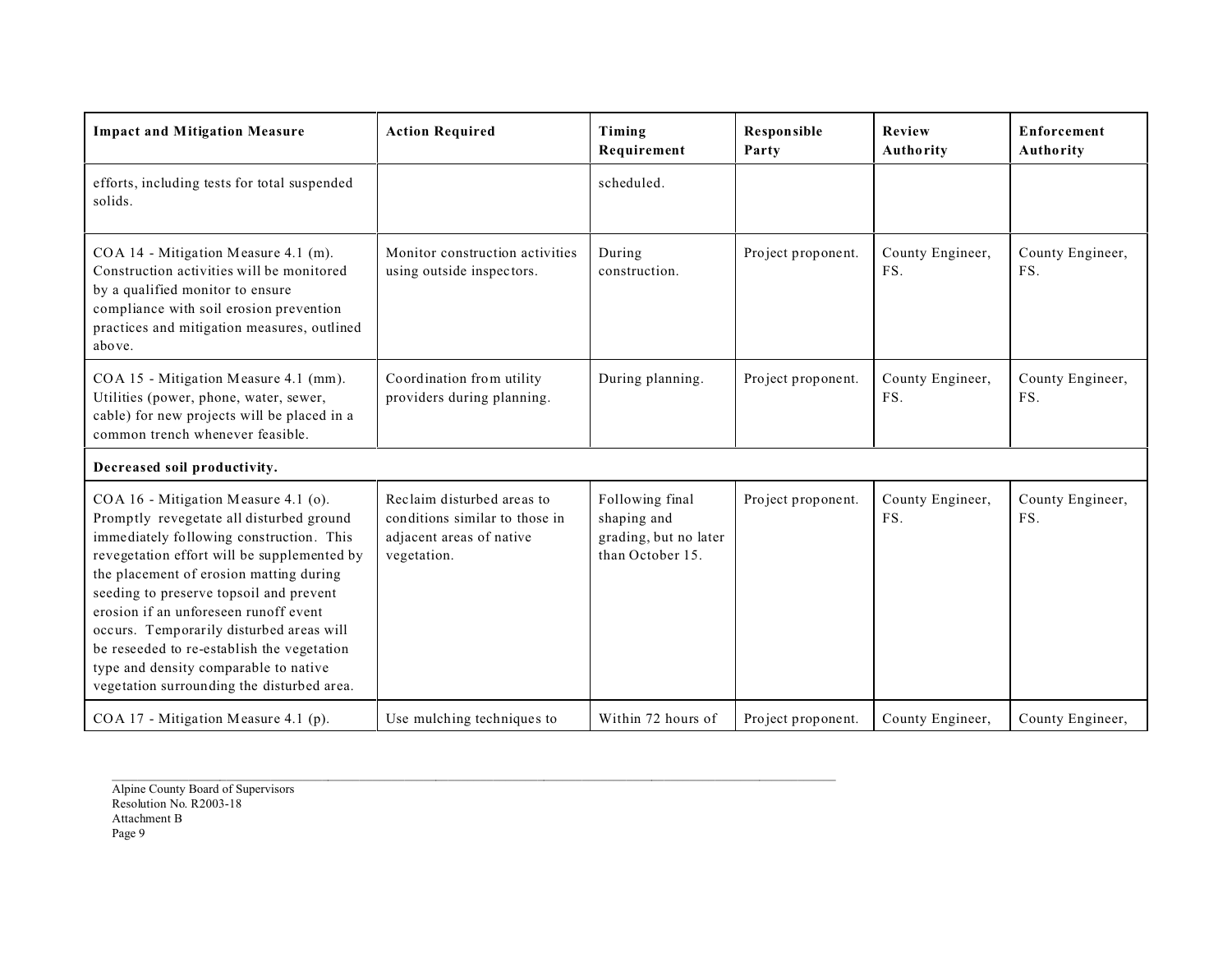| <b>Impact and Mitigation Measure</b>                                                                                                                                                                                                                     | <b>Action Required</b>                                                                                                             | Timing<br>Requirement                 | <b>Responsible</b><br>Party | <b>Review</b><br>Authority                                                     | Enforcement<br>Authority                                                       |
|----------------------------------------------------------------------------------------------------------------------------------------------------------------------------------------------------------------------------------------------------------|------------------------------------------------------------------------------------------------------------------------------------|---------------------------------------|-----------------------------|--------------------------------------------------------------------------------|--------------------------------------------------------------------------------|
| Mulching, hydromulching, landscape<br>netting, sterile straw, or other protective<br>materials will be used to maintain soil<br>moisture. This will enhance revegetation<br>efforts.                                                                     | conserve soil moisture and<br>enhance revegetation efforts.                                                                        | seeding of disturbed<br>areas.        |                             | FS.                                                                            | FS.                                                                            |
| COA 18 - Mitigation Measure 4.1 (q). Fill<br>placed in areas to be revegetated will be<br>compacted to a bulk density and porosity<br>similar to adjacent native soils.                                                                                  | Restore soil characteristics in<br>filled areas to be similar to<br>adjacent undisturbed soils.                                    | During site<br>reclamation.           | Project proponent.          | County Engineer,<br>FS.                                                        | County Engineer,<br>FS.                                                        |
| Shrink/swell potential of soils.                                                                                                                                                                                                                         |                                                                                                                                    |                                       |                             |                                                                                |                                                                                |
| COA 19 - Mitigation Measure 4.1 (r). If<br>shrink/swell soils are discovered at<br>proposed building sites they should be<br>avoided by relocating the proposed facility,<br>or the material should be removed and<br>replaced with non-expansive soils. | Avoid construction on<br>shrink/swell soils through<br>relocating building or<br>replacing susceptible soils.                      | Prior to issuing<br>building permits. | Project proponent.          | County Engineer,<br>County<br>environmental<br>health or building<br>official. | County Engineer,<br>County<br>environmental<br>health or building<br>official. |
| Seismic hazards.                                                                                                                                                                                                                                         |                                                                                                                                    |                                       |                             |                                                                                |                                                                                |
| COA 20 - Mitigation Measure 4.1 (s).<br>Plans and specifications for structures<br>should integrate engineering and design<br>standards appropriate to UBC Seismic<br>Zone III to minimize structural effects.                                           | Developers (proponent,<br>commercial, or private) will<br>prepare building plans<br>incorporating appropriate<br>design standards. | Prior to issuing<br>building permits. | Project proponent.          | County building<br>official.                                                   | County building<br>official.                                                   |
| COA 21 - Mitigation Measure 4.1 (t).<br>Specific building sites will be evaluated by<br>a geotechnical or soils engineer to<br>determine the level of liquefaction hazard.                                                                               | Site inspection and any<br>required soil analysis will be<br>conducted by a qualified<br>engineer prior to development             | Prior to issuing<br>building permits. | Project proponent.          | County building<br>official.                                                   | County building<br>official.                                                   |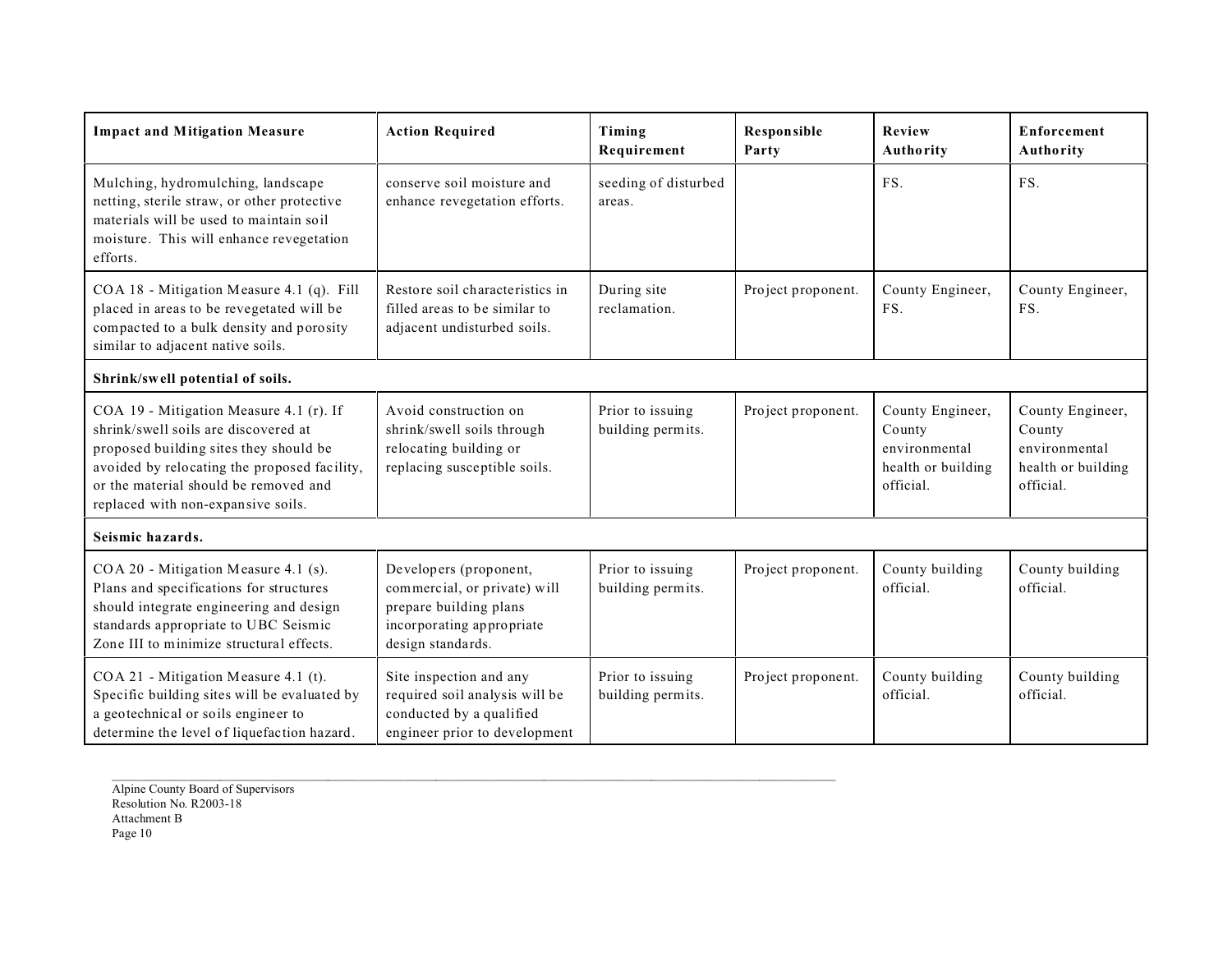| <b>Impact and Mitigation Measure</b>                                                                                                                                                                                                                               | <b>Action Required</b>                                                                            | Timing<br>Requirement                                                                 | <b>Responsible</b><br>Party | Review<br>Authority                                       | Enforcement<br>Authority                               |
|--------------------------------------------------------------------------------------------------------------------------------------------------------------------------------------------------------------------------------------------------------------------|---------------------------------------------------------------------------------------------------|---------------------------------------------------------------------------------------|-----------------------------|-----------------------------------------------------------|--------------------------------------------------------|
| The factors to consider include: soil<br>density, porosity, moisture content, water<br>table, gradation, and depth.                                                                                                                                                | of building plans.                                                                                |                                                                                       |                             |                                                           |                                                        |
| COA 22 - Mitigation Measure 4.1 (u). In<br>areas of high liquefaction potential,<br>engineering will include standard measures<br>(e.g., increasing the density of foundation<br>soils, employing larger foundations, and<br>site drainage) to increase stability. | Incorporate appropriate site<br>preparation requirements into<br>development plans.               | Prior to issuing<br>building permits.                                                 | Project proponent.          | County building<br>official.                              | County building<br>official.                           |
| Rockfall and unstable slopes.                                                                                                                                                                                                                                      |                                                                                                   |                                                                                       |                             |                                                           |                                                        |
| COA 23 - Mitigation Measure 4.1 (v).<br>During excavation, remove loose sediments<br>and large boulders by scaling to minimize<br>the hazard.                                                                                                                      | Perform site preparation<br>appropriate to the existing site<br>conditions.                       | Prior to issuing<br>building permits<br>and during<br>construction.                   | Project proponent.          | County building<br>official, FS.                          | County building<br>official, County<br>Engineer, FS.   |
| COA 24 - Mitigation Measure 4.1 (w). If<br>appropriate, install temporary barricades<br>and/or wire mesh fencing on unstable<br>slopes.                                                                                                                            | Install stabilizing materials<br>within 24 hours of site shaping<br>and grading.                  | Prior to issuing<br>building permits<br>and during<br>construction.                   | Project proponent.          | County building<br>official, FS.                          | County building<br>official, FS.                       |
| COA 25 - Mitigation Measure 4.1 (x). A<br>professional engineer or engineering<br>geologist should certify that slopes<br>associated with excavation are designed to<br>ensure stability.                                                                          | Contract qualified engineer to<br>review site plans and perform<br>site inspections as necessary. | Prior to issuing<br>building permits or<br>concurrent with site<br>improvement plans. | Project proponent.          | County Engineer<br>or County<br>building official,<br>FS. | County Engineer<br>or County building<br>official, FS. |
| Ground settlement.                                                                                                                                                                                                                                                 |                                                                                                   |                                                                                       |                             |                                                           |                                                        |
| COA 26 - Mitigation Measure 4.1 (y).                                                                                                                                                                                                                               | Contract qualified engineer to                                                                    | Prior to issuing                                                                      | Project proponent.          | County Engineer                                           | County Engineer                                        |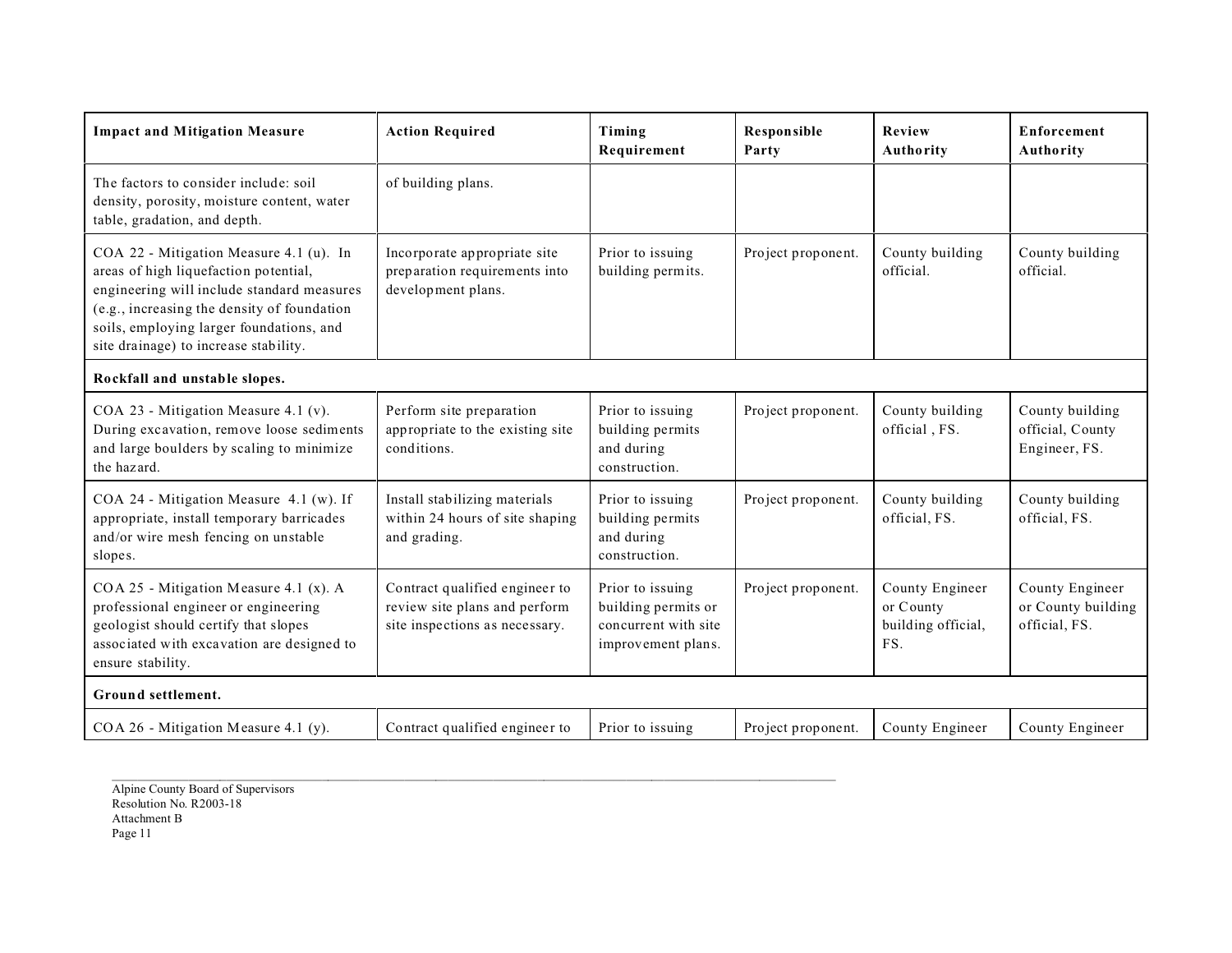| <b>Impact and Mitigation Measure</b>                                                                                                                                                                                                                                       | <b>Action Required</b>                                                       | Timing<br>Requirement                                                                                | <b>Responsible</b><br>Party | Review<br>Authority                                       | Enforcement<br><b>Authority</b>                        |
|----------------------------------------------------------------------------------------------------------------------------------------------------------------------------------------------------------------------------------------------------------------------------|------------------------------------------------------------------------------|------------------------------------------------------------------------------------------------------|-----------------------------|-----------------------------------------------------------|--------------------------------------------------------|
| Alluvial soils at the site of specific<br>structures should be evaluated by a<br>geotechnical or soils engineer to determine<br>if the risks associated with ground<br>settlement are significant.                                                                         | review site plans and perform<br>site inspections as necessary.              | building permits or<br>concurrent with site<br>improvement plans.                                    |                             | or County<br>building official,<br>FS.                    | or County building<br>official, FS.                    |
| COA 27 - Mitigation Measure 4.1 (z).<br>Where feasible, remove susceptible soils to<br>eliminate risk.                                                                                                                                                                     | Remove unstable soils during<br>site preparation.                            | Prior to issuing<br>building permits or<br>concurrent with site<br>improvement plans.                | Project proponent.          | County Engineer<br>or County<br>building official,<br>FS. | County Engineer<br>or County building<br>official, FS. |
| COA 28 - Mitigation Measure 4.1 (aa).<br>Incorporate accepted engineering controls<br>to minimize effects on the structure, or<br>avoid problematic sites.                                                                                                                 | Incorporate design measures<br>into site plans.                              | Prior to issuing<br>building permits or<br>concurrent with site<br>improvement plans.                | Project proponent.          | County Engineer<br>or County<br>building official,<br>FS. | County Engineer<br>or County building<br>official, FS. |
| COA 29 - Mitigation Measure 4.1 (ab).<br>Note water table elevations and identify<br>active springs at each site and adjust<br>designs or preventative measures per<br>accepted engineering standards.                                                                     | Incorporate design measures<br>into site plans.                              | Prior to issuing<br>building permits or<br>concurrent with site<br>improvement plans.                | Project proponent.          | County Engineer<br>or County<br>building official,<br>FS. | County Engineer<br>or County building<br>official, FS. |
| Avalanches.                                                                                                                                                                                                                                                                |                                                                              |                                                                                                      |                             |                                                           |                                                        |
| COA 30 - Mitigation Measure 4.1 (ac).In<br>accordance with the Specific Plan, avoid<br>residential development, or development<br>that concentrates human activity (ticket<br>areas, parking lots, trailheads, etc.) in areas<br>designated as high avalanche hazard [2002 | Incorporate avalanche hazard<br>concerns into proposed<br>development plans. | Submitted with<br>tentative maps, use<br>permit, or<br>equivalent<br>application for<br>development. | Project proponent.          | County Planning,<br>FS.                                   | County Planning,<br>FS.                                |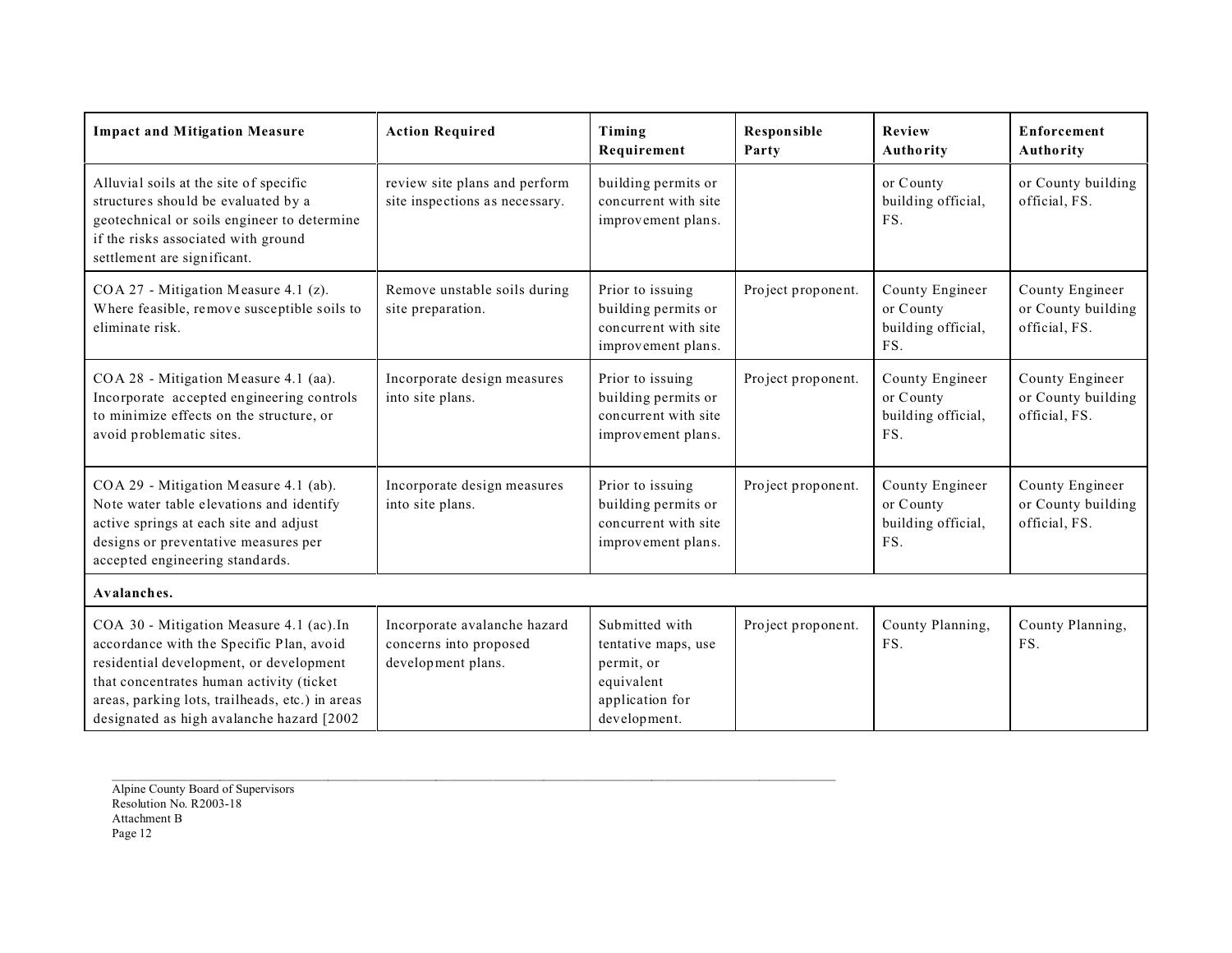| <b>Impact and Mitigation Measure</b>                                                                                                                                                                                                                                                                                                                                                                                                                                                                                       | <b>Action Required</b>                                                                                                                                                                                                                | Timing<br>Requirement                                                                                             | <b>Responsible</b><br>Party | Review<br>Authority                                             | Enforcement<br><b>Authority</b>                        |
|----------------------------------------------------------------------------------------------------------------------------------------------------------------------------------------------------------------------------------------------------------------------------------------------------------------------------------------------------------------------------------------------------------------------------------------------------------------------------------------------------------------------------|---------------------------------------------------------------------------------------------------------------------------------------------------------------------------------------------------------------------------------------|-------------------------------------------------------------------------------------------------------------------|-----------------------------|-----------------------------------------------------------------|--------------------------------------------------------|
| Final EIR, Figure 4.3]. Limited road<br>construction in these zones is acceptable                                                                                                                                                                                                                                                                                                                                                                                                                                          |                                                                                                                                                                                                                                       |                                                                                                                   |                             |                                                                 |                                                        |
| COA 31 - Mitigation Measure 4.1 (ad).<br>Construction of private buildings may be<br>acceptable in zones of moderate avalanche<br>hazard [See 2002 Final EIR, Figure 4.3].<br>However, reinforcement or protection for<br>design avalanche loads is necessary.<br>Incorporation of Mears's (1997) four<br>structural types of avalanche mitigation is<br>recommended: (1) direct protection<br>structures; $(2)$ deflecting structures; $(3)$<br>retarding mounds; or (4) catchment dams.<br>[2002 Final EIR at page 4-30] | Incorporate avalanche resistant<br>structures into final<br>subdivision plans or building<br>plans as necessary.                                                                                                                      | Submitted with<br>building permit<br>application or site<br>improvement plans.                                    | Project proponent.          | County Engineer<br>or County<br>building official,<br><b>FS</b> | County Engineer<br>or County building<br>official, FS. |
| COA 32 - Mitigation Measure 4.1 (ae). To<br>minimize hazards, the current avalanche<br>forecasting and control program carried out<br>within the ski area boundaries at Kirkwood<br>should continue, with annual evaluation of<br>the program's effectiveness.                                                                                                                                                                                                                                                             | Submit an annual report to<br>TC-TAC.                                                                                                                                                                                                 | Annually, prior to<br>September 30.                                                                               | KMR.                        | TC-TAC, FS.                                                     | TC-TAC, FS.                                            |
| COA 33 - Mitigation Measure 4.1 (af).<br>Properties located adjacent to the<br>boundaries of mapped avalanche hazard<br>zones should display signs identifying the<br>potential for this hazard.                                                                                                                                                                                                                                                                                                                           | Post signs warning of<br>avalanche danger where<br>hazard zones encroach on<br>roads or private property<br>boundaries. Signs along roads<br>should prohibit stopping or<br>parking in these zones during<br>avalanche prone seasons. | Following grading<br>and surfacing of<br>subdivision access<br>roads and prior to<br>residential<br>construction. | Project proponent.          | TC-TAC.                                                         | TC-TAC.                                                |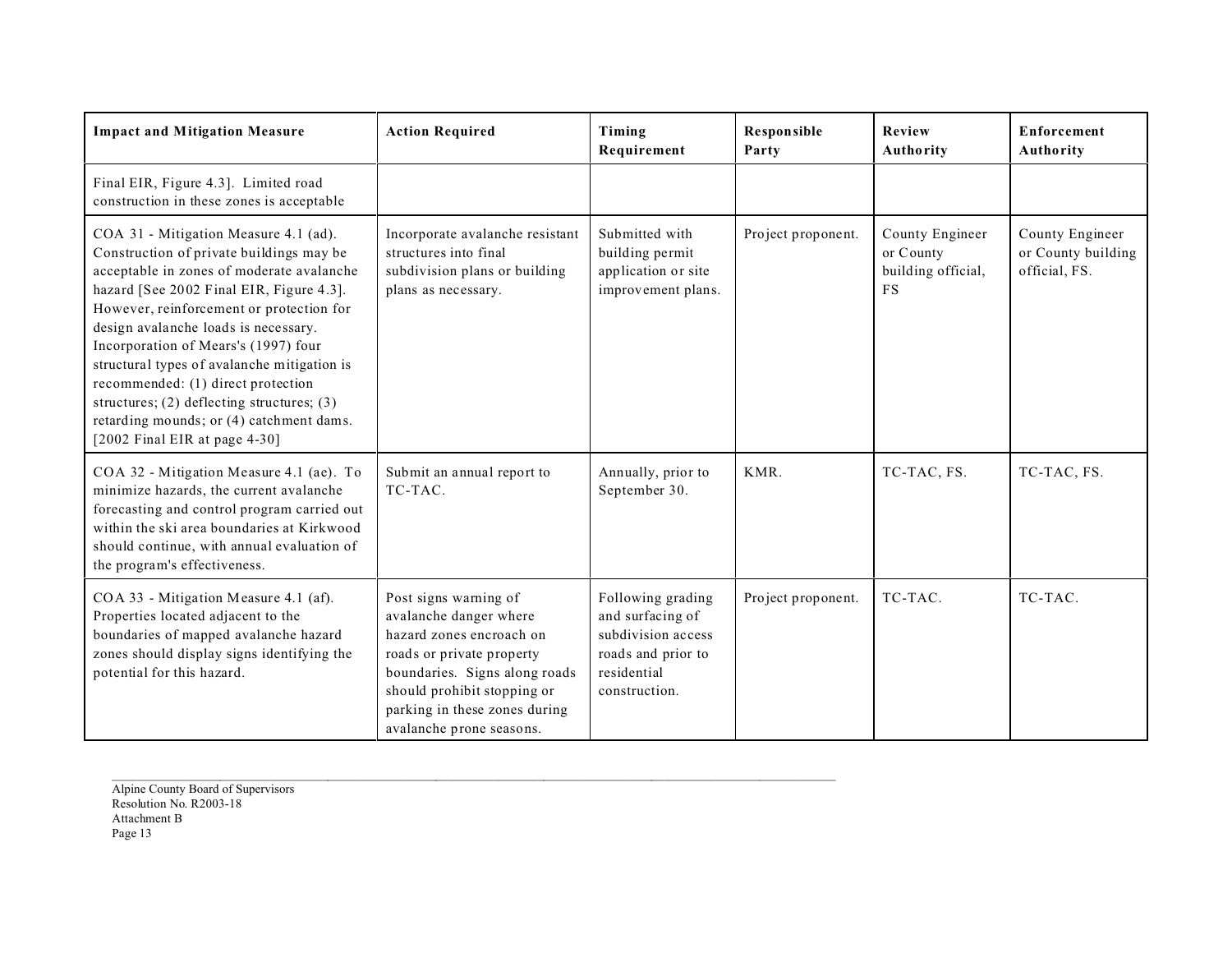| <b>Impact and Mitigation Measure</b>                                                                                                                                                                                            | <b>Action Required</b>                                                                                                               | Timing<br>Requirement                                      | <b>Responsible</b><br>Party       | <b>Review</b><br>Authority                                | Enforcement<br>Authority                               |  |  |  |  |
|---------------------------------------------------------------------------------------------------------------------------------------------------------------------------------------------------------------------------------|--------------------------------------------------------------------------------------------------------------------------------------|------------------------------------------------------------|-----------------------------------|-----------------------------------------------------------|--------------------------------------------------------|--|--|--|--|
| <b>4.2 WATER RESOURCES</b>                                                                                                                                                                                                      |                                                                                                                                      |                                                            |                                   |                                                           |                                                        |  |  |  |  |
| Increased surface runoff volumes and erosion.                                                                                                                                                                                   |                                                                                                                                      |                                                            |                                   |                                                           |                                                        |  |  |  |  |
| COA 34 - Mitigation Measure 4.2 (a).<br>Implement grading measures to retard and<br>reduce runoff, e.g., minimize slopes,<br>construct detention basins, and design<br>swales to diffuse runoff and absorb<br>excessive energy. | Incorporate runoff-reducing<br>design elements in final<br>construction and grading<br>plans.                                        | Submit with site<br>improvement plans<br>or grading plans. | Project proponent.                | County Engineer,<br>FS.                                   | County Engineer,<br>FS.                                |  |  |  |  |
| COA 35 - Mitigation Measure 4.2 (b). Use<br>vegetation, geotextiles, rock, gravel, and<br>other surface treatments to retard and<br>absorb runoff.                                                                              | Incorporate runoff-reducing<br>design elements in final<br>construction plans.                                                       | Submit with site<br>improvement plans<br>or grading plans. | Project proponent.                | County Engineer,<br>FS.                                   | County Engineer,<br>FS.                                |  |  |  |  |
| COA 36 - Mitigation Measure 4.2 (c).<br>Avoid creation of future flow barriers,<br>obstructions and constrictions in streams<br>and gullies.                                                                                    | Incorporate appropriate design<br>elements and site building<br>envelopes as necessary to<br>avoid streams and gullies.              | Review with site<br>improvement plans<br>or grading plans. | Project proponent.                | County Engineer<br>or County<br>building official,<br>FS. | County Engineer<br>or County building<br>official, FS. |  |  |  |  |
| COA 37 - Mitigation Measure 4.2 (dd).<br>Implement grazing management practices<br>outlined in the grazing plan, such as<br>fencing livestock out of the riparian area of<br>Kirkwood Creek. [2002 Final EIR,<br>Appendix B].   | Follow grazing management<br>guidelines outlined in the<br>Grazing Management Plan for<br>Kirkwood Meadow (in<br>RRFEIR Appendix B). | Ongoing, during<br>grazing season.                         | KMR and stable<br>concessionaire. | County Planning.                                          | County Planning.                                       |  |  |  |  |
| Increased future water demands and resultant consumptive use.                                                                                                                                                                   |                                                                                                                                      |                                                            |                                   |                                                           |                                                        |  |  |  |  |
| COA 38 - Mitigation Measure 4.2 (e).<br>Implement maximum water conservation                                                                                                                                                    | Practice water conservation<br>techniques through use of                                                                             | Concurrent with<br>submittal of                            | Project proponent.                | County Planning.                                          | County Planning.                                       |  |  |  |  |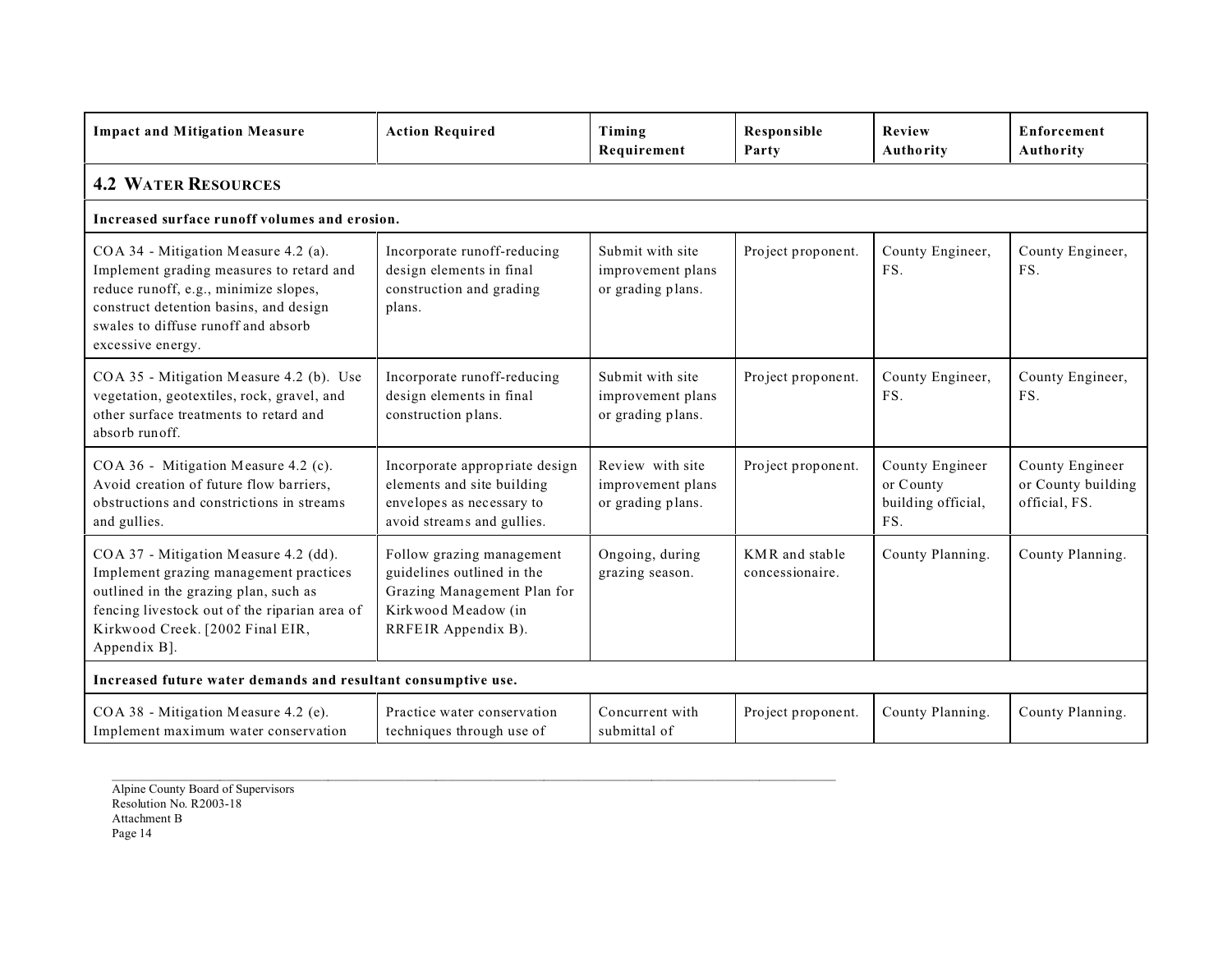| <b>Impact and Mitigation Measure</b>                                                                                                                                                                                                                                                                                                                                                                                                                                                                                                                                                                                                                                                   | <b>Action Required</b>                                                                                                                            | Timing<br>Requirement                                        | Responsible<br>Party         | Review<br>Authority                   | <b>Enforcement</b><br>Authority       |
|----------------------------------------------------------------------------------------------------------------------------------------------------------------------------------------------------------------------------------------------------------------------------------------------------------------------------------------------------------------------------------------------------------------------------------------------------------------------------------------------------------------------------------------------------------------------------------------------------------------------------------------------------------------------------------------|---------------------------------------------------------------------------------------------------------------------------------------------------|--------------------------------------------------------------|------------------------------|---------------------------------------|---------------------------------------|
| and xeriscape landscaping measures, such<br>as limited yard watering and use of drought<br>resistant native plants.                                                                                                                                                                                                                                                                                                                                                                                                                                                                                                                                                                    | drought tolerant plant species.                                                                                                                   | landscaping plans.                                           |                              |                                       |                                       |
| COA 39 - Mitigation Measure 4.2 (f).<br>Reclaim wastewater if necessary to help<br>meet future water supply demands.                                                                                                                                                                                                                                                                                                                                                                                                                                                                                                                                                                   | Implement waste water<br>reclamation technology as<br>necessary.                                                                                  | As needed, based<br>on findings of<br>biennial review.       | KMPUD, Project<br>proponent. | TC-TAC, County<br>Planning.           | County Planning.                      |
|                                                                                                                                                                                                                                                                                                                                                                                                                                                                                                                                                                                                                                                                                        |                                                                                                                                                   |                                                              |                              |                                       |                                       |
| Reduced infiltration rates and recharge of the Kirkwood Valley groundwater basin.                                                                                                                                                                                                                                                                                                                                                                                                                                                                                                                                                                                                      |                                                                                                                                                   |                                                              |                              |                                       |                                       |
| Mitigation Measure 4.2 (g). To avoid<br>sustained drawdown of the Kirkwood<br>Valley watertable, KMPUD will develop<br>and implement a Water Stage Alert System<br>establishing a sliding scale from voluntary<br>to required water conservation measures<br>based on their ongoing monitoring of<br>aquifer levels, coupled with their<br>projections of water supply (based on<br>precipitation data) and water demand. This<br>system would be triggered when aquifer<br>levels fall to less than 40 feet above the top<br>of well pumps. Specific water<br>conservation measures may include<br>restrictions on vehicle washing, landscape<br>watering, and household consumption. | Develop and implement Water<br>Stage Alert System based on<br>similar systems in similar<br>communities. Monitor water<br>levels over well pumps. | Develop system by<br>summer 2003,<br>implement as<br>needed. | KMPUD.                       | County Planning.                      | County Planning.                      |
| Mitigation Measure 4.2 (h). To assist in<br>minimizing impacts to instream flows in                                                                                                                                                                                                                                                                                                                                                                                                                                                                                                                                                                                                    | <b>Implement Mitigation</b><br>Measure 4.2 $(g)$ and                                                                                              | Develop system by<br>summer 2003,                            | KMPUD.                       | County Planning,<br>Division of Water | County Planning,<br>Division of Water |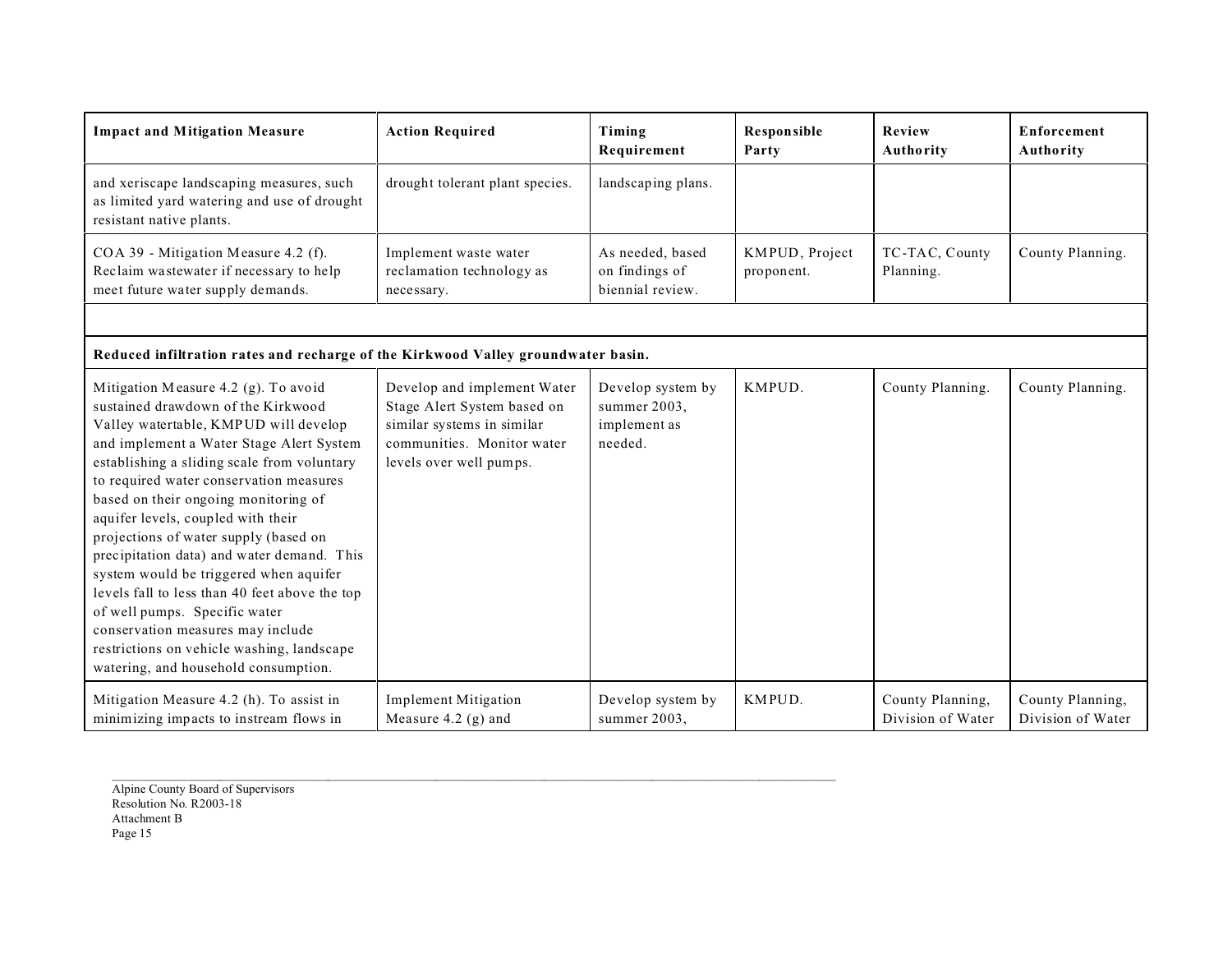| <b>Impact and Mitigation Measure</b>                                                                                                                                                                                               | <b>Action Required</b>                                                                                               | Timing<br>Requirement                                                                                          | Responsible<br>Party | Review<br>Authority                                 | <b>Enforcement</b><br><b>Authority</b>      |
|------------------------------------------------------------------------------------------------------------------------------------------------------------------------------------------------------------------------------------|----------------------------------------------------------------------------------------------------------------------|----------------------------------------------------------------------------------------------------------------|----------------------|-----------------------------------------------------|---------------------------------------------|
| Kirkwood Creek and downstream<br>waterways, KMPUD will limit or cease<br>pumping from Well 2, which taps the<br>shallow aquifer and is indirectly associated<br>with the creek, when the Water Stage Alert<br>System is in effect. | incorporate this stipulation.                                                                                        | implement as<br>needed.                                                                                        |                      | Resources.                                          | Resources                                   |
| COA 40 - Mitigation Measure 4.2 (i).<br>Minimize the extent of impervious surfaces<br>and disturbed soils to those that are<br>absolutely necessary for implementation of<br>the Proposed Project.                                 | Develop grading plans that<br>minimize soil disturbance.<br>Develop site plans that<br>minimize impervious surfaces. | Evaluate concurrent<br>with tentative maps,<br>use permit, or<br>equivalent<br>application for<br>development. | Project proponent.   | County Engineer,<br>County Planning,<br>TC-TAC, FS. | County Engineer,<br>County Planning,<br>FS. |
| COA 41 - Mitigation Measure 4.2 (j).<br>Avoid soil compaction in disturbed areas<br>by limiting use of heavy equipment,<br>stockpiling and re-spreading of forest duff<br>and topsoils, and use of geotextiles.                    | Incorporate this stipulation<br>into site improvement and<br>grading plans.                                          | During<br>construction.                                                                                        | Project proponent.   | County Engineer,<br>FS.                             | County Engineer,<br>FS.                     |
| COA 42 - Mitigation Measure 4.2 (k).<br>Install low-slope permeable swales, porous<br>dams, such as hay bales, earthen benches,<br>and infiltration basins to retard and capture<br>runoff from impermeable surfaces.              | Incorporate this stipulation<br>into site improvement and<br>grading plans.                                          | During<br>construction.                                                                                        | Project proponent.   | County Engineer,<br>FS.                             | County Engineer,<br>FS.                     |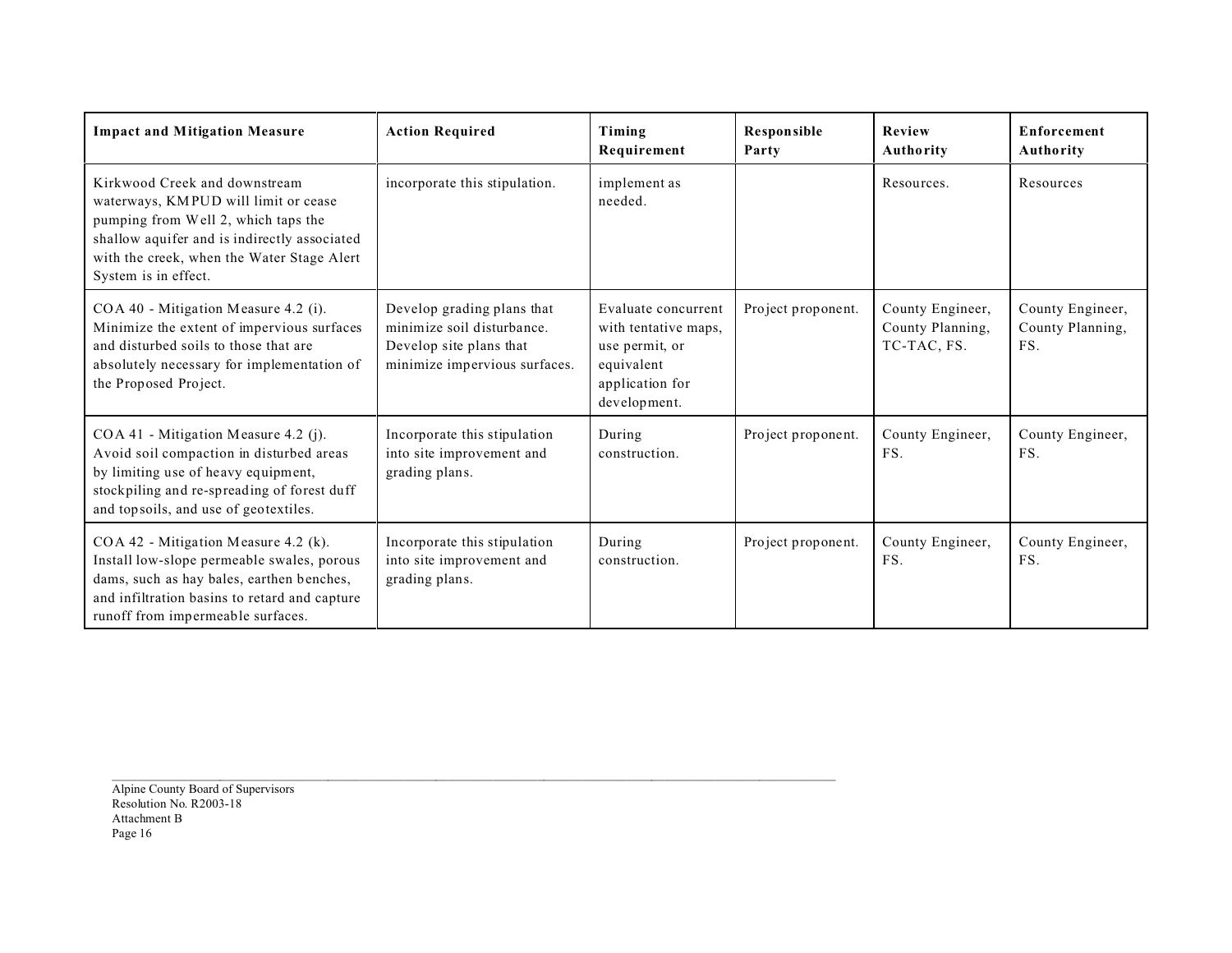| <b>Impact and Mitigation Measure</b>                                                                                                                                                                           | <b>Action Required</b>                                                                                        | Timing<br>Requirement                                          | <b>Responsible</b><br>Party  | <b>Review</b><br>Authority                                                  | Enforcement<br>Authority                                                    |  |  |  |  |  |
|----------------------------------------------------------------------------------------------------------------------------------------------------------------------------------------------------------------|---------------------------------------------------------------------------------------------------------------|----------------------------------------------------------------|------------------------------|-----------------------------------------------------------------------------|-----------------------------------------------------------------------------|--|--|--|--|--|
|                                                                                                                                                                                                                | Groundwater contamination from poor quality groundwater seepage.                                              |                                                                |                              |                                                                             |                                                                             |  |  |  |  |  |
| COA 43 - Mitigation Measure 4.2 (l). Use<br>sealed well casings and other wellhead<br>protection measures to preclude any<br>movement of poor quality groundwater<br>(and surface water) into pumped aquifers. | Use sealed well casings and<br>other wellhead protection<br>measures when installing<br>culinary water wells. | In conjunction with<br>new well<br>installation.               | KMPUD.                       | County Health<br>Department,<br>Regional Water<br>Quality Control<br>Board. | County Health<br>Department,<br>Regional Water<br>Quality Control<br>Board. |  |  |  |  |  |
| Leakage or spillage of untreated wastewater.                                                                                                                                                                   |                                                                                                               |                                                                |                              |                                                                             |                                                                             |  |  |  |  |  |
| COA 44 - Mitigation Measure 4.2 (m).<br>Install sewage spill catch basins at<br>vulnerable locations located outside the<br>flood plain.                                                                       | Install sewage spill catch<br>basins as appropriate.                                                          | Concurrent with<br>WWTP expansion.                             | KMPUD.                       | Regional Water<br>Quality Control<br>Board.                                 | Regional Water<br><b>Quality Control</b><br>Board.                          |  |  |  |  |  |
| COA 45 - Mitigation Measure 4.2 (n). Use<br>accepted engineering design and<br>construction features at flood-prone<br>locations, particularly stream crossings.                                               | Design structures in flood-<br>prone locations to withstand<br>100-year flood events.                         | Submitted with site<br>improvement plans.                      | Project proponent,<br>KMPUD. | County Engineer,<br>KMPUD, FS.                                              | County Engineer,<br>KMPUD, FS.                                              |  |  |  |  |  |
| Mitigation Measure 4.2 (o). Install backup<br>pump systems, auxiliary power sources,<br>and system failure alarms.                                                                                             | Install appropriate back-up<br>technology to manage<br>potential system failures.                             | Concurrent with<br>WWTP expansion.                             | KMPUD.                       | Regional Water<br>Quality Control<br>Board.                                 | Regional Water<br>Quality Control<br>Board.                                 |  |  |  |  |  |
| Groundwater contamination from the routine discharge of treated wastewater.                                                                                                                                    |                                                                                                               |                                                                |                              |                                                                             |                                                                             |  |  |  |  |  |
| COA 46 - Mitigation Measure 4.2 (p).<br>Avoid infiltration areas underlain by<br>impermeable or poorly permeable soils.                                                                                        | Site absorption beds in areas<br>where absorption capacity<br>meets or exceeds demand.                        | Concurrent with<br>wastewater<br>treatment plant<br>expansion. | KMPUD.                       | Regional Water<br>Quality Control<br>Board.                                 | Regional Water<br>Quality Control<br>Board.                                 |  |  |  |  |  |
| Mitigation Measure 4.2 (q). Pressure                                                                                                                                                                           | Monitor system pressure and                                                                                   | Ongoing.                                                       | <b>KMPUD</b>                 | KMPUD,                                                                      | KMPUD,                                                                      |  |  |  |  |  |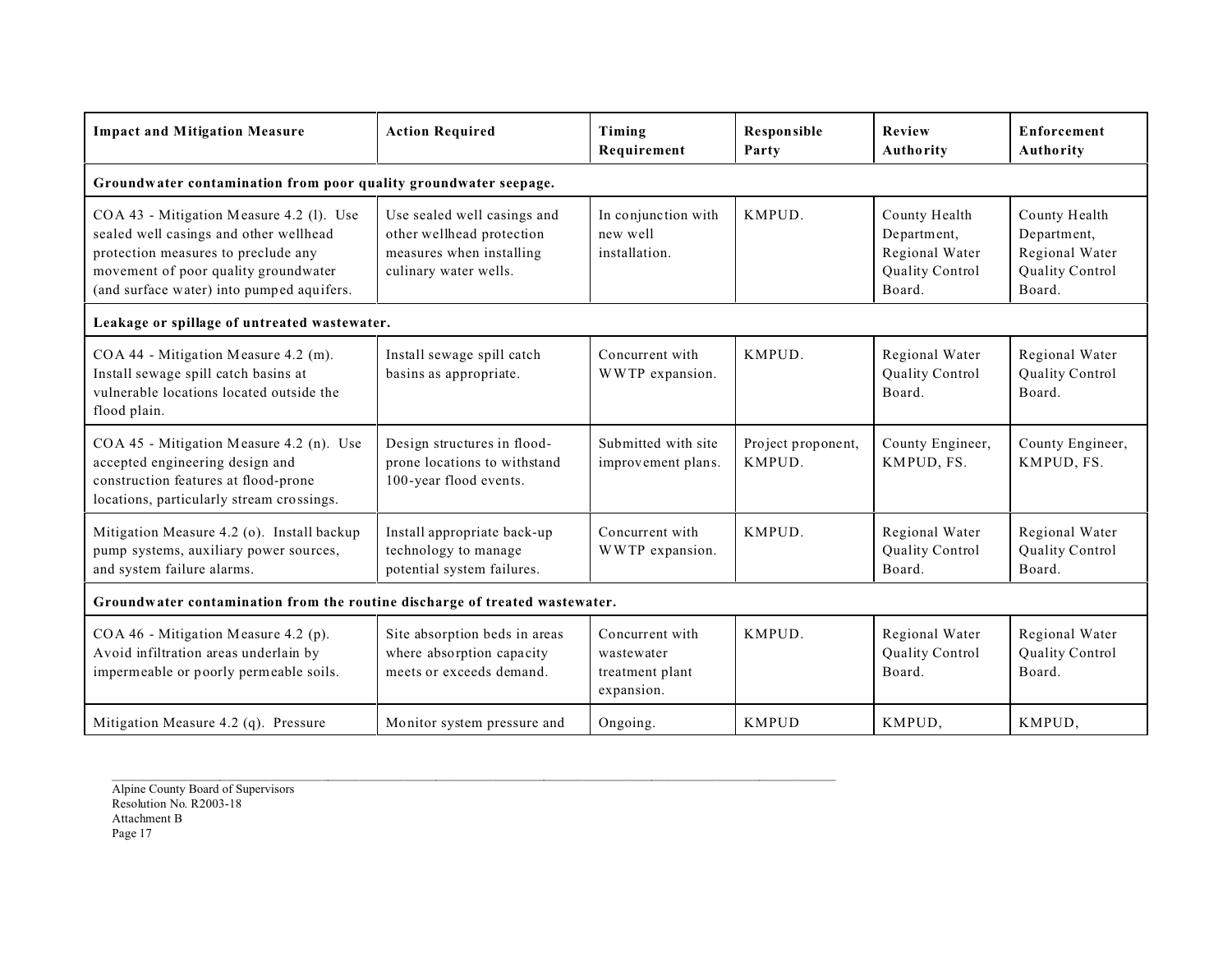| <b>Impact and Mitigation Measure</b>                                                                                                                                                                                                                                                                                                                                                                                                                                 | <b>Action Required</b>                                                                                                  | Timing<br>Requirement                                    | Responsible<br>Party | Review<br>Authority                         | Enforcement<br>Authority                                               |
|----------------------------------------------------------------------------------------------------------------------------------------------------------------------------------------------------------------------------------------------------------------------------------------------------------------------------------------------------------------------------------------------------------------------------------------------------------------------|-------------------------------------------------------------------------------------------------------------------------|----------------------------------------------------------|----------------------|---------------------------------------------|------------------------------------------------------------------------|
| transducers have been connected to the<br>existing absorption bed monitoring system<br>in selected monitoring wells to monitor the<br>projected increases in groundwater surface<br>elevations. KMPUD will take avoidance<br>actions such as more rapid rotation of the<br>discharge to alternate beds and/or<br>abandonment of individual beds that may<br>cause problems, if monitoring results<br>indicate potential surfacing or near-<br>surfacing of effluent. | implement avoidance actions<br>as needed.                                                                               |                                                          |                      | Regional Water<br>Quality Control<br>Board. | Regional Water<br>Quality Control<br>Board.                            |
| COA 47 - Mitigation Measure 4.2 (r).<br>Prevention of excessive infiltration of<br>sewage collection and disposal systems by<br>storm water.                                                                                                                                                                                                                                                                                                                         | Design system in accordance<br>with applicable standards.                                                               | Submitted with site<br>improvement plans.                | KMPUD.               | KMPUD.                                      | County Engineer,<br>Regional Water<br><b>Quality Control</b><br>Board. |
| COA 48 - Mitigation Measure 4.2 (s).<br>Police for and eradicate unauthorized<br>discharges to the sewer system.                                                                                                                                                                                                                                                                                                                                                     | Monitor water users for<br>unauthorized discharges and<br>stop any such discharges<br>detected.                         | Ongoing.                                                 | KMPUD.               | KMPUD.                                      | KMPUD.                                                                 |
| Mitigation Measure 4.2 (t). Expand the<br>wastewater absorption beds and construct<br>new ones in suitable areas.                                                                                                                                                                                                                                                                                                                                                    | Monitor waste water disposal<br>needs and bring new<br>absorption beds on line prior<br>to exceeding existing capacity. | Ongoing.                                                 | KMPUD.               | Regional Water<br>Quality Control<br>Board  | Regional Water<br><b>Quality Control</b><br>Board.                     |
| COA 49 - Mitigation Measure 4.2 (u).<br>Utilize low flow water conserving<br>plumbing fixtures wherever possible.                                                                                                                                                                                                                                                                                                                                                    | Incorporate water conserving<br>fixtures into new buildings, or<br>when renovating existing                             | Submit fixture<br>specifications with<br>building permit | Project proponent.   | County building<br>official.                | County building<br>official.                                           |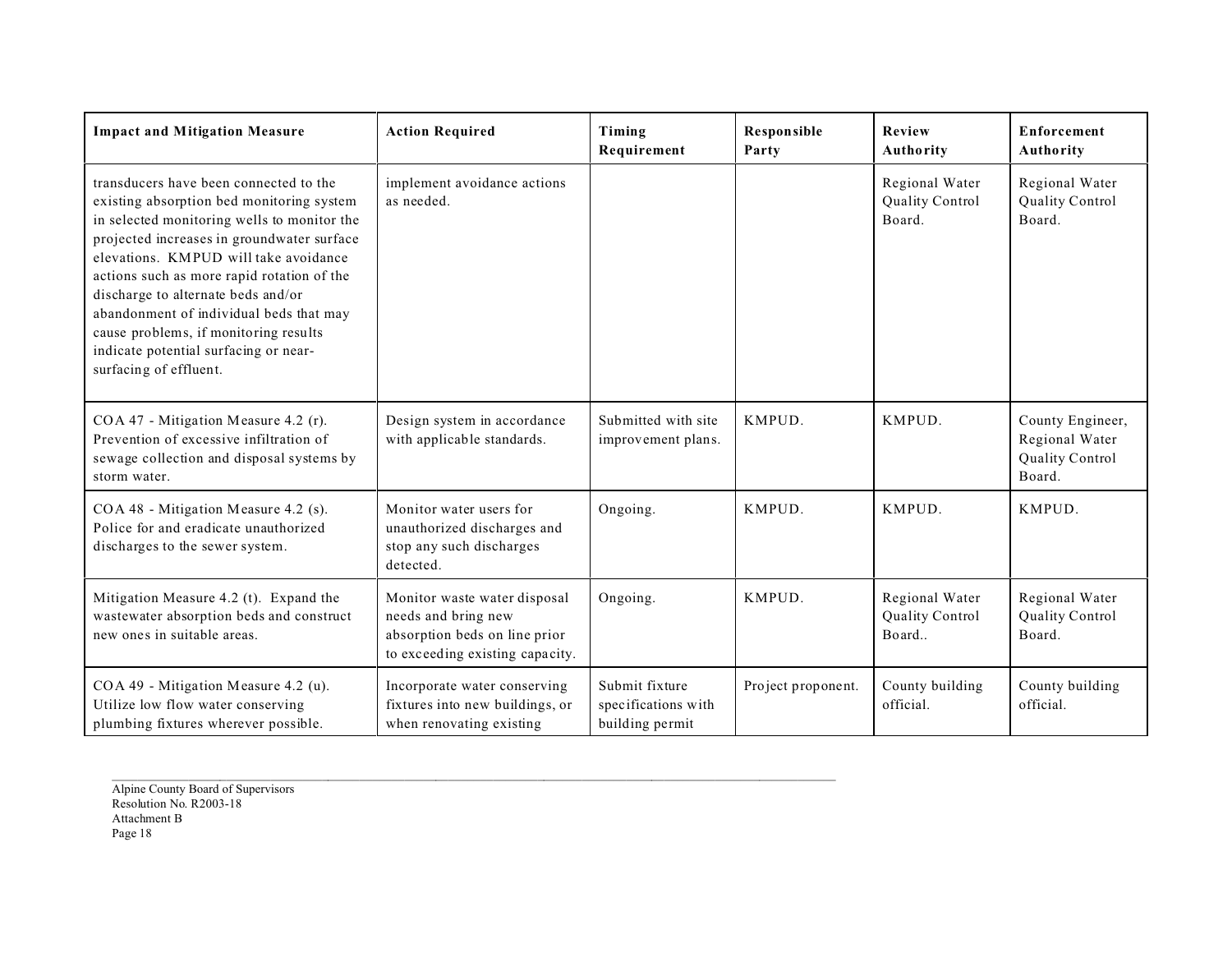| <b>Impact and Mitigation Measure</b>                                                                                                                                                                                                                                                     | <b>Action Required</b>                                                         | Timing<br>Requirement                                          | Responsible<br>Party                               | Review<br>Authority                         | Enforcement<br>Authority                           |
|------------------------------------------------------------------------------------------------------------------------------------------------------------------------------------------------------------------------------------------------------------------------------------------|--------------------------------------------------------------------------------|----------------------------------------------------------------|----------------------------------------------------|---------------------------------------------|----------------------------------------------------|
|                                                                                                                                                                                                                                                                                          | structures.                                                                    | application.                                                   |                                                    |                                             |                                                    |
| Contamination from non-point source emissions in storm water runoff from impervious and disturbed areas.                                                                                                                                                                                 |                                                                                |                                                                |                                                    |                                             |                                                    |
| COA 50 - Mitigation Measure 4.2 (v).<br>Conduct street sweeping twice-a-year and<br>when build up of loose materials occurs on<br>paved road ways.                                                                                                                                       | Conduct street sweeping as<br>necessary to prevent<br>contamination of runoff. | Ongoing.                                                       | KMR,<br>homeowner/<br>condominium<br>associations. | County Public<br>Works.                     | County Public<br>Works.                            |
| COA 51 - Mitigation Measure 4.2 (w).<br>Develop drainage systems for parking lots<br>which collect runoff from impermeable<br>surfaces and channel it to settling basins or<br>through drainage filter strips, grassy<br>swales, sand traps, or alternative<br>sediment-control features | Design and implement runoff<br>settling basins for new parking<br>lots.        | Submit with site<br>improvement plans<br>or grading plans.     | Project proponent.                                 | County Engineer.                            | County Engineer.                                   |
| Mitigation Measure 4.2 (aa). KMPUD<br>will monitor for total suspended solids in<br>Kirkwood Creek, and ensure that<br>construction activities are monitored so as<br>to implement necessary sediment<br>prevention measures.                                                            | As outlined under Mitigation<br>Measures 4.1 (e) 4.1 (l).                      |                                                                |                                                    |                                             |                                                    |
| Mitigation Measure 4.2 (ab). Provide<br>accommodations for wastewater storage or<br>hauling in case of emergency situations.                                                                                                                                                             | Design emergency wastewater<br>storage and hauling plan.                       | Concurrent with<br>wastewater<br>treatment plant<br>expansion. | <b>KMPUD</b>                                       | Regional Water<br>Quality Control<br>Board. | Regional Water<br><b>Quality Control</b><br>Board. |
| Mitigation Measure 4.2 (ac). Add<br>additional nitrate removal to the advanced                                                                                                                                                                                                           | Add additional nitrate removal<br>to the advanced treatment                    | Concurrent with<br>wastewater                                  | <b>KMPUD</b>                                       | Regional Water<br>Quality Control           | Regional Water<br>Quality Control                  |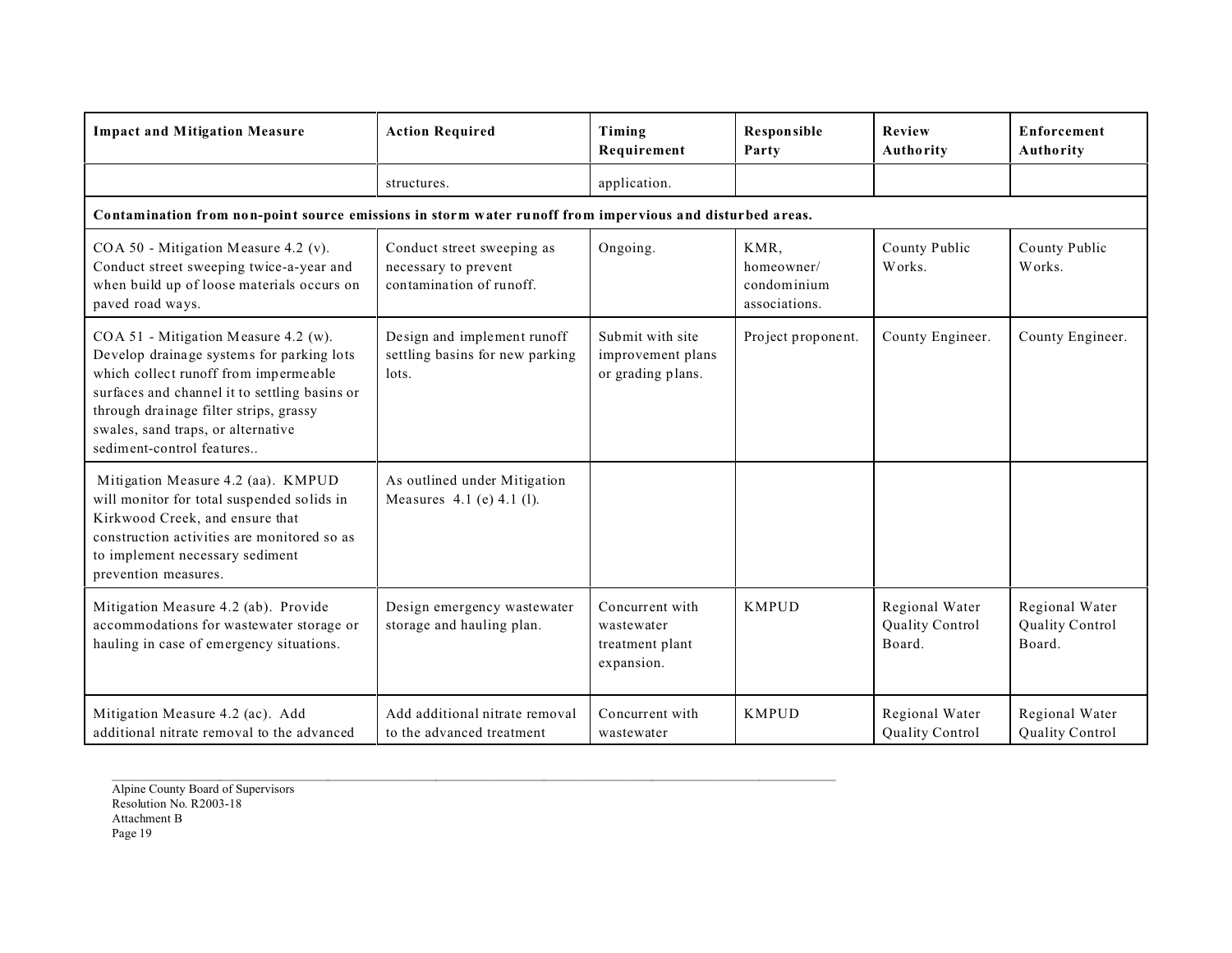| <b>Impact and Mitigation Measure</b>                                                                                                                                                                                                                                 | <b>Action Required</b>                                                                                                                | Timing<br>Requirement                                                        | <b>Responsible</b><br>Party                        | Review<br>Authority                              | Enforcement<br>Authority                         |
|----------------------------------------------------------------------------------------------------------------------------------------------------------------------------------------------------------------------------------------------------------------------|---------------------------------------------------------------------------------------------------------------------------------------|------------------------------------------------------------------------------|----------------------------------------------------|--------------------------------------------------|--------------------------------------------------|
| treatment processes.                                                                                                                                                                                                                                                 | processes.                                                                                                                            | treatment plant<br>expansion.                                                |                                                    | Board.                                           | Board                                            |
| <b>4.3 BIOLOGICAL RESOURCES</b>                                                                                                                                                                                                                                      |                                                                                                                                       |                                                                              |                                                    |                                                  |                                                  |
| <b>AQUATIC RESOURCES</b><br>4.3.1                                                                                                                                                                                                                                    |                                                                                                                                       |                                                                              |                                                    |                                                  |                                                  |
| Kirkwood Creek short-term sedimentation impacts.                                                                                                                                                                                                                     |                                                                                                                                       |                                                                              |                                                    |                                                  |                                                  |
| COA 52 - Mitigation Measure 4.3.1 (b).<br>Allow no heavy construction equipment to<br>operate within the Kirkwood Creek<br>floodplain or within 100 feet of the<br>Kirkwood Creek stream channel during<br>periods when soils are saturated from rain<br>or snowmelt | Include this stipulation in<br>project approvals.                                                                                     | During project<br>review process and<br>construction of<br>project elements. | County building<br>official, project<br>proponent. | County Engineer,<br>County building<br>official. | County Engineer,<br>County building<br>official. |
| COA 53 - Mitigation Measure 4.3.1 (c).<br>Implement Mitigation Measures 4.2 (k) and<br>4.2 (z). Sediment control structures will<br>remain in place until vegetation has been<br>established in disturbed areas.                                                     | As outlined under Mitigation<br>Measures 4.2 (k) 4.2 (z), with<br>this added stipulation.                                             |                                                                              |                                                    |                                                  |                                                  |
| Kirkwood Creek long-term sedimentation impacts.                                                                                                                                                                                                                      |                                                                                                                                       |                                                                              |                                                    |                                                  |                                                  |
| COA 54 - Mitigation Measure 4.3.1 (e).<br>Minimize salting and/or sanding of parking<br>lots or other impervious surfaces within<br>100 feet of the floodplain.                                                                                                      | Judicious use of salt or sand<br>for snow and ice control<br>within 100 feet of the<br>Kirkwood Creek or Caples<br>Creek floodplains. | Ongoing.                                                                     | KMR,<br>homeowner/<br>condominium<br>associations. | CDFG.                                            | CDFG.                                            |
| COA 55 - Mitigation Measure 4.3.1 (f).                                                                                                                                                                                                                               | Implement all site-specific                                                                                                           | Submit with site                                                             | Project proponent.                                 | County Engineer,                                 | County Engineer,                                 |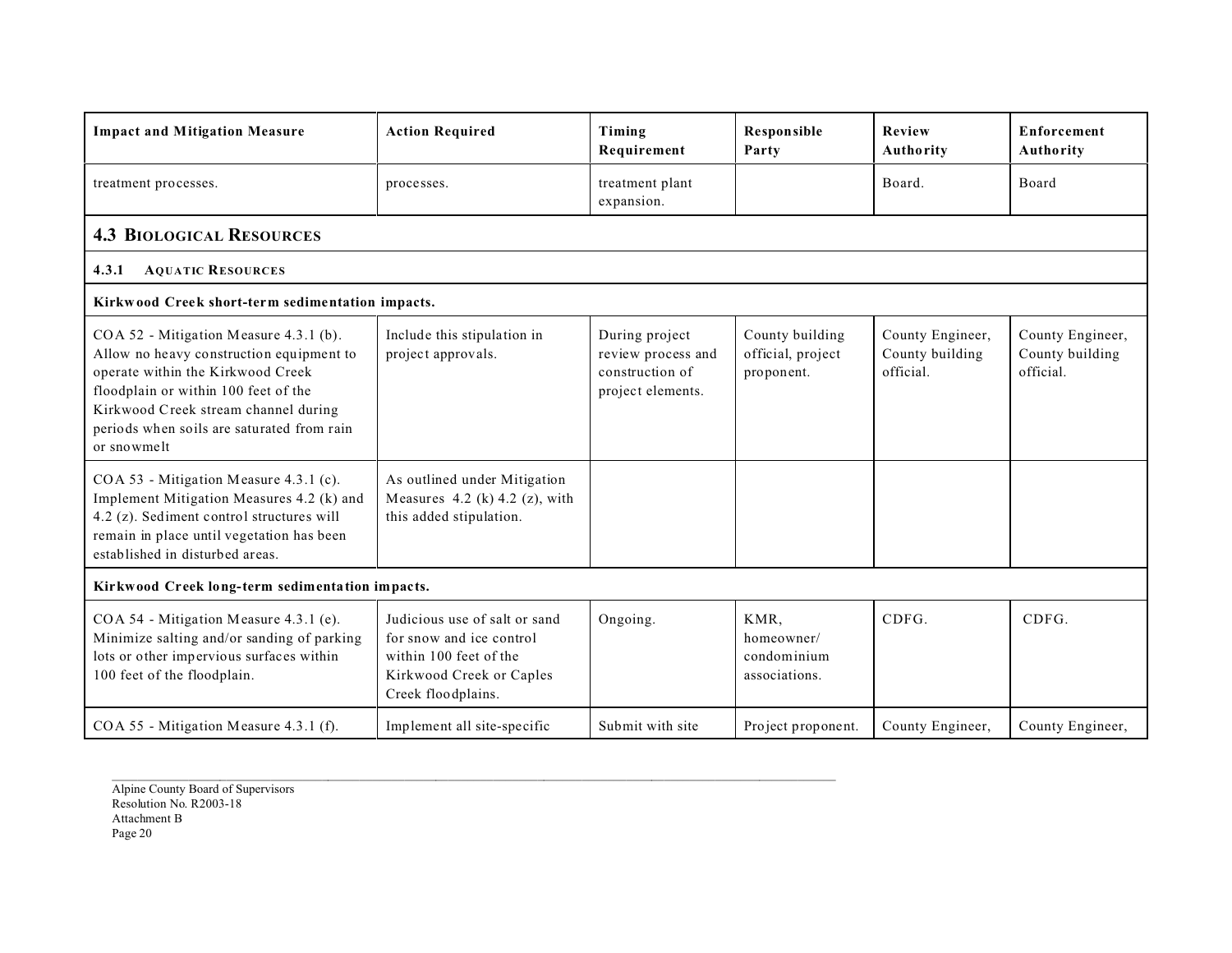| <b>Impact and Mitigation Measure</b>                                                                                                                                                                                                                                                                                                                                                                                                                                                                                                                                                                                                                                                                                                                                                                                                                                                                                                                                                                                                                                                                                    | <b>Action Required</b>                                          | Timing<br>Requirement                  | Responsible<br>Party | Review<br>Authority          | Enforcement<br>Authority     |
|-------------------------------------------------------------------------------------------------------------------------------------------------------------------------------------------------------------------------------------------------------------------------------------------------------------------------------------------------------------------------------------------------------------------------------------------------------------------------------------------------------------------------------------------------------------------------------------------------------------------------------------------------------------------------------------------------------------------------------------------------------------------------------------------------------------------------------------------------------------------------------------------------------------------------------------------------------------------------------------------------------------------------------------------------------------------------------------------------------------------------|-----------------------------------------------------------------|----------------------------------------|----------------------|------------------------------|------------------------------|
| Implement the following site-specific<br>recommendations from the Kirkwood<br>Creek Floodplain Study (EBCE 1996) prior<br>to the initiation of any proposed<br>construction in effected areas including but<br>not limited to the following:<br>1) Build a diversion structure to operate<br>with the existing drain and inlet for<br>diversion of surface water between Lifts 10<br>and 11; 2) prevent flooding in the area near<br>Base Camp One condominiums by either<br>clearing snow out of the sharp bend in<br>Kirkwood Creek, or constructing a low<br>floodwall; 3) replace the two existing<br>footbridges upstream of Kirkwood<br>Meadows Drive, which currently restrict<br>the flow of Kirkwood Creek; 4) prevent the<br>infrequent overtopping of Kirkwood<br>Meadows Drive by enlarging the bridge<br>opening or constructing a floodwall<br>eastward along the east creek bank; some<br>boulders could be removed from the creek<br>in this area as well; 5) any proposed<br>structures in the Kirkwood Creek area<br>should be built a few feet above the<br>floodplain elevation; 6) channel work in | recommendations from the<br>Kirkwood Creek Floodplain<br>Study. | improvement plans<br>or grading plans. |                      | County building<br>official. | County building<br>official. |
| Kirkwood Creek such as bank protection<br>(subject to permit requirements).                                                                                                                                                                                                                                                                                                                                                                                                                                                                                                                                                                                                                                                                                                                                                                                                                                                                                                                                                                                                                                             |                                                                 |                                        |                      |                              |                              |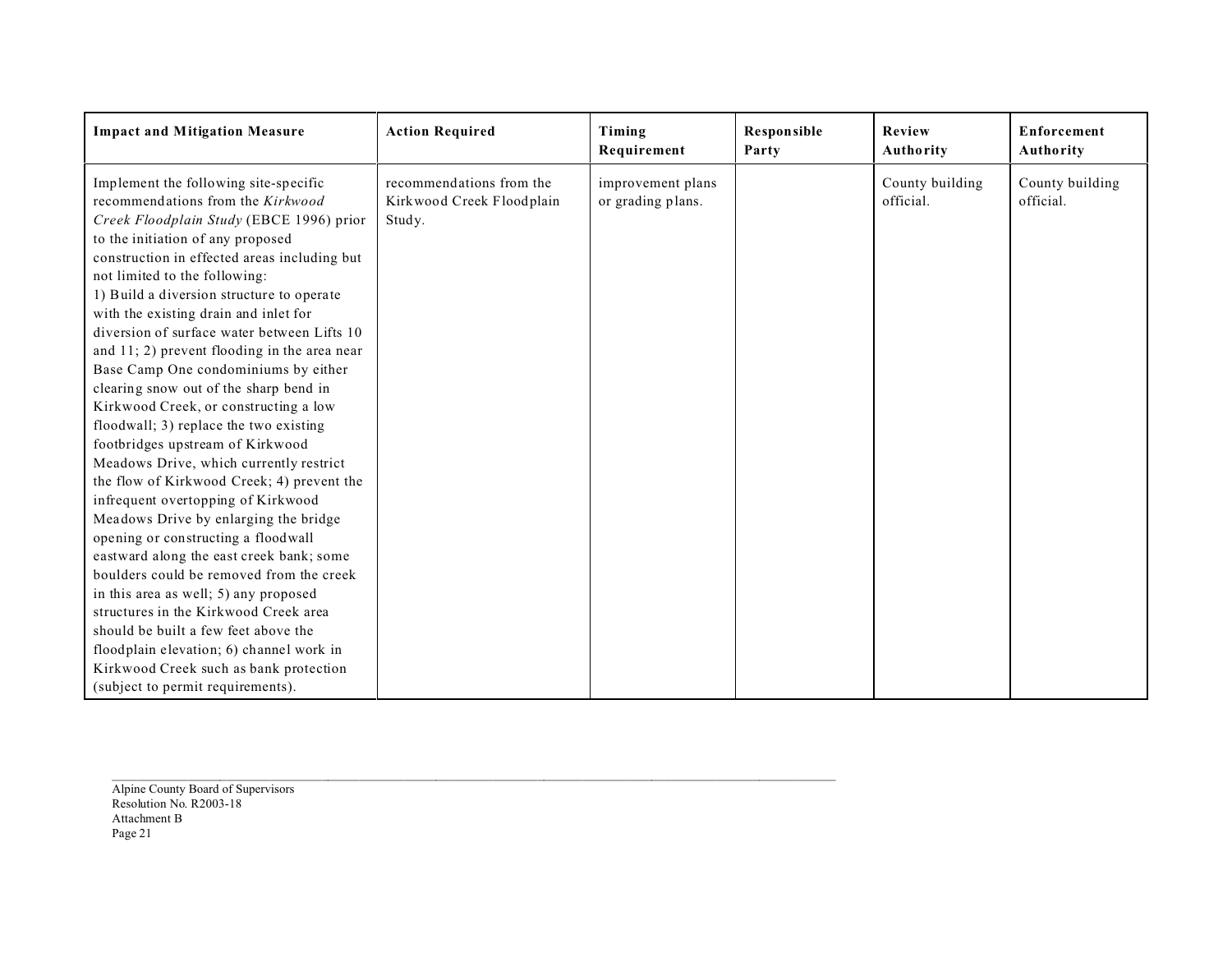| <b>Impact and Mitigation Measure</b>                                                                                                                                                                                                                                        | <b>Action Required</b>                                                                                                                                                    | Timing<br>Requirement                                            | Responsible<br>Party                                      | Review<br>Authority        | Enforcement<br><b>Authority</b> |
|-----------------------------------------------------------------------------------------------------------------------------------------------------------------------------------------------------------------------------------------------------------------------------|---------------------------------------------------------------------------------------------------------------------------------------------------------------------------|------------------------------------------------------------------|-----------------------------------------------------------|----------------------------|---------------------------------|
| COA 55a - Mitigation Measure 4.3.1(ff)<br>Implement the grazing management plan<br>[2002 Final EIR, Appendix B].                                                                                                                                                            | As outlined under Mitigation<br>Measure 4.2 (dd).                                                                                                                         |                                                                  |                                                           |                            |                                 |
| Impacts to Kirkwood Lake fisheries.                                                                                                                                                                                                                                         |                                                                                                                                                                           |                                                                  |                                                           |                            |                                 |
| COA 56 - Mitigation Measure 4.3.1 (h).<br>KMR will assist in educating Kirkwood<br>residents and visitors about fishing<br>regulations at Kirkwood Lake and, with the<br>permission of the Forest Service, post such<br>regulations at angler access points to the<br>lake. | Disseminate fishing<br>regulations at visitor contact<br>points at Kirkwood. Post<br>signs as appropriate along<br>popular access routes to<br>Kirkwood and Caples lakes. | Within the first year<br>following Proposed<br>Project approval. | KMR.                                                      | FS.                        | FS.                             |
| COA 57 - Mitigation Measure 4.3.1 (i).<br>KMR will not create additional parking for<br>the purpose of facilitating access to<br>Kirkwood Lake.                                                                                                                             | Do not approve any such plan.                                                                                                                                             | Ongoing.                                                         | KMR.                                                      | TC-TAC, FS.                | Counties, FS.                   |
| <b>4.3.2 WILDLIFE RESOURCES</b>                                                                                                                                                                                                                                             |                                                                                                                                                                           |                                                                  |                                                           |                            |                                 |
| Increased human presence.                                                                                                                                                                                                                                                   |                                                                                                                                                                           |                                                                  |                                                           |                            |                                 |
| COA 58 - Mitigation Measure 4.3.2 (a).<br>All dogs will be kept indoors or controlled<br>on a leash.                                                                                                                                                                        | Update CC&Rs as appropriate<br>to reflect strict leash laws.                                                                                                              | Within the first year<br>following Proposed<br>Project approval. | KMR, KRMOA,<br>homeowner/<br>condominium<br>associations. | County Planning,<br>KRMOA. | KRMOA.                          |
| COA 59 - Mitigation Measure 4.3.2 (b).<br>Expand CC&Rs to include regulations to<br>govern cat ownership, requiring owners to<br>keep all cats indoors unless these pets are                                                                                                | Update CC&Rs as appropriate<br>to reflect stricter leash laws.                                                                                                            | Within the first year<br>following Proposed<br>Project approval. | KMR, KRMOA,<br>homeowner/<br>condominium<br>associations. | County Planning,<br>KRMOA. | KRMOA.                          |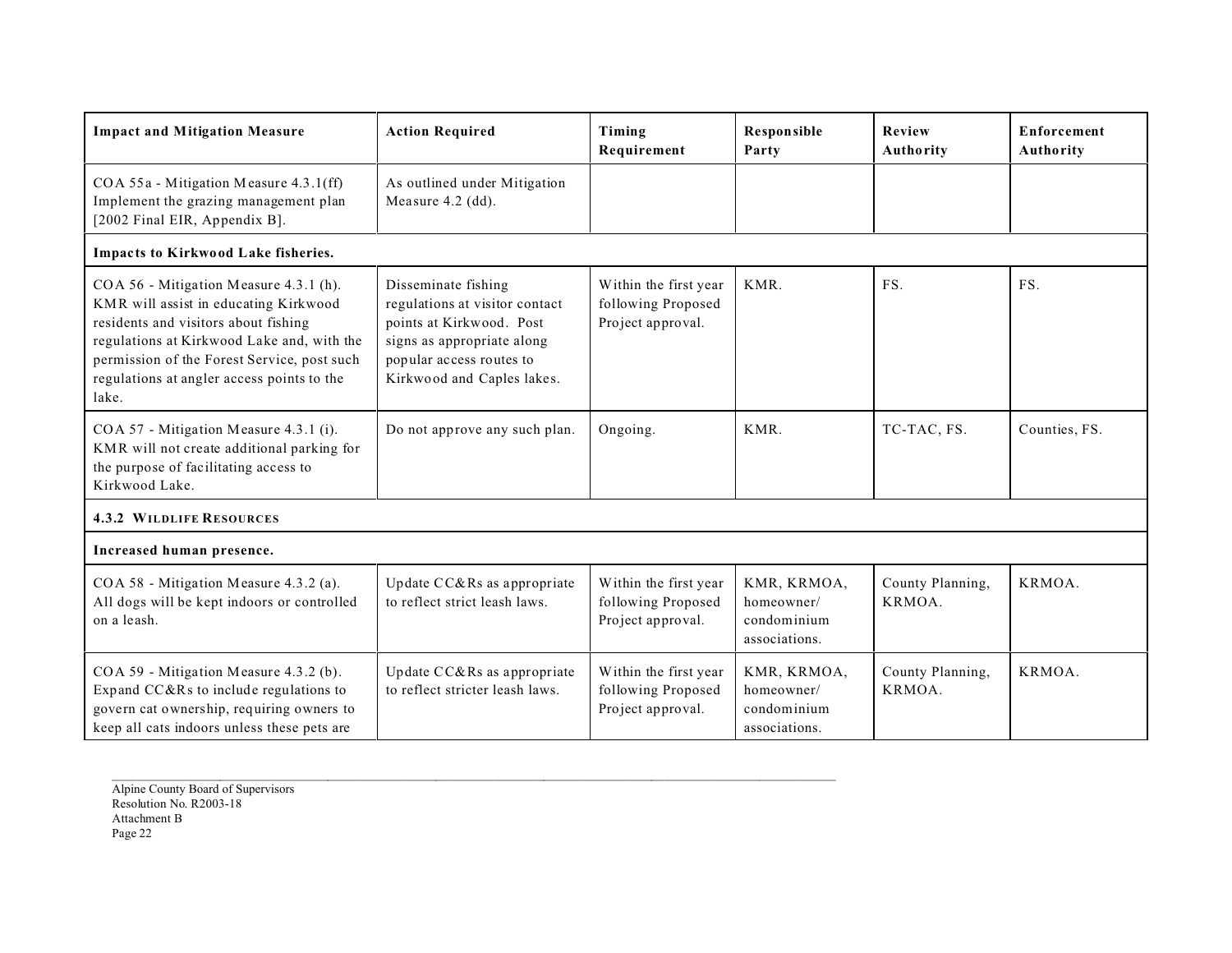| <b>Impact and Mitigation Measure</b>                                                                                                                                                                                                                                                            | <b>Action Required</b>                                                          | Timing<br>Requirement                                                                       | <b>Responsible</b><br>Party                               | Review<br>Authority        | Enforcement<br>Authority |
|-------------------------------------------------------------------------------------------------------------------------------------------------------------------------------------------------------------------------------------------------------------------------------------------------|---------------------------------------------------------------------------------|---------------------------------------------------------------------------------------------|-----------------------------------------------------------|----------------------------|--------------------------|
| also controlled on a leash.                                                                                                                                                                                                                                                                     |                                                                                 |                                                                                             |                                                           |                            |                          |
| COA 60 - Mitigation Measure 4.3.2 (c).<br>Require household garbage to be stored in<br>wildlife-proof containers prior to pick up.                                                                                                                                                              | Update CC&Rs as appropriate.                                                    | Within the first year<br>following Proposed<br>Project approval.                            | KMR, KRMOA,<br>homeowner/<br>condominium<br>associations. | County Planning,<br>KRMOA. | KRMOA.                   |
| COA 61 - Mitigation Measure 4.3.2 (d).<br>All pets will be fed inside, and pet food<br>will not be stored or provided to pets where<br>wild animals could gain access.                                                                                                                          | Update CC&Rs as appropriate.                                                    | Within the first year<br>following Proposed<br>Project approval.                            | KMR, KRMOA,<br>homeowner/<br>condominium<br>associations. | County Planning,<br>KRMOA. | KRMOA.                   |
| COA 62 - Mitigation Measure 4.3.2 (e).<br>Implement restrictions to prohibit the<br>feeding of wildlife, except seed feeders for<br>birds and nectar feeders for hummingbirds.                                                                                                                  | Update CC&Rs as appropriate.                                                    | Within the first year<br>following Proposed<br>Project approval.                            | KMR, KRMOA,<br>homeowner/<br>condominium<br>associations. | County Planning,<br>KRMOA. | KRMOA.                   |
| COA 63 - Mitigation Measure 4.3.2 (f).<br>All projects with the potential to impact<br>waters of the U.S., including wetlands, will<br>be reviewed by the COE and the<br>appropriate county and will be designed to<br>avoid impacts and/or minimize impacts to<br>the maximum extent possible. | As outlined under the cited<br>mitigation measures.                             |                                                                                             |                                                           |                            |                          |
| Impacts to wildlife at Kirkwood and Caples Lakes.                                                                                                                                                                                                                                               |                                                                                 |                                                                                             |                                                           |                            |                          |
| COA 64 - Mitigation Measure 4.3.2 (g).<br>KMR will retain a qualified wildlife biologist<br>to survey the basin immediately surrounding<br>Kirkwood and Caples Lakes in early summer<br>to determine the presence of special-status                                                             | Implement the described<br>monitoring and, if necessary,<br>mitigation program. | Ongoing (as<br>specified),<br>beginning the first<br>year after approval<br>of the Proposed | KMR, FS.                                                  | FS.                        | FS.                      |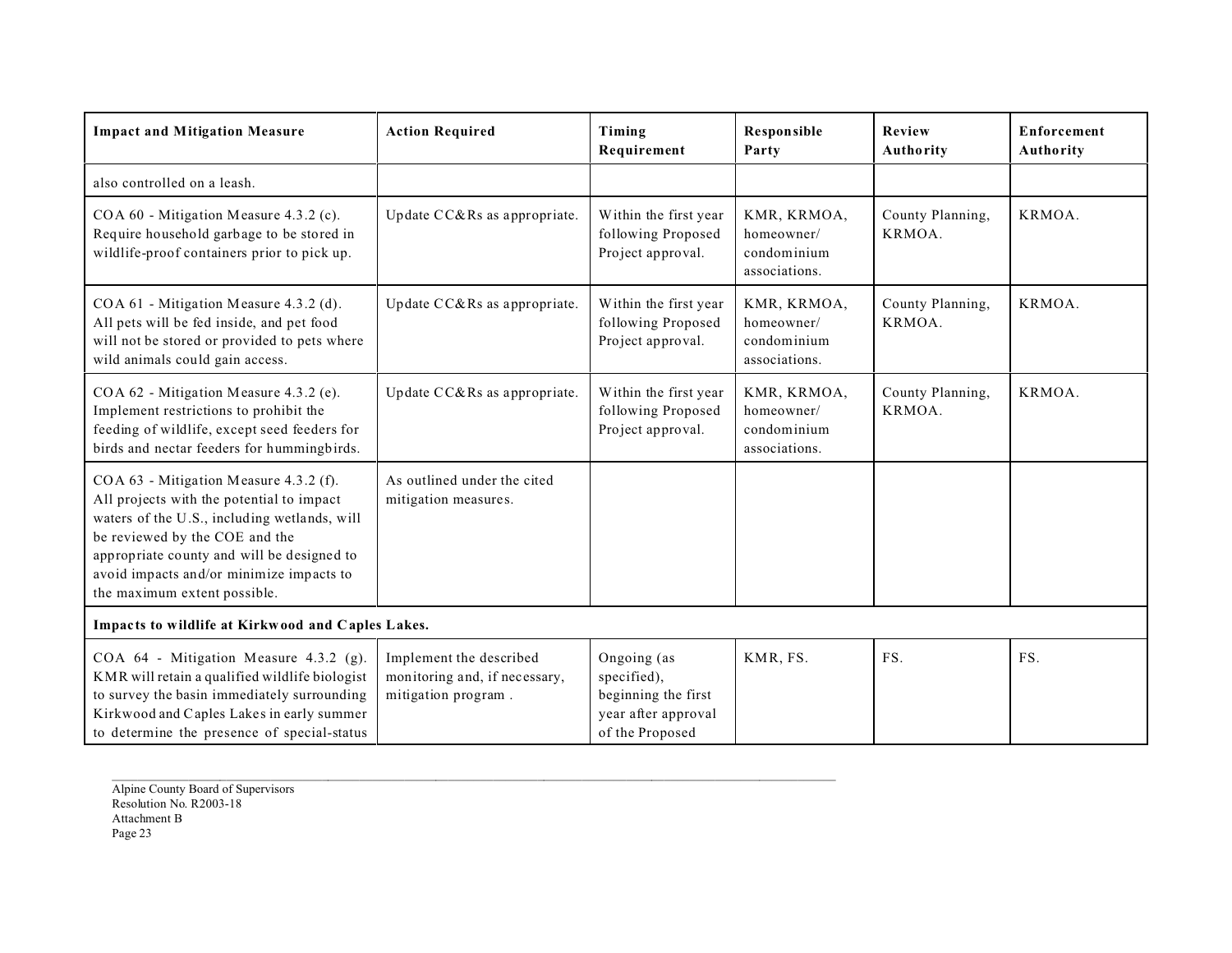| <b>Impact and Mitigation Measure</b>                                                                                                                                                                                                                                                                                                                                                                                                                                                                                                                                                                                                                                                                                                                                                                                                                                                                                                                                                                                                                                                                                                                                                                | <b>Action Required</b>                                        | Timing<br>Requirement                       | <b>Responsible</b><br>Party | Review<br>Authority | <b>Enforcement</b><br>Authority |
|-----------------------------------------------------------------------------------------------------------------------------------------------------------------------------------------------------------------------------------------------------------------------------------------------------------------------------------------------------------------------------------------------------------------------------------------------------------------------------------------------------------------------------------------------------------------------------------------------------------------------------------------------------------------------------------------------------------------------------------------------------------------------------------------------------------------------------------------------------------------------------------------------------------------------------------------------------------------------------------------------------------------------------------------------------------------------------------------------------------------------------------------------------------------------------------------------------|---------------------------------------------------------------|---------------------------------------------|-----------------------------|---------------------|---------------------------------|
| species identified in Table 4.13 of the 2002<br>Final EIR and establish baseline conditions.<br>After the initial survey to establish baseline<br>conditions, surveys will be performed every<br>3 years for a 6-year period (i.e., two<br>additional surveys or as determined to be<br>needed by the Forest Service). The summary<br>results will be submitted within 60 days of<br>the survey completion to the Amador Ranger<br>District. If the wildlife populations or<br>resources appear to be negatively affected,<br>the Forest Service will develop management<br>plans designed to mitigate the effects<br>documented by the surveys. These plans will<br>include specific measures such as trail<br>re-routing, interpretive signing, protective<br>fencing, area closures, and limits on user<br>numbers or seasons of use. They may also<br>call for KMR involvement in the<br>development and implementation of an<br>education program for Kirkwood visitors.<br>The objective of the management plans<br>would be to insure that the pertinent statutory<br>protections extended to special-status species<br>identified in Tables 4.11 and 4.13 of the<br>2002 Final EIR are met. |                                                               | Project.                                    |                             |                     |                                 |
| Impacts to threatened, endangered or sensitive species.                                                                                                                                                                                                                                                                                                                                                                                                                                                                                                                                                                                                                                                                                                                                                                                                                                                                                                                                                                                                                                                                                                                                             |                                                               |                                             |                             |                     |                                 |
| COA 65 - Mitigation Measure 4.3.2 (h).<br>The project proponent will employ a                                                                                                                                                                                                                                                                                                                                                                                                                                                                                                                                                                                                                                                                                                                                                                                                                                                                                                                                                                                                                                                                                                                       | Conduct systematic, wildlife<br>surveys in areas that will be | Evaluate concurrent<br>with tentative maps, | Project proponent.          | TC-TAC.             | CDFG, USFWS.                    |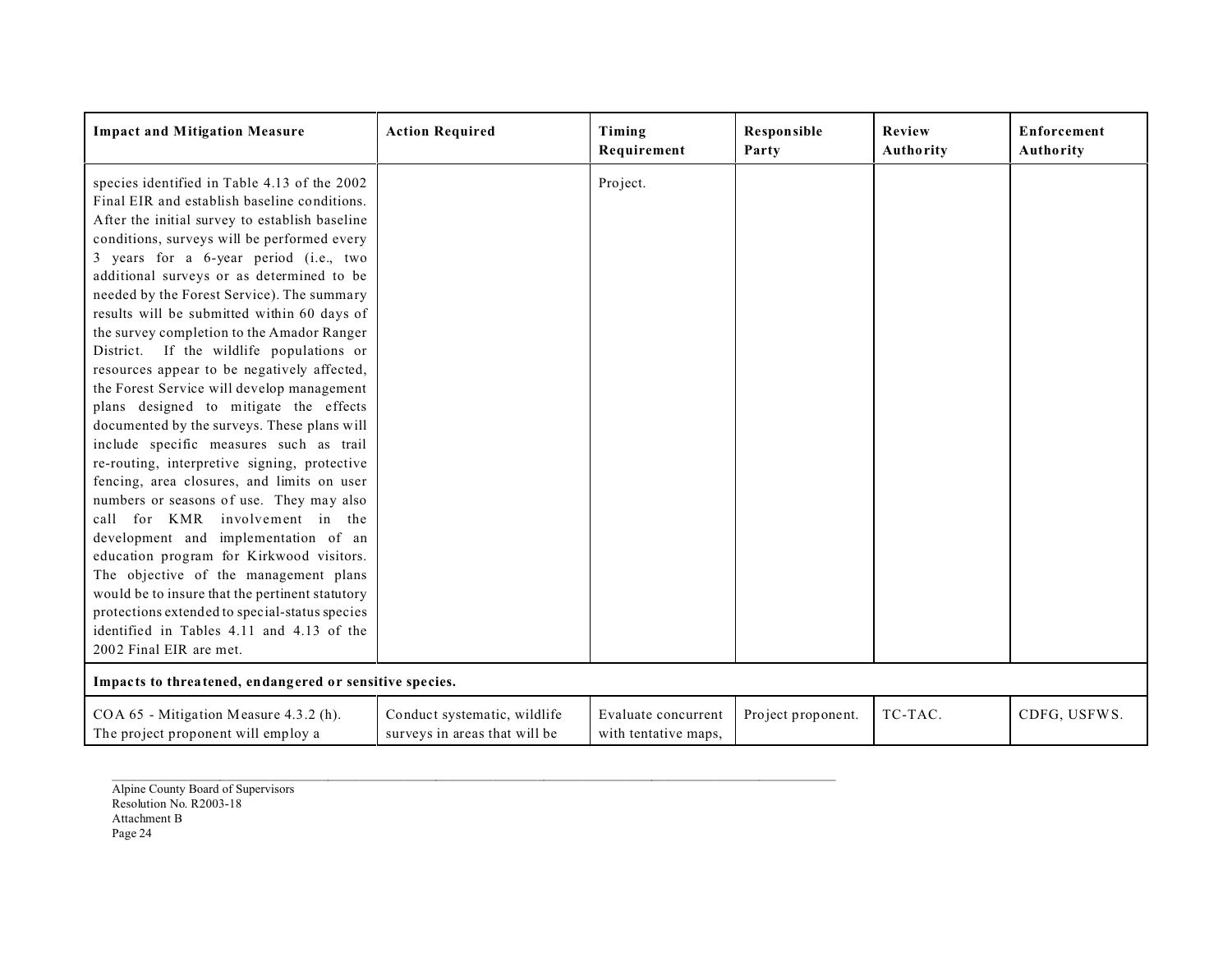| <b>Impact and Mitigation Measure</b>                                                                                                                                                                                                                                                                                                                                                                                                                                                                                                                                                                                                                                                                                                                                                                                                                                                                                                                                                                                                                                                                                                                                                                                   | <b>Action Required</b>                                                                                                 | Timing<br>Requirement                                           | <b>Responsible</b><br>Party | Review<br>Authority | Enforcement<br>Authority |
|------------------------------------------------------------------------------------------------------------------------------------------------------------------------------------------------------------------------------------------------------------------------------------------------------------------------------------------------------------------------------------------------------------------------------------------------------------------------------------------------------------------------------------------------------------------------------------------------------------------------------------------------------------------------------------------------------------------------------------------------------------------------------------------------------------------------------------------------------------------------------------------------------------------------------------------------------------------------------------------------------------------------------------------------------------------------------------------------------------------------------------------------------------------------------------------------------------------------|------------------------------------------------------------------------------------------------------------------------|-----------------------------------------------------------------|-----------------------------|---------------------|--------------------------|
| qualified biologist to conduct surveys for<br>threatened, endangered, and sensitive<br>wildlife species at Kirkwood prior to<br>individual project construction. Surveys<br>will be conducted within two breeding<br>seasons prior to commencement of<br>individual project construction. These<br>surveys will be completed during the<br>appropriate season for any species with<br>suitable habitat in the project area. The<br>geographic scope of the surveys should be<br>limited to the area in which direct or<br>indirect impacts could occur. A report<br>outlining results of the surveys will be<br>submitted to the California Department of<br>Fish and Game (CDFG) and to the<br>respective county where construction is to<br>take place within one month of completion<br>of the survey and prior to construction<br>activities. If state-listed species are found,<br>a 2081 Permit will be obtained from the<br>CDFG. If federally listed threatened or<br>endangered Species are found, KMR will<br>enter into consultation with the U.S. Fish<br>and Wildlife Service (USFWS) to<br>determine the appropriate course of action,<br>including obtaining an Incidental Take<br>Permit if necessary. | impacted, directly or<br>indirectly, by construction of<br>project elements, then proceed<br>accordingly, as outlined. | use permits or<br>equivalent<br>application for<br>development. |                             |                     |                          |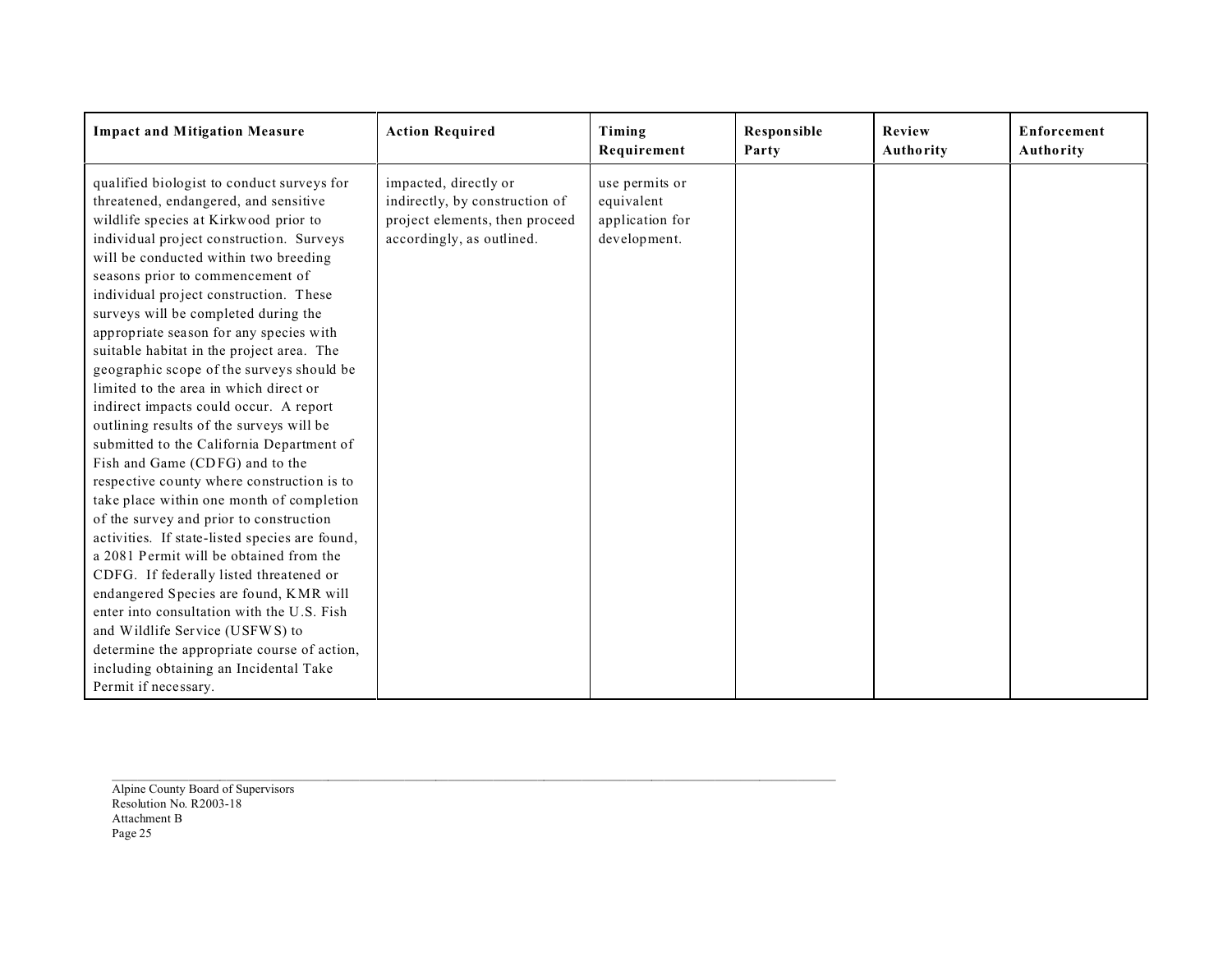| <b>Impact and Mitigation Measure</b>                                                                                                                                                                                                                                                                                                    | <b>Action Required</b>                                                            | Timing<br>Requirement                                                                                                     | Responsible<br>Party | Review<br>Authority | <b>Enforcement</b><br>Authority |
|-----------------------------------------------------------------------------------------------------------------------------------------------------------------------------------------------------------------------------------------------------------------------------------------------------------------------------------------|-----------------------------------------------------------------------------------|---------------------------------------------------------------------------------------------------------------------------|----------------------|---------------------|---------------------------------|
| <b>4.3.3. WETLAND RESOURCES</b>                                                                                                                                                                                                                                                                                                         |                                                                                   |                                                                                                                           |                      |                     |                                 |
| Potential direct impact to water of the U.S., including wetlands.                                                                                                                                                                                                                                                                       |                                                                                   |                                                                                                                           |                      |                     |                                 |
| COA 66 - Mitigation Measure 4.3.3 (a).<br>The project proponent will negotiate and<br>abide by an acceptable Streambed<br>Alteration Agreement (Fish and Game<br>Code Section 1603) with CDFG prior to<br>construction of any improvements affecting<br>streambeds.                                                                     | Develop a Streambed<br>Alteration Agreement in<br>conjunction with CDFG.          | Prior to<br>construction.                                                                                                 | Project proponent.   | CDFG.               | CDFG.                           |
| COA 67 - Mitigation Measure 4.3.3 (b).<br>The project proponent will obtain<br>appropriate permits from the Corps. of<br>Engineers ("COE") prior to any placement<br>of fill in wetlands. The applicant will also<br>comply with the terms and conditions<br>specified in any permits obtained from the<br>COE.                         | Identify wetland boundaries<br>and apply for Section 404<br>permits as necessary. | Submit with site<br>improvement plans<br>or grading plans.                                                                | Project proponent.   | COE.                | COE.                            |
| COA 68 - Mitigation Measure 4.3.3 (c).<br>During construction of any utility<br>infrastructure within wetlands, the<br>construction contractor will place sidecast<br>materials in upland areas to minimize<br>impacts as a result of temporary storage.<br>These materials will be used to backfill the<br>trench as soon as possible. | Implement BMPs to regulate<br>construction practices.                             | Submit with site<br>improvement plans<br>or grading plans,<br>and during<br>construction of<br>utility<br>infrastructure. | Project proponent.   | County Engineer.    | County Engineer.                |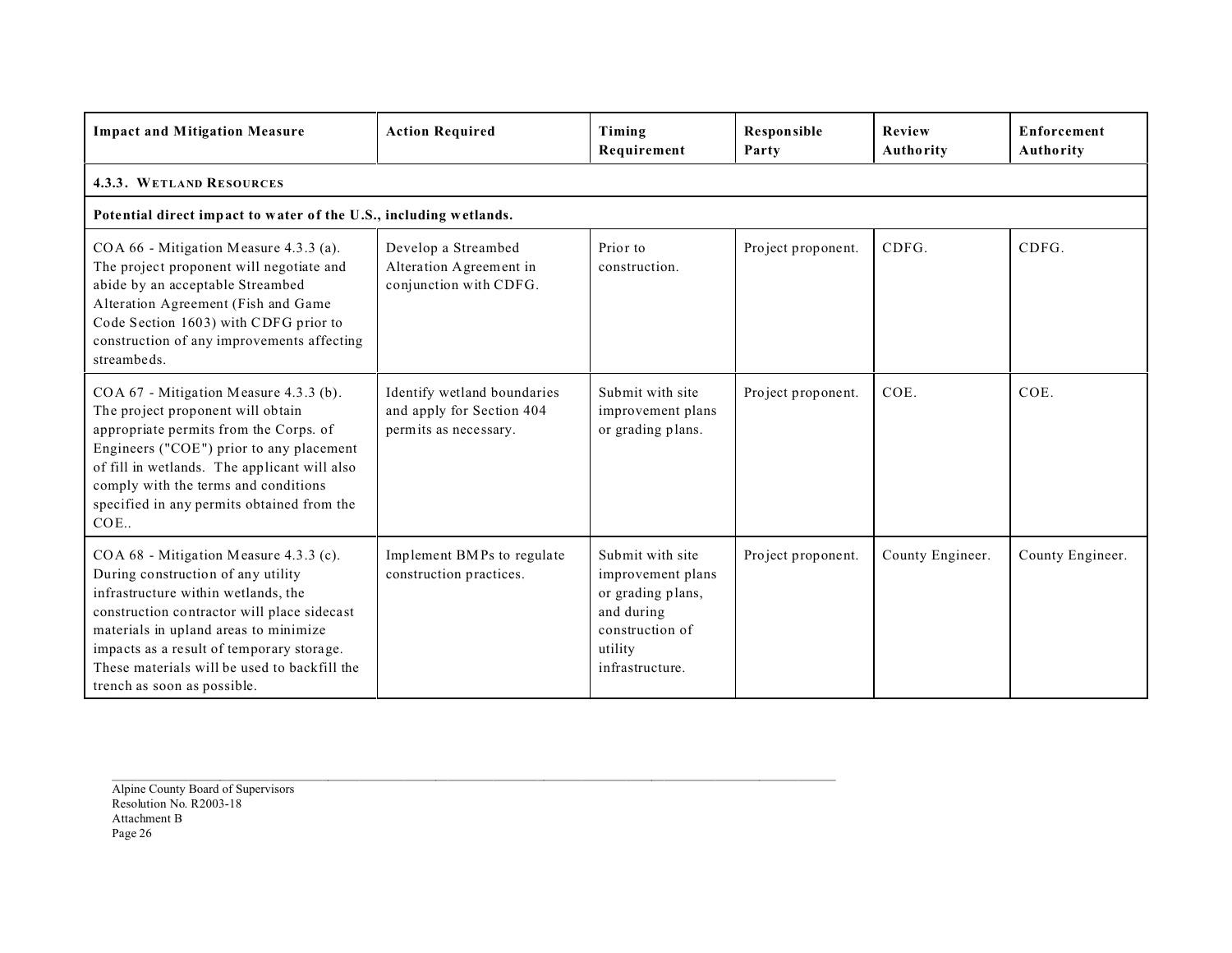| <b>Impact and Mitigation Measure</b>                                                                                                                                                                                                                                                                                                                                                                                                                                                                                                                                                                                                         | <b>Action Required</b>                                                                                                 | Timing<br>Requirement                                                                                          | Responsible<br>Party       | Review<br>Authority     | Enforcement<br>Authority |
|----------------------------------------------------------------------------------------------------------------------------------------------------------------------------------------------------------------------------------------------------------------------------------------------------------------------------------------------------------------------------------------------------------------------------------------------------------------------------------------------------------------------------------------------------------------------------------------------------------------------------------------------|------------------------------------------------------------------------------------------------------------------------|----------------------------------------------------------------------------------------------------------------|----------------------------|-------------------------|--------------------------|
| COA 69 - Mitigation Measure 4.3.3 (e). In<br>the vicinity of wetlands, the construction<br>contractor will restrict construction<br>equipment, vehicles, and the placement of<br>soil stockpiles to upland sites except for<br>implementation of COE-authorized<br>crossings.                                                                                                                                                                                                                                                                                                                                                                | Minimize construction activity<br>and soil storage in lowland<br>sites.                                                | Submit with site<br>improvement plans<br>or grading plans,<br>and ongoing during<br>construction.              | Project proponent.         | County Engineer.        | County Engineer.         |
| COA 70 - Mitigation Measure 4.3.3 (f).<br>The project proponent will review<br>proposed development plans with the<br>county of jurisdiction or the Forest Service,<br>if in the special use permit (SUP) area, and<br>the COE to ensure that specific projects<br>have been designed to avoid any impacts to<br>wetlands or other waters of the U.S. to the<br>maximum extent practicable. In cases<br>where avoidance is not feasible, such as a<br>road crossing of a linear wetland feature,<br>then the impact should be minimized by<br>making the crossing as narrow as possible<br>and crossing at a narrow point in the<br>wetland. | Formulate development plans<br>that avoid or minimize impacts<br>to wetlands and submit plans<br>for described review. | Evaluate concurrent<br>with tentative maps,<br>use permits or<br>equivalent<br>application for<br>development. | Project proponent.         | County Planning,<br>FS. | County Engineer,<br>FS.  |
| COA 71 - Mitigation Measure 4.3.3 (g).<br>The project proponent will review<br>proposed stream crossings with the<br>respective counties or the Forest Service, if<br>in the SUP area, and the COE and<br>determine, based on the quality of the<br>stream system and adjacent riparian habitat,                                                                                                                                                                                                                                                                                                                                             | Present proposed stream<br>crossing locations and<br>conceptual engineer's design<br>of crossings to COE.              | Evaluate concurrent<br>with tentative maps,<br>use permits or<br>equivalent<br>application for<br>development. | KMR, Project<br>proponent. | CDFG, COE, FS.          | COE, FS.                 |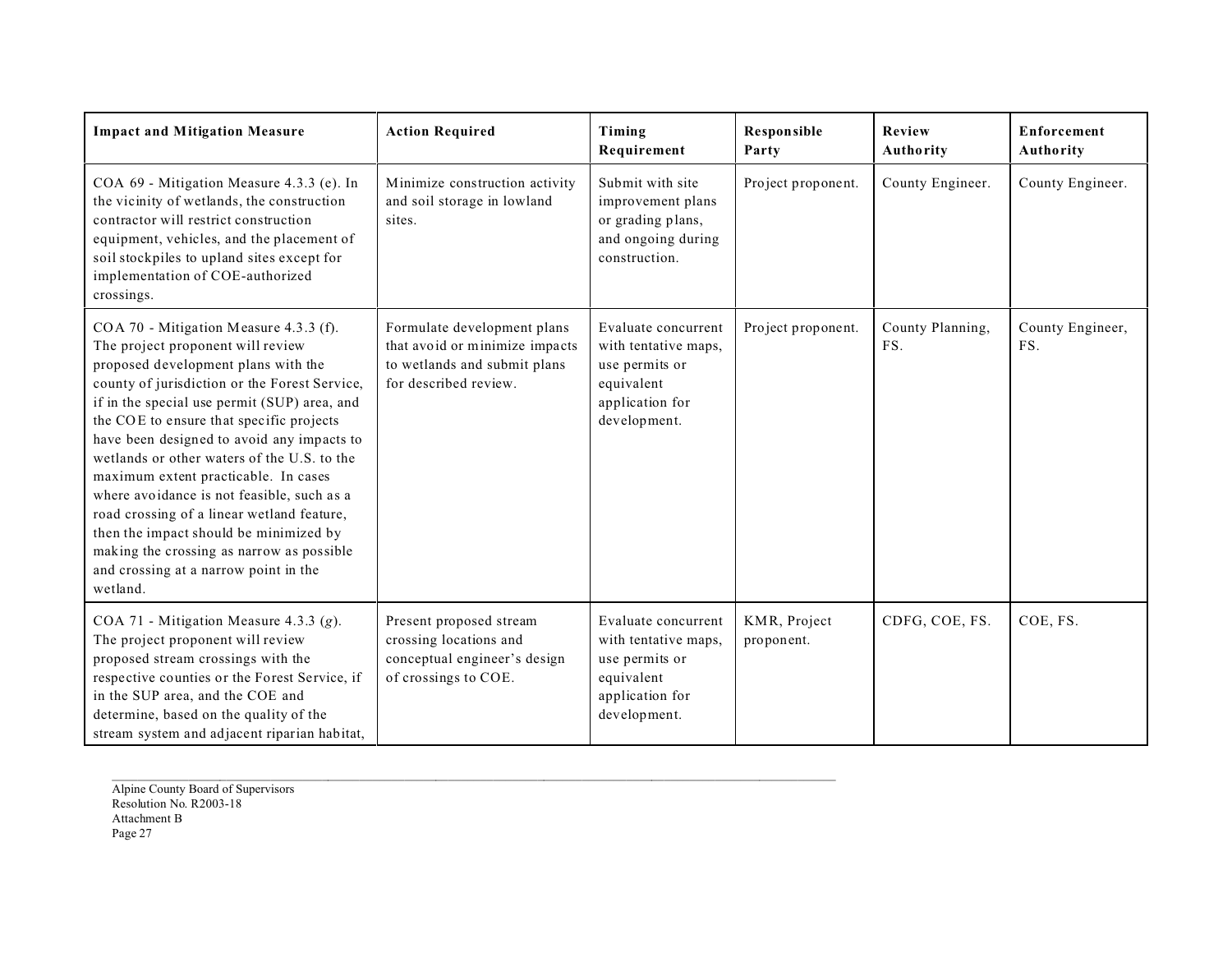| <b>Impact and Mitigation Measure</b>                                                                                                                                                                                                                                                                                                                                                                                                                                                                                                                                                                                                                                                                  | <b>Action Required</b>                                                          | Timing<br>Requirement                                                                                          | <b>Responsible</b><br>Party | Review<br>Authority             | Enforcement<br>Authority |
|-------------------------------------------------------------------------------------------------------------------------------------------------------------------------------------------------------------------------------------------------------------------------------------------------------------------------------------------------------------------------------------------------------------------------------------------------------------------------------------------------------------------------------------------------------------------------------------------------------------------------------------------------------------------------------------------------------|---------------------------------------------------------------------------------|----------------------------------------------------------------------------------------------------------------|-----------------------------|---------------------------------|--------------------------|
| which site would be appropriate for<br>bridging.                                                                                                                                                                                                                                                                                                                                                                                                                                                                                                                                                                                                                                                      |                                                                                 |                                                                                                                |                             |                                 |                          |
| COA 72 - Mitigation Measure 4.3.3 (h).<br>The project proponent will develop and<br>implement a mitigation plan to replace any<br>wetland losses due to the proposed<br>development. The mitigation plans will be<br>reviewed and approved by the COE and the<br>appropriate counties prior to<br>implementation.                                                                                                                                                                                                                                                                                                                                                                                     | Develop wetland mitigation<br>plans in coordination with the<br>COE.            | Following<br>identification of<br>unavoidable<br>wetland impacts.                                              | Project proponent.          | COE.                            | COE.                     |
| Potential indirect impact to waters of the U.S., particularly streams, from decreased water quality due to sedimentation associated with disturbance in<br>upland.                                                                                                                                                                                                                                                                                                                                                                                                                                                                                                                                    |                                                                                 |                                                                                                                |                             |                                 |                          |
| COA 73 - Mitigation Measure 4.3.3 (j).If<br>on private land, the county with jurisdiction<br>will require a minimum 35-foot buffer of<br>undisturbed vegetation between wetlands,<br>and perennial or intermittent streams with<br>riparian vegetation, and disturbed areas<br>(construction sites), or parking lots, or<br>other impervious areas that produce runoff.<br>If on federal land in the SUP area,<br>minimum setback requirements outlined for<br>riparian conservation areas in the Sierra<br>Nevada Forest Plan Amendment will be<br>required. These include setback<br>requirements of 300 feet for perennial<br>streams and meadows, and 150 feet for<br>seasonally flowing streams. | Incorporate stipulated buffers<br>into subdivision and<br>construction designs. | Evaluate concurrent<br>with tentative maps,<br>use permits or<br>equivalent<br>application for<br>development. | Project proponent.          | County Planning,<br>TC-TAC, FS. | County Planning,<br>FS.  |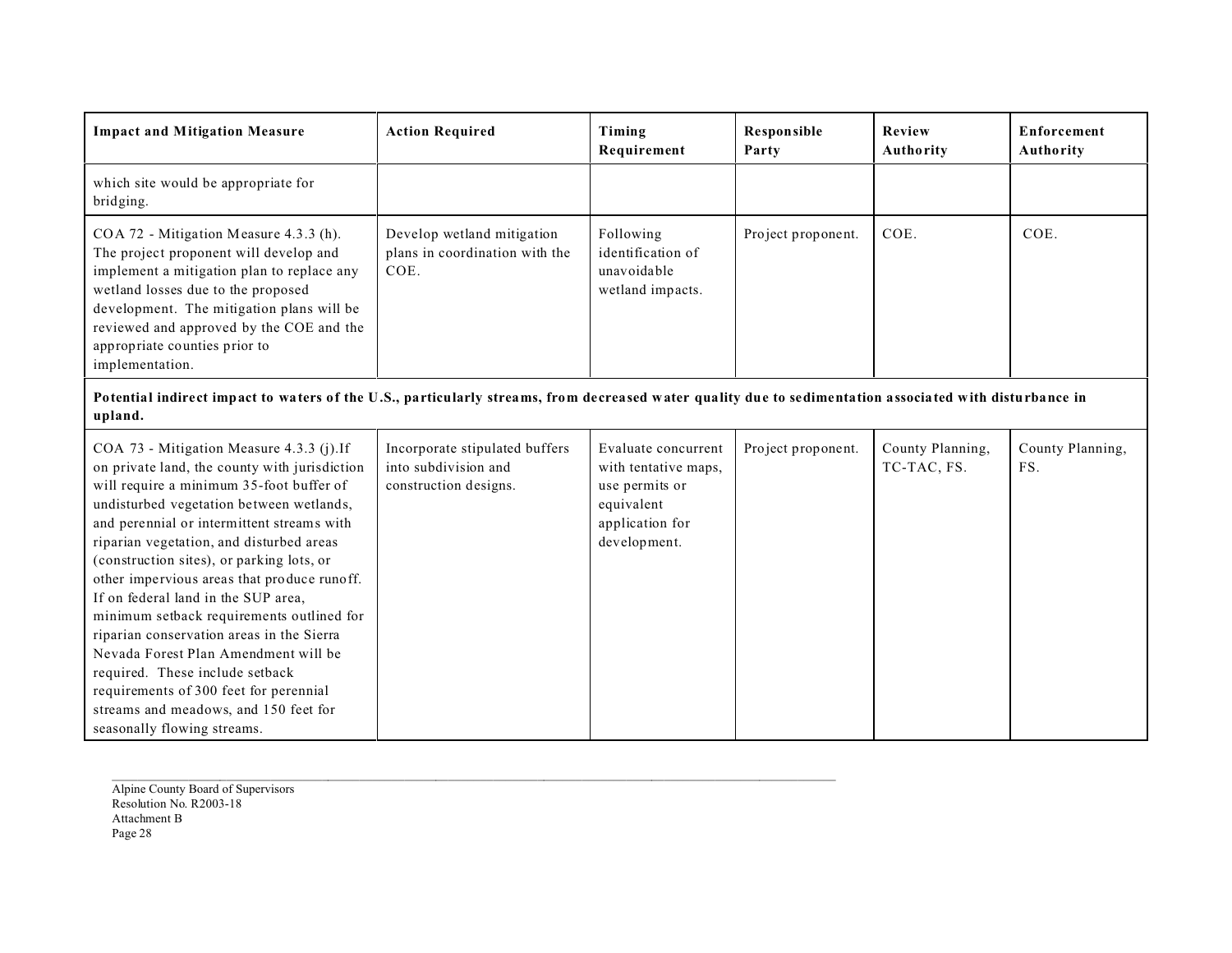| <b>Impact and Mitigation Measure</b>                                                                                                                                                                                                                                                                                                                                                                                                                                                  | <b>Action Required</b>                                                           | Timing<br>Requirement                                    | <b>Responsible</b><br>Party | Review<br>Authority     | <b>Enforcement</b><br>Authority |
|---------------------------------------------------------------------------------------------------------------------------------------------------------------------------------------------------------------------------------------------------------------------------------------------------------------------------------------------------------------------------------------------------------------------------------------------------------------------------------------|----------------------------------------------------------------------------------|----------------------------------------------------------|-----------------------------|-------------------------|---------------------------------|
| COA 74 - Mitigation Measure 4.3.3 (k).<br>KMR's landscape and revegetation<br>guidelines (KMR 1998) will be followed,<br>and revised if necessary, to limit the use of<br>traditional manicured lawns in landscaping;<br>to limit fertilizer use to direct application to<br>plants installed during revegetation efforts;<br>and to limit the use of herbicides,<br>pesticides, and fungicides by individual<br>property owners to direct applications to<br>control exotic species. | Follow and amend as<br>necessary landscape and<br>revegetation guidelines.       | Concurrent with the<br>adoption of the<br>Specific Plan. | KMR.                        | County Planning.        | County Planning.                |
| <b>4.3.4 VEGETATION RESOURCES</b>                                                                                                                                                                                                                                                                                                                                                                                                                                                     |                                                                                  |                                                          |                             |                         |                                 |
| Direct and indirect impacts to the vegetation communities due to construction.                                                                                                                                                                                                                                                                                                                                                                                                        |                                                                                  |                                                          |                             |                         |                                 |
| COA 75 - Mitigation Measure 4.3.4 (a).<br>KMR will follow the landscape and<br>revegetation guidelines (KMR 1998),<br>unless an item is specifically updated by<br>requirements of the noxious weed control<br>plan [2002 Final EIR, Appendix B].                                                                                                                                                                                                                                     | Comply with the cited plans.                                                     | Ongoing.                                                 | Project proponent.          | County Planning,<br>FS. | County Planning,<br>FS.         |
| COA 76 - Mitigation Measure 4.3.4 (b).<br>KMR will implement the noxious weed<br>control plan [2002 Final EIR, Appendix B]<br>prior to construction of any elements of the<br>Proposed Project. The plan addresses weed<br>issues of concern through measures such as<br>requiring the use of approved, native seed,<br>weed-free hay, and construction practices                                                                                                                     | Implement appropriate terms<br>of the cited plan on private<br>and public lands. | Ongoing.                                                 | Project proponent.          | County Planning,<br>FS. | County Planning,<br>FS.         |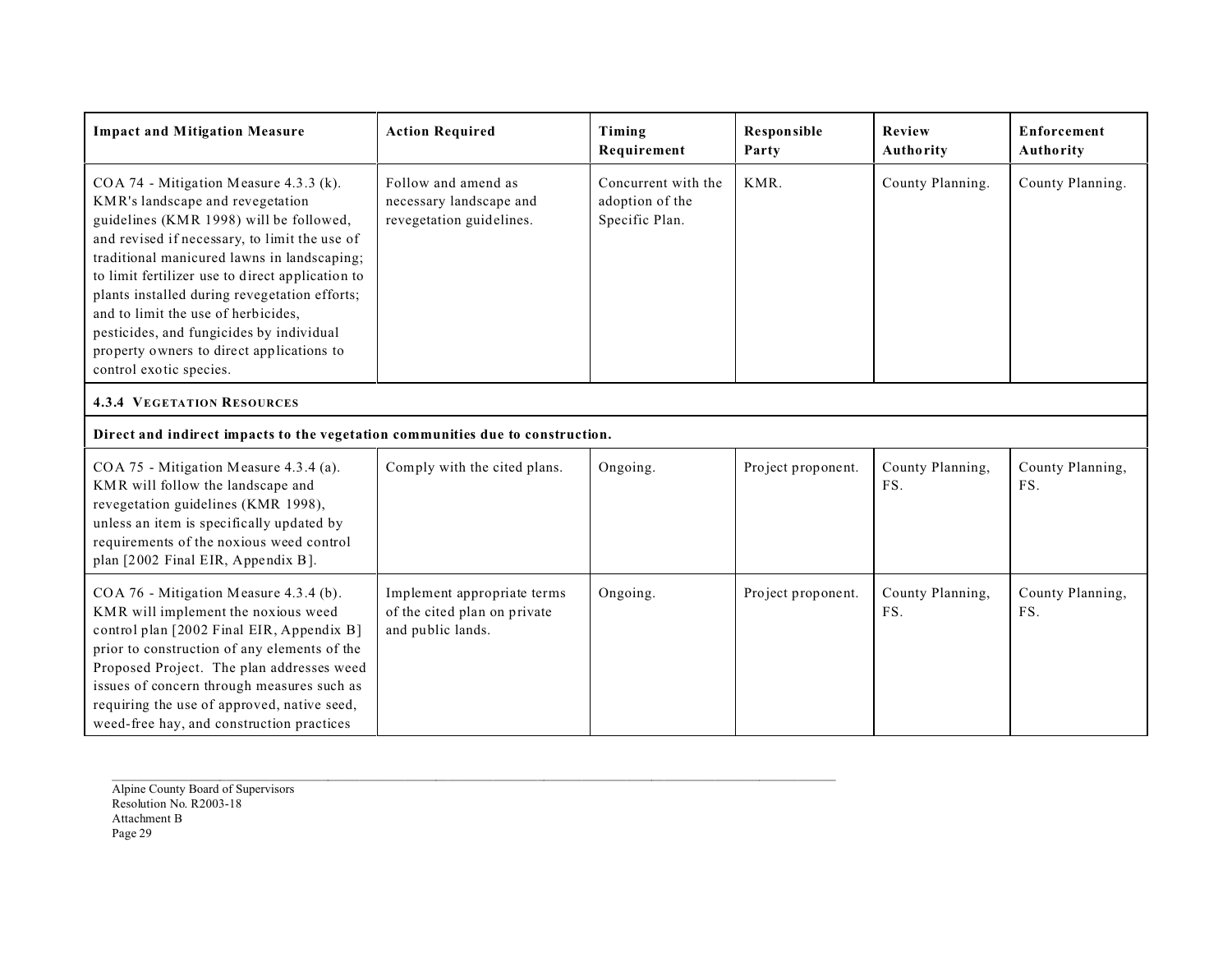| <b>Impact and Mitigation Measure</b>                                                                                                                                                                                                                                                                                                                                                                                                  | <b>Action Required</b> | Timing<br>Requirement | <b>Responsible</b><br>Party | Review<br>Authority | Enforcement<br>Authority |
|---------------------------------------------------------------------------------------------------------------------------------------------------------------------------------------------------------------------------------------------------------------------------------------------------------------------------------------------------------------------------------------------------------------------------------------|------------------------|-----------------------|-----------------------------|---------------------|--------------------------|
| such as the cleaning of residual soil from<br>off of construction equipment transported<br>from other areas prior to use at Kirkwood.<br>KMR will utilize current and approved<br>seed mixes and revegetation techniques,<br>outlined in the landscape and revegetation<br>guidelines, except for specifically updated<br>guidelines, as follows:                                                                                     |                        |                       |                             |                     |                          |
| Strongly recommend use of native<br>grasses only. This would change<br>the seed mix $#1$ in the landscape<br>and revegetation guidelines by<br>excluding the use of Dactylis<br>glomerata (Orchard grass).<br>As outlined under the El Dorado<br>National Forest Seed, Mulch, and<br>Fertilizer Prescriptions (Forest<br>Service 2000), rice straw, (local)<br>native grass straw, or pine needle<br>mulch (if certified to be from a |                        |                       |                             |                     |                          |
| non-infected area) may be used in<br>place of certified weed-free hay,<br>pending development of the<br>California certification program.<br>Use of quick-release, inorganic<br>fertilizers should be avoided, as<br>their use tends to favor<br>establishment of exotic weeds and<br>grasses (Forest Service 2000).                                                                                                                  |                        |                       |                             |                     |                          |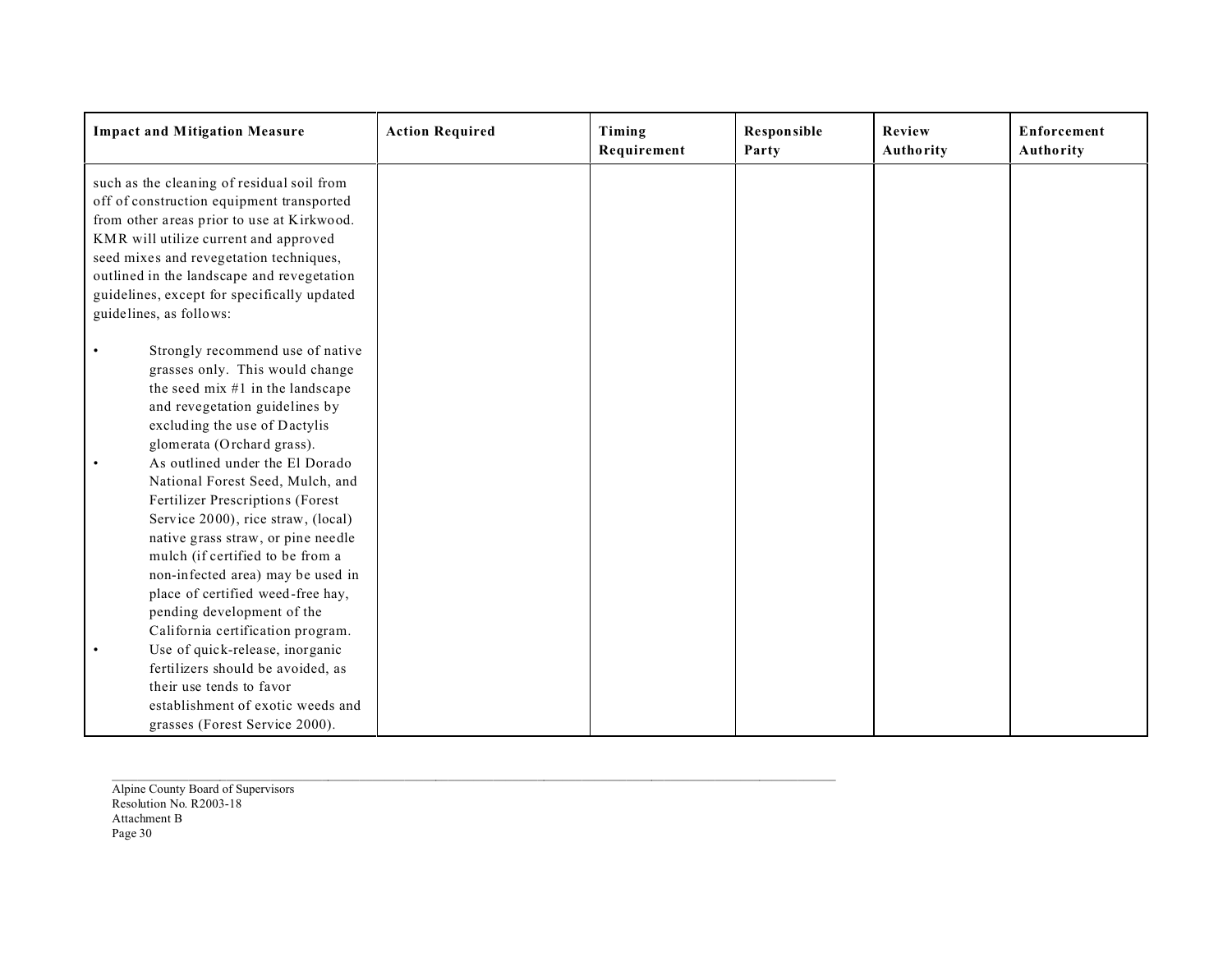| <b>Impact and Mitigation Measure</b>                                                                                                                                                                                                                                                                                                                                                                                                                                                                                                                                                                                                                                                                                                                                                                         | <b>Action Required</b>                                                                                                                                                                                                                                         | Timing<br>Requirement                                                                                          | Responsible<br>Party | Review<br>Authority                               | Enforcement<br>Authority                          |
|--------------------------------------------------------------------------------------------------------------------------------------------------------------------------------------------------------------------------------------------------------------------------------------------------------------------------------------------------------------------------------------------------------------------------------------------------------------------------------------------------------------------------------------------------------------------------------------------------------------------------------------------------------------------------------------------------------------------------------------------------------------------------------------------------------------|----------------------------------------------------------------------------------------------------------------------------------------------------------------------------------------------------------------------------------------------------------------|----------------------------------------------------------------------------------------------------------------|----------------------|---------------------------------------------------|---------------------------------------------------|
| COA 77 - Mitigation Measure 4.3.4 (c).<br>KMR will retain the services of a<br>California Registered Professional Forester<br>to assess forest conditions and meet the<br>requirements for submitting timber<br>harvesting plans.                                                                                                                                                                                                                                                                                                                                                                                                                                                                                                                                                                            | Comply with requirements of<br>the California Department of<br>Forestry and Fire Protection,<br>mandating that a California<br>Registered Professional<br>Forester assess forest<br>conditions in order to comply<br>with Timber Harvest Plan<br>requirements. | Prior to timber<br>operations.                                                                                 | Project proponent.   | Department of<br>Forestry and Fire<br>Protection. | Department of<br>Forestry and Fire<br>Protection. |
| Direct and indirect impacts to the threatened, endangered, and special-status plants due to construction.                                                                                                                                                                                                                                                                                                                                                                                                                                                                                                                                                                                                                                                                                                    |                                                                                                                                                                                                                                                                |                                                                                                                |                      |                                                   |                                                   |
| COA 78 - Mitigation Measure 4.3.4 (d).<br>KMR will obtain the services of a qualified<br>botanist to conduct preconstruction surveys<br>for special-status plant species if<br>individuals are known to potentially occur<br>in the area of proposed disturbance. A<br>report outlining results of the surveys will<br>be submitted to the respective county<br>where construction is to take place within<br>one month of completion of the survey and<br>prior to construction activities. If sensitive<br>species are found, construction envelopes<br>should be redesigned (if feasible) to avoid<br>the populations of sensitive plants. If<br>federally listed threatened or endangered<br>species are found on federal land, the<br>project proponent will enter into<br>consultation with the USFWS. | Conduct pre-construction<br>clearances for threatened,<br>endangered, and special-status<br>plant species.                                                                                                                                                     | Evaluate concurrent<br>with tentative maps,<br>use permits or<br>equivalent<br>application for<br>development. | Project proponent.   | CDFG, USFWS.                                      | CDFG, USFWS.                                      |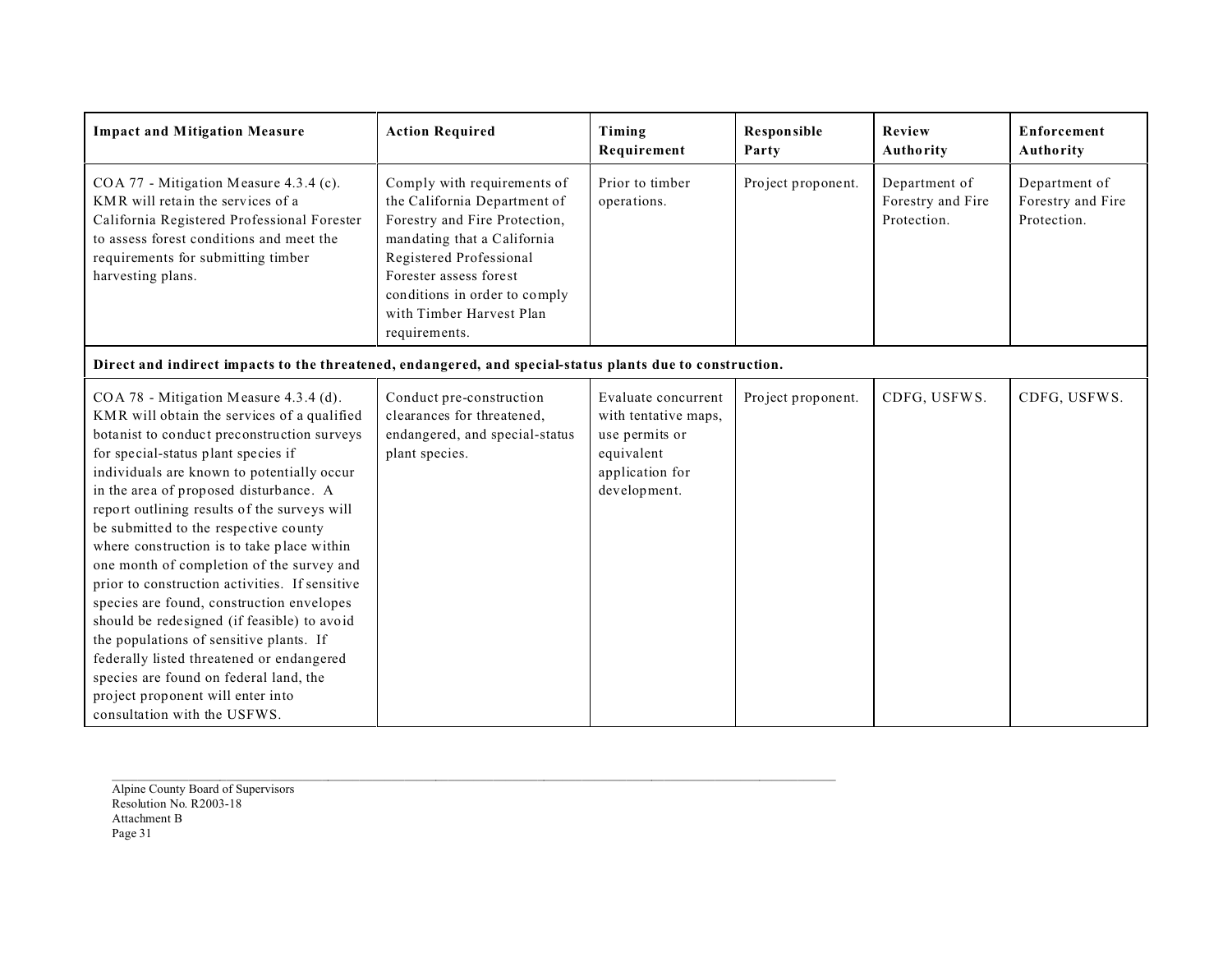| <b>Impact and Mitigation Measure</b>                                                                                                                                                                                                                                                                                                                                                                                                                                               | <b>Action Required</b>                                                                                                                              | Timing<br>Requirement                                   | <b>Responsible</b><br>Party      | Review<br>Authority     | Enforcement<br><b>Authority</b> |  |  |
|------------------------------------------------------------------------------------------------------------------------------------------------------------------------------------------------------------------------------------------------------------------------------------------------------------------------------------------------------------------------------------------------------------------------------------------------------------------------------------|-----------------------------------------------------------------------------------------------------------------------------------------------------|---------------------------------------------------------|----------------------------------|-------------------------|---------------------------------|--|--|
| COA 79 - Mitigation Measure 4.3.4 (e).<br>Implement recommendations to minimize<br>or eliminate impacts to special-status<br>species, as cited in the botanical survey<br>report (Jones and Stokes 2000), which<br>include using a helicopter lift to transport<br>equipment and supplies, using stakes and<br>flagging to carefully delineate and restrict<br>the construction area, and notifying<br>construction crews of the presence of the<br>sensitive biological resource. | Incorporate cited measures to<br>prevent damage to special-<br>status plants during<br>construction activities.                                     | During<br>construction.                                 | Project proponent.               | County Planning,<br>FS. | County Planning.                |  |  |
| <b>4.4 AIR QUALITY</b>                                                                                                                                                                                                                                                                                                                                                                                                                                                             |                                                                                                                                                     |                                                         |                                  |                         |                                 |  |  |
| Increase in particulate matter emissions.                                                                                                                                                                                                                                                                                                                                                                                                                                          |                                                                                                                                                     |                                                         |                                  |                         |                                 |  |  |
| COA 80 - Mitigation Measure 4.4 (a). The<br>counties will enact an ordinance to reduce<br>particulate emissions from wood burning<br>within Kirkwood. The ordinance shall<br>include the following standards:                                                                                                                                                                                                                                                                      | Develop and adopt county<br>ordinances stipulating these<br>measures to reduce particulate<br>emissions from wood burning<br>stoves and fireplaces. | Within 6 months of<br>adoption of the<br>Specific Plan. | County Boards of<br>Supervisors. | <b>GBUAPCD</b>          | <b>GBUAPCD</b>                  |  |  |
| Incentives to eliminate or replace<br>existing woodburning devices<br>which do not comply with EPA<br>Phase II Certification requirement.                                                                                                                                                                                                                                                                                                                                          |                                                                                                                                                     |                                                         |                                  |                         |                                 |  |  |
| A requirement that all new<br>residences previously approved<br>for the installation of new<br>woodburning devices incorporate<br>EPA Phase II Certified                                                                                                                                                                                                                                                                                                                           |                                                                                                                                                     |                                                         |                                  |                         |                                 |  |  |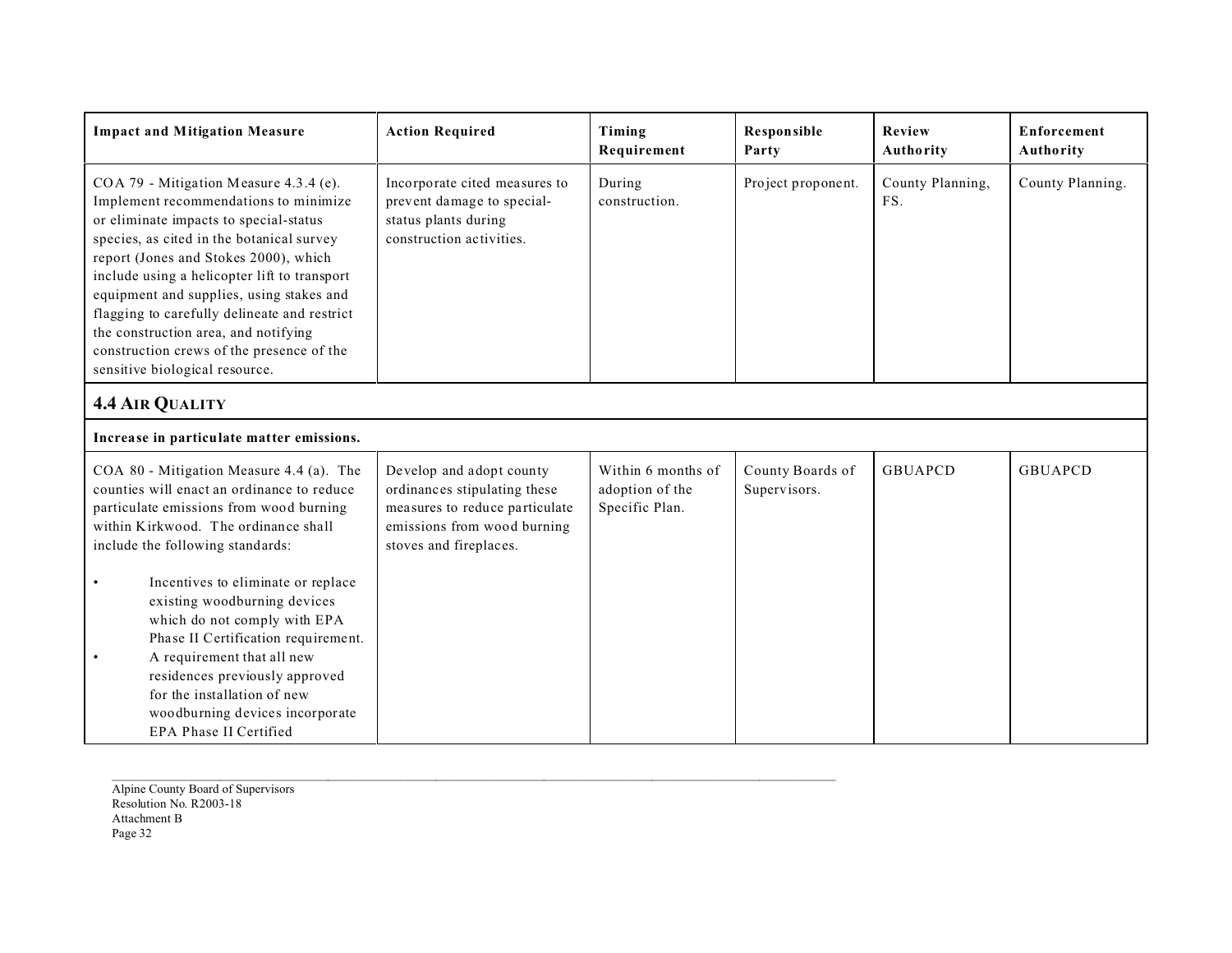| <b>Impact and Mitigation Measure</b> | <b>Action Required</b> | Timing<br>Requirement | Responsible<br>Party | Review<br>Authority | Enforcement<br>Authority |
|--------------------------------------|------------------------|-----------------------|----------------------|---------------------|--------------------------|
| requirements.                        |                        |                       |                      |                     |                          |
| A requirement that, upon             |                        |                       |                      |                     |                          |
| installation of a new EPA Phase II   |                        |                       |                      |                     |                          |
| Certified woodburning device, at     |                        |                       |                      |                     |                          |
| least one noncompliant wood          |                        |                       |                      |                     |                          |
| burning device be eliminated         |                        |                       |                      |                     |                          |
| within the Kirkwood area.            |                        |                       |                      |                     |                          |
| A prohibition on installation of     |                        |                       |                      |                     |                          |
| new woodburning devices,             |                        |                       |                      |                     |                          |
| including open hearth-style          |                        |                       |                      |                     |                          |
| fireplaces, which do not comply      |                        |                       |                      |                     |                          |
| with EPA Phase II Certification      |                        |                       |                      |                     |                          |
| requirements, except that one        |                        |                       |                      |                     |                          |
| noncompliant open hearth style       |                        |                       |                      |                     |                          |
| fireplace will be allowed in the     |                        |                       |                      |                     |                          |
| following locations:                 |                        |                       |                      |                     |                          |
| - a common lobby area                |                        |                       |                      |                     |                          |
| located in a building                |                        |                       |                      |                     |                          |
| containing more than four            |                        |                       |                      |                     |                          |
| multi-family units,                  |                        |                       |                      |                     |                          |
| - a common lobby area                |                        |                       |                      |                     |                          |
| located within lodges,               |                        |                       |                      |                     |                          |
| hotels, motels, bed and              |                        |                       |                      |                     |                          |
| breakfast accommodations,            |                        |                       |                      |                     |                          |
| or a public                          |                        |                       |                      |                     |                          |
| recreation/meeting facility,         |                        |                       |                      |                     |                          |
| - a bar/saloon or restaurant,        |                        |                       |                      |                     |                          |
| - outdoors in the Village            |                        |                       |                      |                     |                          |
| plaza area.                          |                        |                       |                      |                     |                          |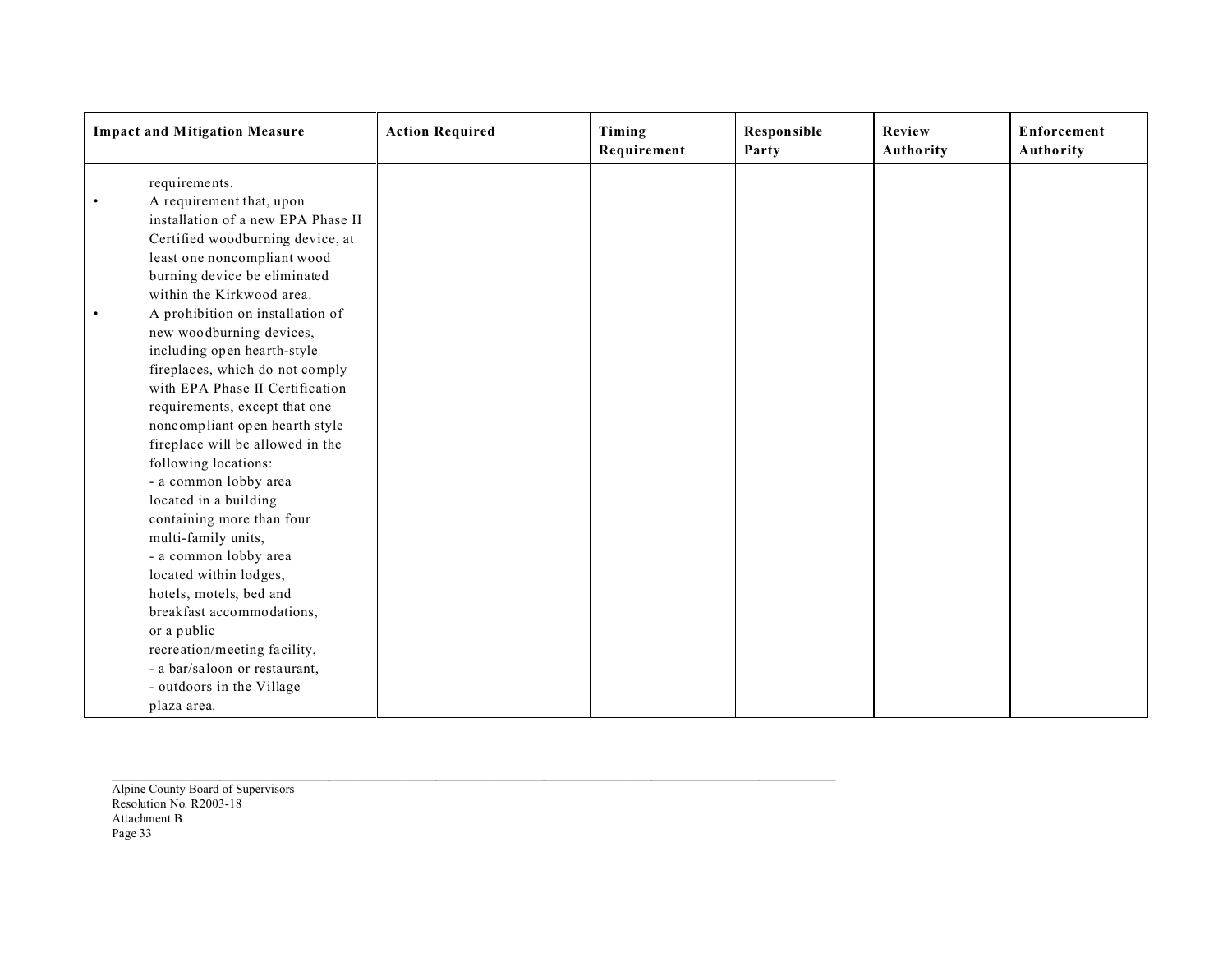| <b>Impact and Mitigation Measure</b>                                                                                                                                                                                                                                                                                                                                                                                                                                                                                                                                                                                                                                                                                                                                                                                                                                                                                                                                                                                              | <b>Action Required</b>                                                             | Timing<br>Requirement                    | Responsible<br>Party | Review<br>Authority          | Enforcement<br>Authority     |
|-----------------------------------------------------------------------------------------------------------------------------------------------------------------------------------------------------------------------------------------------------------------------------------------------------------------------------------------------------------------------------------------------------------------------------------------------------------------------------------------------------------------------------------------------------------------------------------------------------------------------------------------------------------------------------------------------------------------------------------------------------------------------------------------------------------------------------------------------------------------------------------------------------------------------------------------------------------------------------------------------------------------------------------|------------------------------------------------------------------------------------|------------------------------------------|----------------------|------------------------------|------------------------------|
| Mitigation Measure 4.4(aa). Prior to the<br>addition of a second diesel generator at the<br>wastewater treatment plant, particulate<br>matter source testing will be conducted on<br>the first generator to determine its<br>emissions with the catalytic soot filter in<br>place. The results will be combined with<br>estimates of emissions from the second<br>generator and also with emissions produced<br>by generators associated with the MU<br>power plant expansion, to assess the<br>potential cancer risk. Particulate matter<br>source-testing will be conducted on the<br>second generator once it is installed.<br>Additional environmental controls, such as<br>a catalytic soot scrubber on the second<br>generator, will be installed as necessary to<br>meet all current, applicable air quality<br>standards. Any additional generators will<br>need to meet the GBUAPCD performance<br>standard of (currently) a cancer risk less<br>than or equal to ten in one million.<br>Increase in $SO_x$ and $NO_y$ . | Complete assessment of PM<br>output as described as part of<br>permitting process. | When second<br>generator is<br>proposed. | KMPUD.               | County Engineer,<br>GBUAPCD. | County Engineer,<br>GBUAPCD. |
| COA 81 - Mitigation Measure 4.4 (b).<br>Mountain Utilities (MU) will continue to<br>operate the power generation plant with the<br>Selective Catalytic Reduction (SCR)<br>system in place as required by the Great<br>Basin Unified Air Pollution Control                                                                                                                                                                                                                                                                                                                                                                                                                                                                                                                                                                                                                                                                                                                                                                         | Continue operation of the<br>power generation plant with<br>the SCR in place.      | Ongoing.                                 | MU.                  | <b>GBUAPCD</b>               | GBUAPCD.                     |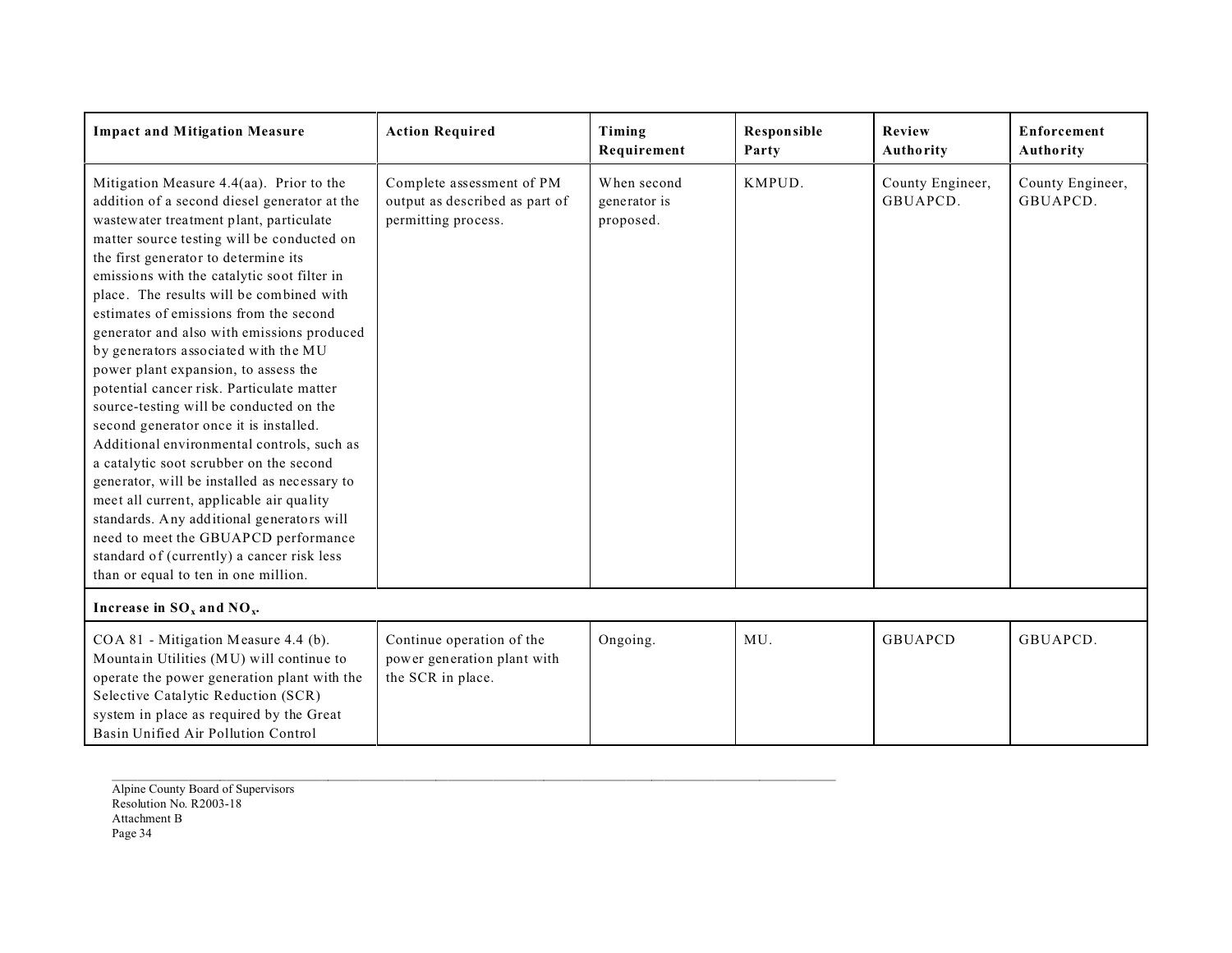| <b>Impact and Mitigation Measure</b>                                                                                                                                                                                                                                                                                                     | <b>Action Required</b>                                              | Timing<br>Requirement           | <b>Responsible</b><br>Party | Review<br>Authority | Enforcement<br>Authority |
|------------------------------------------------------------------------------------------------------------------------------------------------------------------------------------------------------------------------------------------------------------------------------------------------------------------------------------------|---------------------------------------------------------------------|---------------------------------|-----------------------------|---------------------|--------------------------|
| District (GBUAPCD).                                                                                                                                                                                                                                                                                                                      |                                                                     |                                 |                             |                     |                          |
| Regional Haze.                                                                                                                                                                                                                                                                                                                           |                                                                     |                                 |                             |                     |                          |
| COA 82 - Mitigation Measure 4.4 (d).<br>During summer months, the application of<br>dust suppressants will be required in areas<br>where earth-moving activities are being<br>conducted.                                                                                                                                                 | Apply dust suppressants to<br>soils exposed during<br>construction. | Ongoing during<br>construction. | KMR, Project<br>proponent.  | County Engineer.    | County Engineer.         |
| $COA 83$ - Mitigation Measure 4.4 (e).<br>Streets will be swept by a vacuum sweeper<br>during periods when road conditions are<br>dry enough to allow the removal of<br>anti-skid materials (i.e., sand). The streets<br>must be swept from curb to curb, which<br>includes the driving lanes, to maximize the<br>control effectiveness. | As outlined under Mitigation<br>Measure $4.2$ (v).                  |                                 |                             |                     |                          |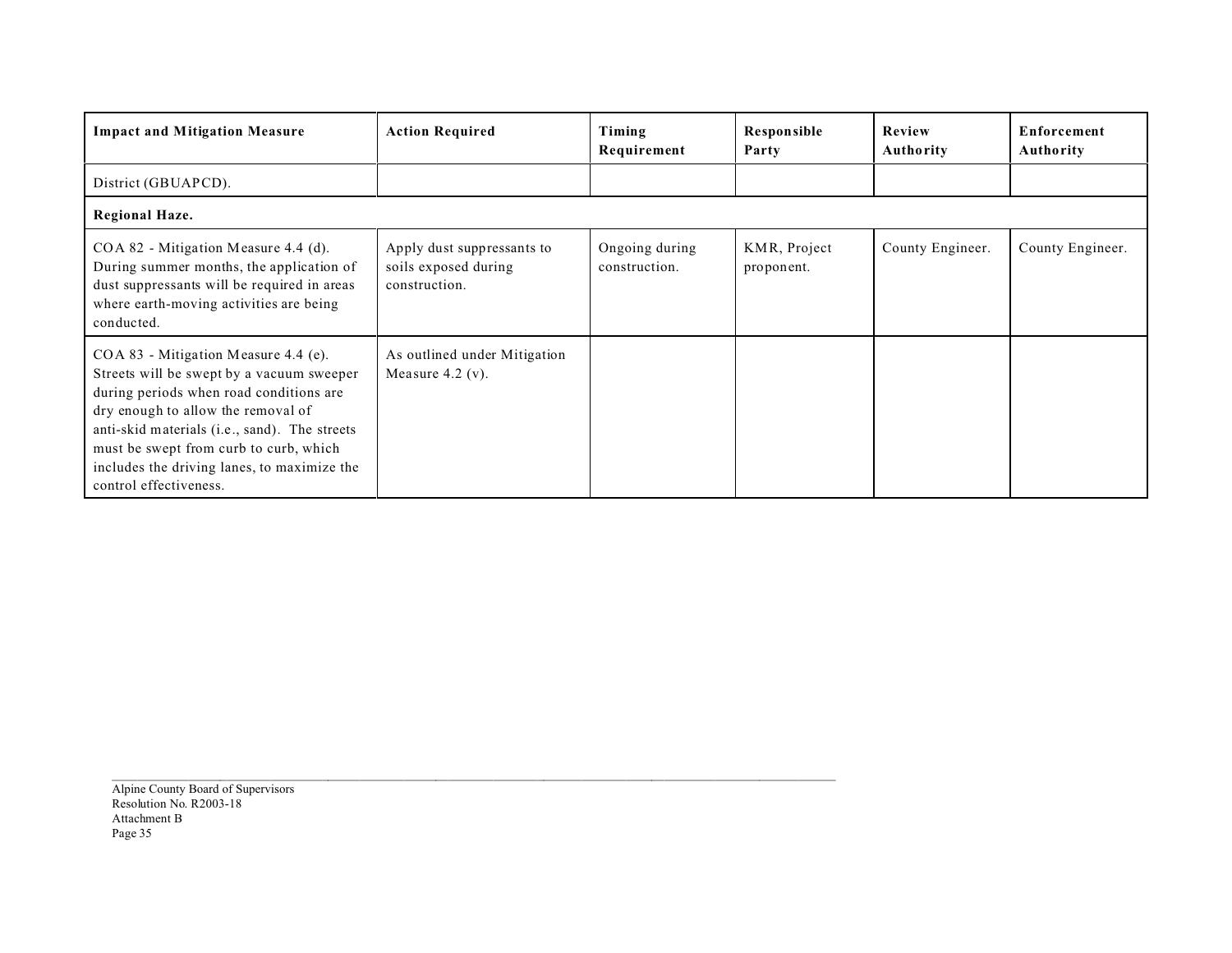| <b>Impact and Mitigation Measure</b>                                                                                                                                                                                                                                                                                                                                                                                                           | <b>Action Required</b>                                                                                                                                               | Timing<br>Requirement                                                                                          | Responsible<br>Party       | <b>Review</b><br>Authority                                   | <b>Enforcement</b><br>Authority                              |  |  |  |  |
|------------------------------------------------------------------------------------------------------------------------------------------------------------------------------------------------------------------------------------------------------------------------------------------------------------------------------------------------------------------------------------------------------------------------------------------------|----------------------------------------------------------------------------------------------------------------------------------------------------------------------|----------------------------------------------------------------------------------------------------------------|----------------------------|--------------------------------------------------------------|--------------------------------------------------------------|--|--|--|--|
| <b>4.5 CULTURAL RESOURCES</b>                                                                                                                                                                                                                                                                                                                                                                                                                  |                                                                                                                                                                      |                                                                                                                |                            |                                                              |                                                              |  |  |  |  |
| Prehistoric resources.                                                                                                                                                                                                                                                                                                                                                                                                                         |                                                                                                                                                                      |                                                                                                                |                            |                                                              |                                                              |  |  |  |  |
| COA 84 - Mitigation Measure 4.5 (a).<br>Any area ultimately identified for project<br>development should be surveyed for<br>prehistoric cultural resources by a qualified<br>archaeologist prior to ground-disturbing<br>activity.                                                                                                                                                                                                             | Conduct pre-construction<br>archeological surveys in<br>building envelopes, road<br>corridors, and any areas where<br>soil disturbing activities will<br>take place. | Evaluate concurrent<br>with tentative maps,<br>use permits or<br>equivalent<br>application for<br>development. | KMR, Project<br>proponent. | State Historic<br>Preservation<br>Officer.                   | County Planning.                                             |  |  |  |  |
| COA 85 - Mitigation Measure 4.5 (b). If<br>cultural resources are found, and if the<br>resource is determined to be significant<br>under CEQA/CRHR criteria, or is a unique<br>archaeological resource, mitigation through<br>data recovery or other appropriate<br>measures should be devised and carried out<br>by a qualified archaeologist, in consultation<br>with all concerned parties.                                                 | Develop and conduct data<br>recovery or other suitable<br>mitigation for archeological<br>resources.                                                                 | Following<br>identification of any<br>significant<br>archeological<br>resource and prior<br>to construction.   | Project proponent.         | State Historic<br>Preservation<br>Officer.                   | State Historic<br>Preservation<br>Officer.                   |  |  |  |  |
| COA 86 - Mitigation Measure 4.5 (c). If<br>Native American burial sites are found,<br>specific mitigation measures would be<br>determined in consultation with the Native<br>American group that comprises the most<br>likely descendants, as identified by the<br>Native American Heritage Commission<br>(NAHC). Options could include leaving a<br>burial in place if further disturbance can be<br>avoided, or removal and reburial with or | Develop and implement<br>appropriate mitigation<br>measures in the event that a<br>Native American burial is<br>discovered.                                          | Following<br>identification of any<br>significant<br>archeological<br>resource and prior<br>to construction.   | KMR, Project<br>proponent. | County Planning,<br>NAHC,<br>applicable tribal<br>authority. | County Planning,<br>NAHC,<br>applicable tribal<br>authority. |  |  |  |  |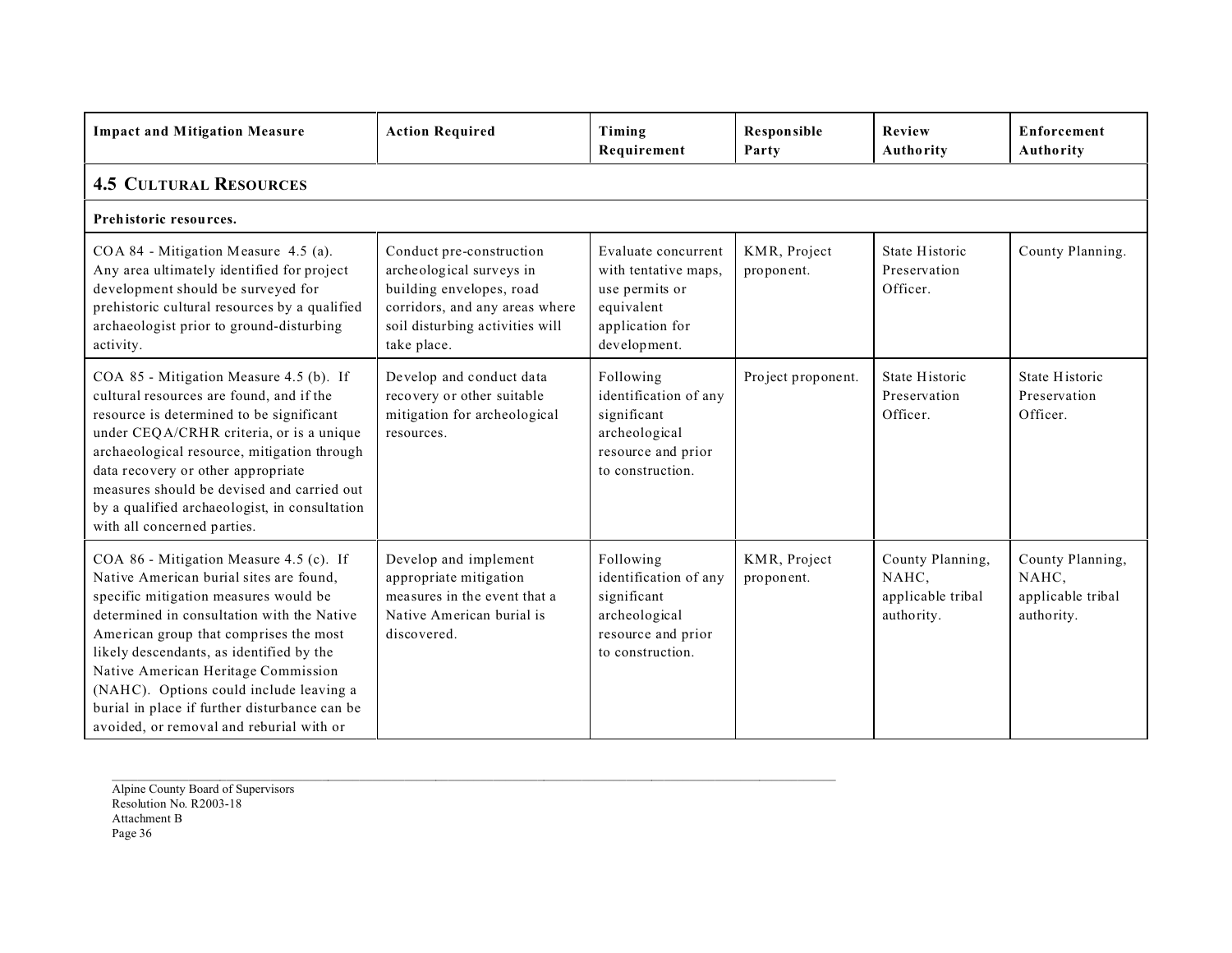| <b>Impact and Mitigation Measure</b>                                                                                                                                                                                                                                                                                                                                                                                                                                                                                                                                                                                                                                                                                                                                                                                                                                             | <b>Action Required</b>                                                                                                                                        | Timing<br>Requirement | <b>Responsible</b><br>Party | Review<br>Authority                                            | <b>Enforcement</b><br>Authority                                |
|----------------------------------------------------------------------------------------------------------------------------------------------------------------------------------------------------------------------------------------------------------------------------------------------------------------------------------------------------------------------------------------------------------------------------------------------------------------------------------------------------------------------------------------------------------------------------------------------------------------------------------------------------------------------------------------------------------------------------------------------------------------------------------------------------------------------------------------------------------------------------------|---------------------------------------------------------------------------------------------------------------------------------------------------------------|-----------------------|-----------------------------|----------------------------------------------------------------|----------------------------------------------------------------|
| without previous archaeological treatment.<br>All such procedures should be conducted<br>within the context of CEQA Guidelines<br>Section 15064.5 and California Public<br>Resources Code Sections 5097.94, 5097.98<br>and 5097.99.                                                                                                                                                                                                                                                                                                                                                                                                                                                                                                                                                                                                                                              |                                                                                                                                                               |                       |                             |                                                                |                                                                |
| COA 87 - Mitigation Measure 4.5 (d). In<br>the event that construction personnel<br>observe previously undiscovered<br>subsurface prehistoric archaeological<br>deposits (e.g., concentrations of bone, ash,<br>charcoal, and/or artifacts) or human bones<br>are encountered in an area subject to<br>development activity, work in the<br>immediate vicinity of the find should be<br>halted and a professional archaeologist<br>consulted, or, in the case of human burials,<br>the County Coroner and the Native<br>American group that comprises the most<br>likely descendants (identified by the<br>NAHC). If the resource is determined to<br>be historically significant under<br>CEQA/CRHR criteria, mitigative data<br>recovery or other measures should be<br>devised, and carried out by a qualified<br>archaeologist in consultation with all<br>concerned parties | Develop and implement<br>appropriate mitigation<br>measures in the event that a<br>subsurface archeological<br>deposits are uncovered during<br>construction. | Ongoing.              | Project proponent.          | State Historic<br>Preservation<br>Officer, County<br>Planning. | State Historic<br>Preservation<br>Officer, County<br>Planning. |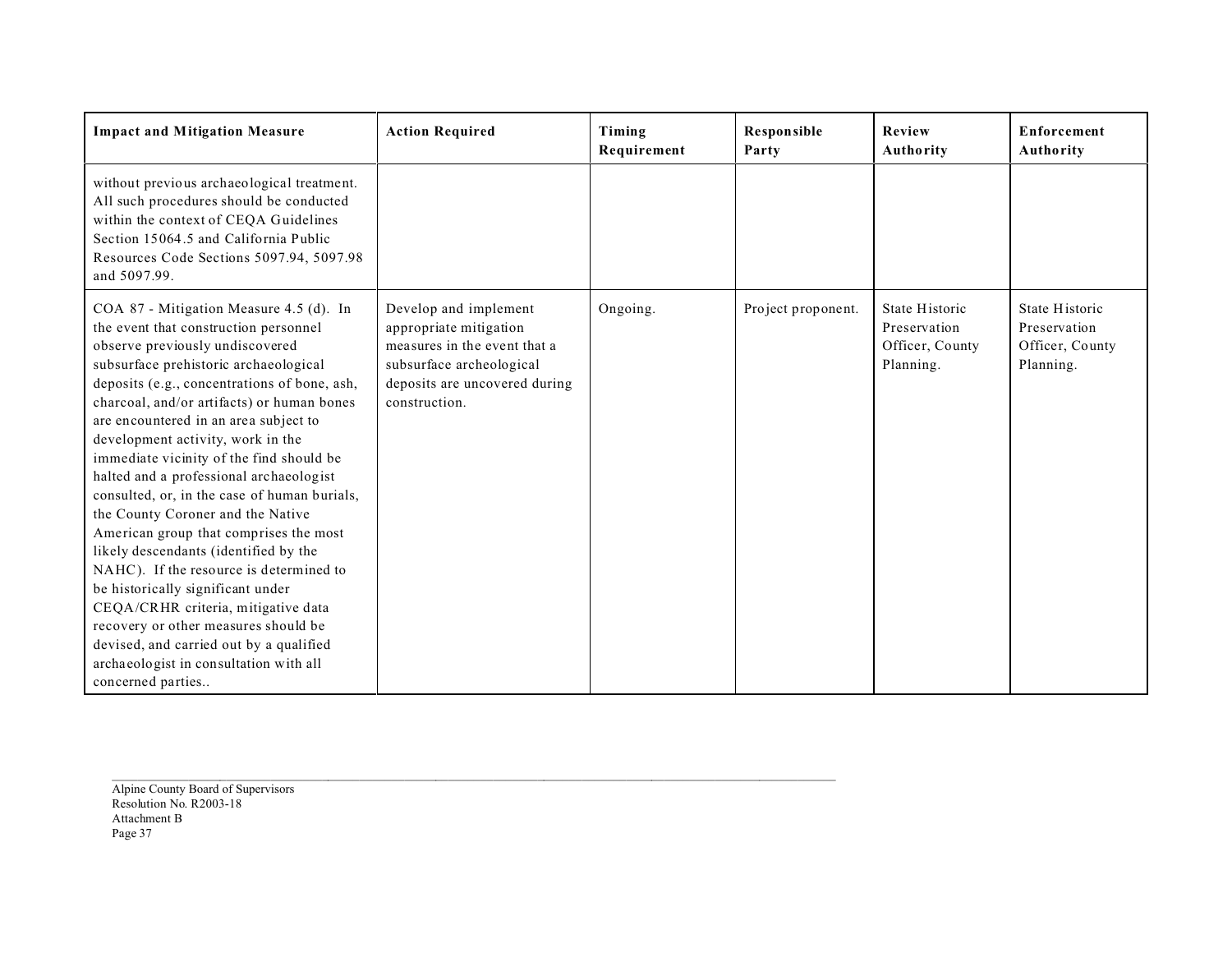| <b>Impact and Mitigation Measure</b>                                                                                                                                                                                                                                                                                                                                                                                                                                                                             | <b>Action Required</b>                                                                                                                                               | Timing<br>Requirement                                                                                        | Responsible<br>Party       | Review<br>Authority                                            | Enforcement<br>Authority                                       |  |  |  |  |  |
|------------------------------------------------------------------------------------------------------------------------------------------------------------------------------------------------------------------------------------------------------------------------------------------------------------------------------------------------------------------------------------------------------------------------------------------------------------------------------------------------------------------|----------------------------------------------------------------------------------------------------------------------------------------------------------------------|--------------------------------------------------------------------------------------------------------------|----------------------------|----------------------------------------------------------------|----------------------------------------------------------------|--|--|--|--|--|
| Historic resources.                                                                                                                                                                                                                                                                                                                                                                                                                                                                                              |                                                                                                                                                                      |                                                                                                              |                            |                                                                |                                                                |  |  |  |  |  |
| COA 88 - Mitigation Measure 4.5 (e). Any<br>area ultimately identified for potential<br>project development should be surveyed<br>for historic cultural resources by a qualified<br>archaeologist prior to ground-disturbing<br>activity.                                                                                                                                                                                                                                                                        | Conduct pre-construction<br>archeological surveys in<br>building envelopes, road<br>corridors, and any areas where<br>soil disturbing activities will<br>take place. | Prior to ground-<br>disturbing activity.                                                                     | KMR, Project<br>proponent. | County Planning,<br>State Historic<br>Preservation<br>Officer. | County Planning.                                               |  |  |  |  |  |
| COA 89 - Mitigation Measure 4.5 (f). If<br>historic cultural resources are found, and if<br>the resource is determined to be a historic<br>resource or "unique archaeological<br>resource" under CEQA/CRHR criteria,<br>mitigation through data recovery or other<br>appropriate measures should be devised<br>and carried out by a qualified<br>archaeologist, in consultation with all<br>concerned parties. All such procedures<br>should be conducted in compliance with<br>CEQA Guidelines Section 15064.5. | Develop and conduct data<br>recovery or other suitable<br>mitigation for archeological<br>resources.                                                                 | Following<br>identification of any<br>significant<br>archeological<br>resource and prior<br>to construction. | Project proponent.         | County Planning,<br>State Historic<br>Preservation<br>Officer. | County Planning,<br>State Historic<br>Preservation<br>Officer. |  |  |  |  |  |
| COA 90 - Mitigation Measure 4.5 (g). In<br>the event that construction personnel<br>observe previously undiscovered<br>subsurface historic archaeological deposits<br>(e.g., concentrations of historic materials<br>such as ceramics, glass, or other historic<br>materials) in an area subject to<br>development activity, work in the<br>immediate vicinity of the find should be                                                                                                                             | Develop and implement<br>appropriate mitigation<br>measures in the event that a<br>subsurface archeological<br>deposits are uncovered during<br>construction.        | Ongoing.                                                                                                     | Project proponent.         | County Planning,<br>State Historic<br>Preservation<br>Officer. | County Planning,<br>State Historic<br>Preservation<br>Officer. |  |  |  |  |  |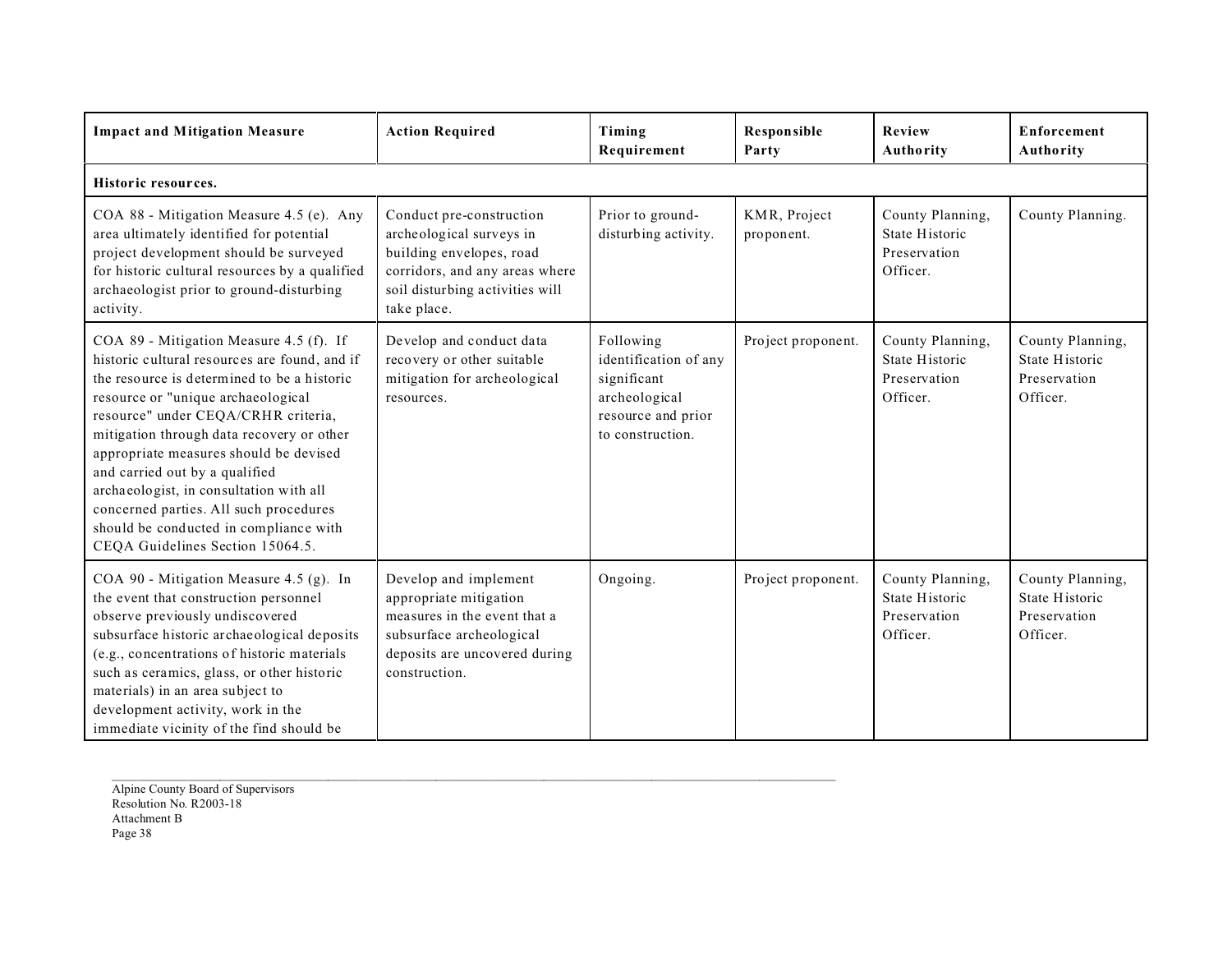| <b>Impact and Mitigation Measure</b>                                                                                                                                                                                                                                                                                                                                                                                                                                                                                                                                                                                                                                                                                                                                                                                                                                                                                                                                                                                                     | <b>Action Required</b>                                                                                                                    | Timing<br>Requirement     | <b>Responsible</b><br>Party | Review<br>Authority                                                | Enforcement<br>Authority                                        |
|------------------------------------------------------------------------------------------------------------------------------------------------------------------------------------------------------------------------------------------------------------------------------------------------------------------------------------------------------------------------------------------------------------------------------------------------------------------------------------------------------------------------------------------------------------------------------------------------------------------------------------------------------------------------------------------------------------------------------------------------------------------------------------------------------------------------------------------------------------------------------------------------------------------------------------------------------------------------------------------------------------------------------------------|-------------------------------------------------------------------------------------------------------------------------------------------|---------------------------|-----------------------------|--------------------------------------------------------------------|-----------------------------------------------------------------|
| halted and a professional archaeologist<br>consulted. All such procedures should be<br>conducted in compliance with CEQA<br>Guidelines Section 15064.5.                                                                                                                                                                                                                                                                                                                                                                                                                                                                                                                                                                                                                                                                                                                                                                                                                                                                                  |                                                                                                                                           |                           |                             |                                                                    |                                                                 |
| COA 91 - Mitigation Measure 4.5 (h).<br>Implementation of any element of the Draft<br>Plan that could affect the integrity of the<br>Kirkwood Inn setting should be subject to<br>review by Alpine and El Dorado counties.<br>Any future additions should follow the<br>same architectural style. Any future<br>additions must also consider the view to<br>and from the building, especially from the<br>front or highway side. For structural<br>reasons, any new development and related<br>heavy equipment should be distanced from<br>the Kirkwood Inn so as to not place<br>additional stresses on the existing<br>foundation. Review should include<br>development of measures to mitigate<br>indirect impacts to the Kirkwood Inn to a<br>less-than-significant level. Specific<br>mitigation measures to be implemented by<br>KMR will include some or all of the<br>following:<br>Include use of architecturally<br>compatible materials and design<br>developed with the input of a<br>qualified historical architect, if the | Implement the stipulated<br>review prior to approval of<br>any development potentially<br>impacting the integrity of the<br>Kirkwood Inn. | Prior to<br>construction. | KMR, Project<br>proponent.  | El Dorado<br>County,<br>State Historic<br>Preservation<br>Officer. | El Dorado County,<br>State Historic<br>Preservation<br>Officer. |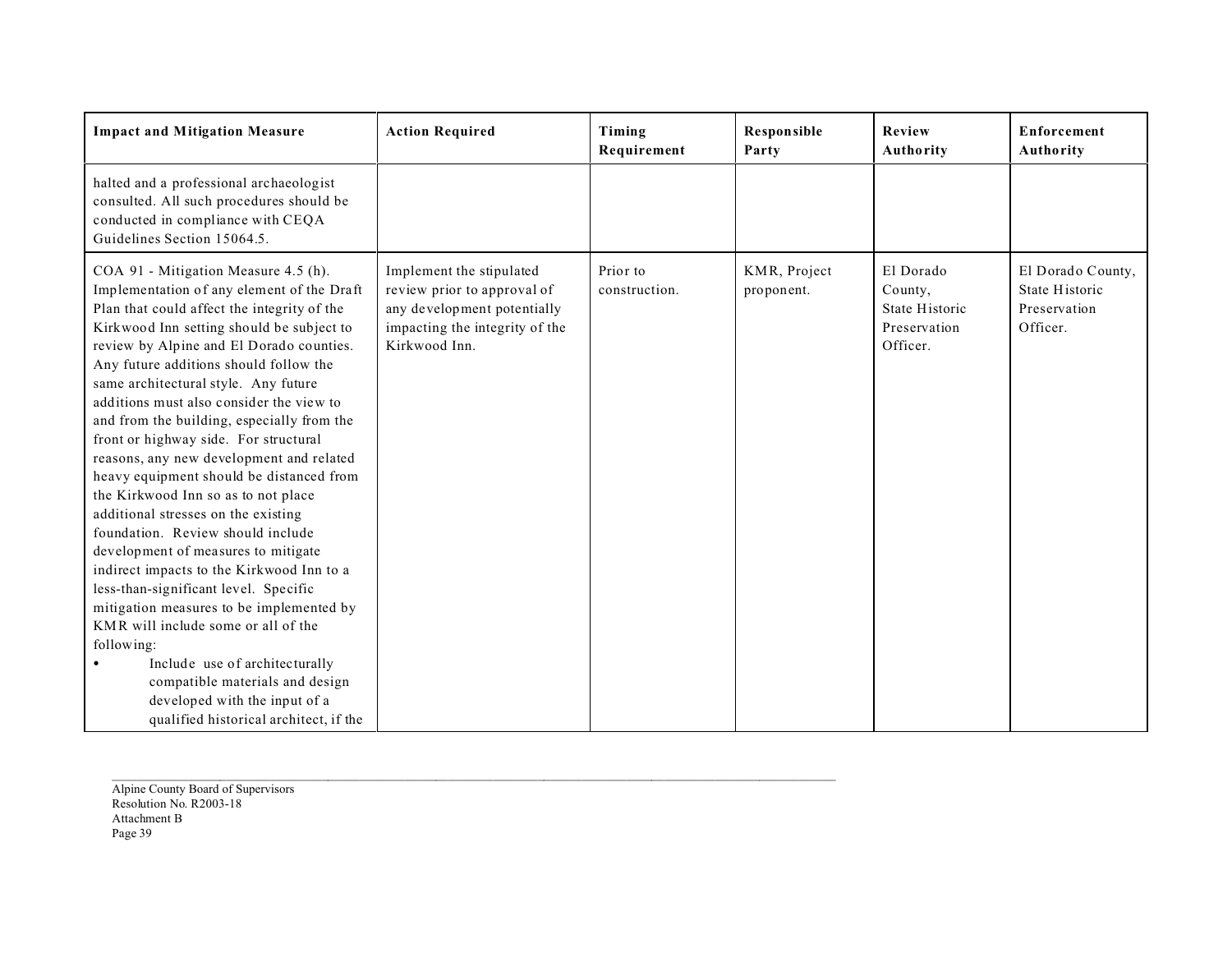| <b>Impact and Mitigation Measure</b>                                                                                                                                                                                                                                                                                                                                                                                                                                                      | <b>Action Required</b>                                                                | Timing<br>Requirement                                                      | Responsible<br>Party | Review<br>Authority | <b>Enforcement</b><br><b>Authority</b> |
|-------------------------------------------------------------------------------------------------------------------------------------------------------------------------------------------------------------------------------------------------------------------------------------------------------------------------------------------------------------------------------------------------------------------------------------------------------------------------------------------|---------------------------------------------------------------------------------------|----------------------------------------------------------------------------|----------------------|---------------------|----------------------------------------|
| new construction affects the visual<br>setting of the Kirkwood Inn and it<br>is determined that its setting<br>contributes to its significance.<br>Use of vegetative screening.<br>Use of architecturally harmonious<br>$\bullet$<br>materials and sensitive placement<br>of new structures.<br>Placement of an appropriate<br>$\bullet$<br>interpretive sign near the<br>Kirkwood Inn explaining the<br>significance of the structure and<br>its place in local and regional<br>history. |                                                                                       |                                                                            |                      |                     |                                        |
| COA 92 - Mitigation Measure 4.5 (i).<br>[COA 92 is an El Dorado County measure.]                                                                                                                                                                                                                                                                                                                                                                                                          |                                                                                       |                                                                            |                      |                     |                                        |
| Indirect impacts to sites on the Emigrant Trail.                                                                                                                                                                                                                                                                                                                                                                                                                                          |                                                                                       |                                                                            |                      |                     |                                        |
| COA 93 - Mitigation Measure 4.5 (j).<br>Educational literature will be developed by<br>KMR to educate guests about the fragile<br>and irreplaceable nature of cultural<br>resources and the penalties for violation of<br>state and federal laws related to cultural<br>resources. This informational literature<br>could be in the form of a pamphlet or other<br>handout that could be distributed at the<br>same venues where other Kirkwood                                           | Develop educational materials<br>to help protect Kirkwood area<br>cultural resources. | Within the first year<br>following approval<br>of the Proposed<br>Project. | KMR.                 | TC-TAC, FS.         | TC-TAC, FS.                            |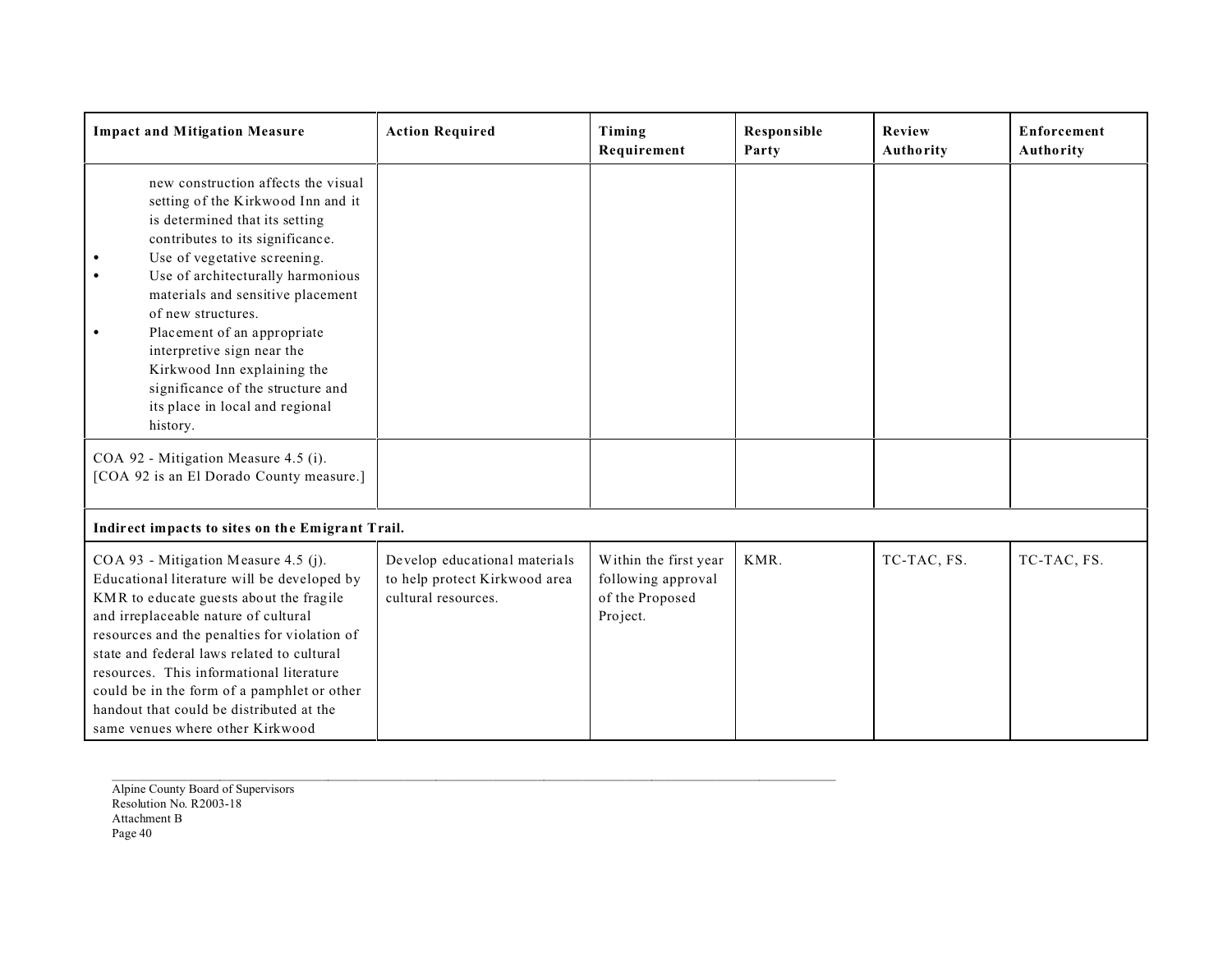| <b>Impact and Mitigation Measure</b>                                                                                                                                                                                                                                                                                                                                                                                                                                                                                                                                                                                       | <b>Action Required</b>                                                                                                                               | Timing<br>Requirement                                     | <b>Responsible</b><br>Party                                                         | Review<br>Authority                                    | <b>Enforcement</b><br>Authority                     |
|----------------------------------------------------------------------------------------------------------------------------------------------------------------------------------------------------------------------------------------------------------------------------------------------------------------------------------------------------------------------------------------------------------------------------------------------------------------------------------------------------------------------------------------------------------------------------------------------------------------------------|------------------------------------------------------------------------------------------------------------------------------------------------------|-----------------------------------------------------------|-------------------------------------------------------------------------------------|--------------------------------------------------------|-----------------------------------------------------|
| materials are distributed.                                                                                                                                                                                                                                                                                                                                                                                                                                                                                                                                                                                                 |                                                                                                                                                      |                                                           |                                                                                     |                                                        |                                                     |
| <b>4.6 LAND USE</b>                                                                                                                                                                                                                                                                                                                                                                                                                                                                                                                                                                                                        |                                                                                                                                                      |                                                           |                                                                                     |                                                        |                                                     |
| No mitigation required.                                                                                                                                                                                                                                                                                                                                                                                                                                                                                                                                                                                                    |                                                                                                                                                      |                                                           |                                                                                     |                                                        |                                                     |
| 4.7 TRAFFIC                                                                                                                                                                                                                                                                                                                                                                                                                                                                                                                                                                                                                |                                                                                                                                                      |                                                           |                                                                                     |                                                        |                                                     |
| Effects of increased traffic volumes on SR 88/Kirkwood Meadows Drive.                                                                                                                                                                                                                                                                                                                                                                                                                                                                                                                                                      |                                                                                                                                                      |                                                           |                                                                                     |                                                        |                                                     |
| COA 94 - Mitigation Measure 4.7 (a). A<br>northbound to westbound left-turn<br>acceleration lane on SR88 should be<br>created to accommodate left-turn<br>movements. Kirkwood Meadows Drive<br>should be restriped and/or widened to<br>accommodate three 10-foot-wide lanes<br>(minimum), which would include one<br>southbound lane and two northbound lanes<br>(one left-turn, one right-turn). Either<br>restriping additional turn lanes or<br>temporarily placing traffic cones during<br>peak periods to form turn lanes would<br>allow left-turn vehicle storage while<br>allowing right-turning vehicles to flow. | Modify SR88 to accommodate<br>increased traffic volumes.                                                                                             | Within 5 years of<br>approval of the<br>Proposed Project. | KMR, Caltrans.                                                                      | TC-TAC,<br>Caltrans, Amador<br>County Public<br>Works. | TC-TAC, Caltrans,<br>Amador County<br>Public Works. |
| COA 95 - Mitigation Measure 4.7 (b).<br>Traffic control during peak periods, either<br>through signalization or manual control, at<br>the State Route (SR) 88/Kirkwood<br>Meadows Drive intersection would                                                                                                                                                                                                                                                                                                                                                                                                                 | The following actions shall be<br>completed by KMR every<br>three years beginning in 2005<br>and every three years<br>thereafter or as determined by | Ongoing (as<br>specified).                                | KMR, Caltrans.<br>Note: KMR shall<br>be responsible for<br>funding any<br>necessary | TC-TAC,<br>Caltrans, Amador<br>County Public<br>Works. | TC-TAC, Caltrans,<br>Amador County<br>Public Works. |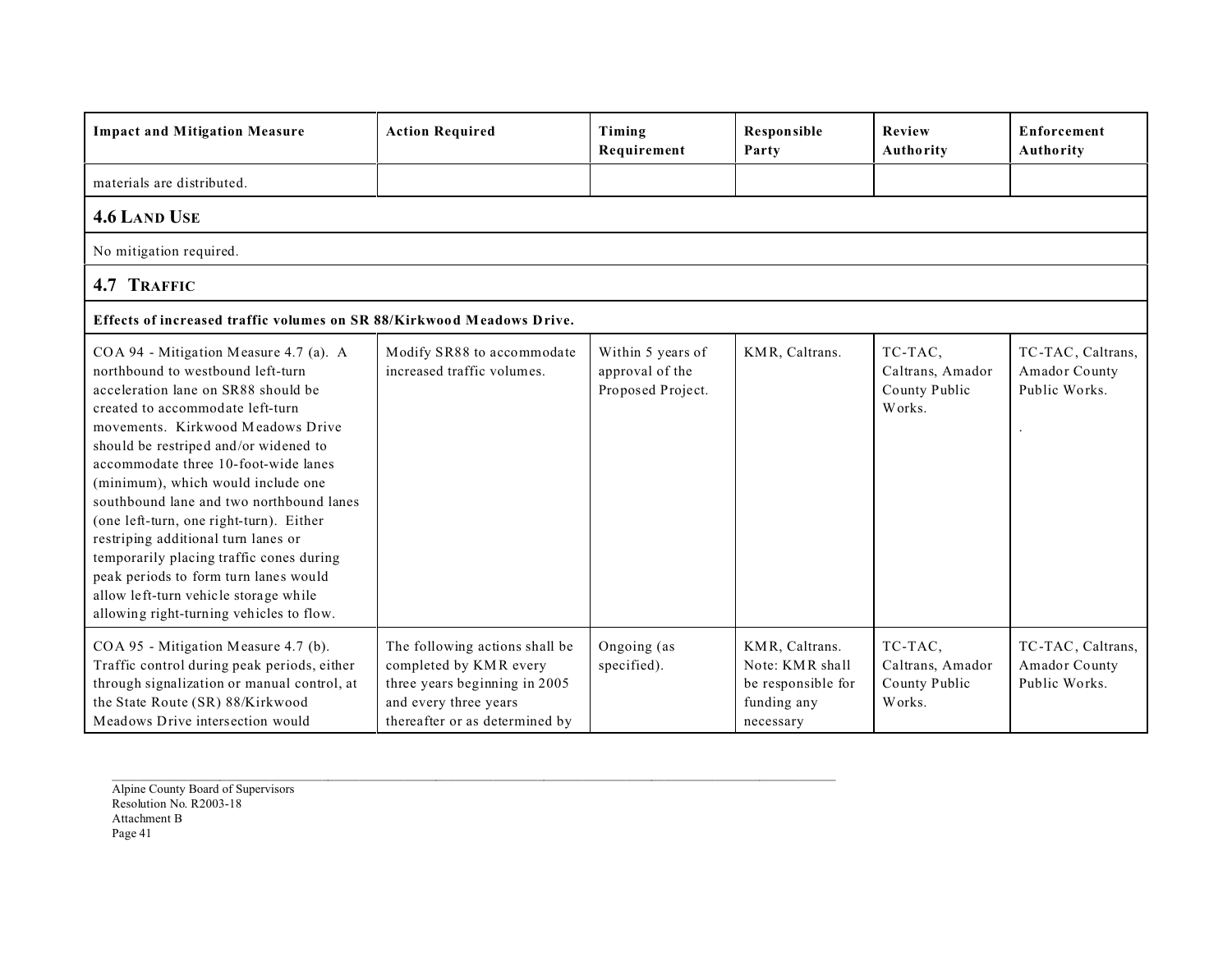| <b>Impact and Mitigation Measure</b>                                                                                                                                                                                                                                                                                                                                                                                                                                                                                                                                                                                                                                                                                                                                                                                                | <b>Action Required</b>                                                                                                                                                                                                                                                                                                                                                                                                                                                                                                                                                                                                                                                                                                                                                                                                                                                                                                         | Timing<br>Requirement | <b>Responsible</b><br>Party                                                                                                                                                                                                           | Review<br>Authority | <b>Enforcement</b><br><b>Authority</b> |
|-------------------------------------------------------------------------------------------------------------------------------------------------------------------------------------------------------------------------------------------------------------------------------------------------------------------------------------------------------------------------------------------------------------------------------------------------------------------------------------------------------------------------------------------------------------------------------------------------------------------------------------------------------------------------------------------------------------------------------------------------------------------------------------------------------------------------------------|--------------------------------------------------------------------------------------------------------------------------------------------------------------------------------------------------------------------------------------------------------------------------------------------------------------------------------------------------------------------------------------------------------------------------------------------------------------------------------------------------------------------------------------------------------------------------------------------------------------------------------------------------------------------------------------------------------------------------------------------------------------------------------------------------------------------------------------------------------------------------------------------------------------------------------|-----------------------|---------------------------------------------------------------------------------------------------------------------------------------------------------------------------------------------------------------------------------------|---------------------|----------------------------------------|
| improve the Level of Significance (LOS)<br>rating to B at build-out. KMR will conduct<br>traffic counts and LOS modeling during<br>periods of peak visitation, which could<br>include summer special events, every 3<br>years and provide the results to TC-TAC.<br>The frequency of this requirement may be<br>modified by TC-TAC based on the rate of<br>growth in traffic experienced since the last<br>evaluation and that expected in the near<br>future. Signalization or manual control of<br>the intersection will occur if traffic flows<br>meet Caltrans minimum requirements for<br>signalization. Alternatively, KMR may<br>pursue other traffic control measures<br>acceptable to Caltrans and all three<br>counties that would improve the LOS<br>rating of the SR88/Kirkwood Meadows<br>Drive intersection to LOS B. | TC-TAC pursuant to the stated<br>mitigation measure: (a)<br>Collect morning and evening<br>peak hour turning movement<br>counts at the SR 88/Kirkwood<br>Meadows Drive intersection<br>on at least one peak summer<br>and winter weekday and<br>weekend day (total of at least<br>4 days) with more than 4000<br>day use visitors at the resort;<br>(b) Collect three-year accident<br>history from Caltrans and/or<br>CHP for accidents that<br>occurred within 500 feet of the<br>intersection; (c) Retain a<br>registered professional<br>engineer to perform the<br>following:<br>(i) Review the current<br>condition of the intersection<br>including geometrics, sight<br>distance constriants, and field<br>observations (delays, queues,<br>$etc.$ :<br>(ii) Compute the LOS at the<br>intersection during these peak<br>hours in accordance with the<br>methodologies prescribed in<br>the most recent version of the |                       | improvements to<br>the State Route<br>(SR) 88/Kirkwood<br>Meadows Drive<br>intersection. To<br>the extent that<br>funding is<br>available through<br>Caltrans, it may be<br>used to<br>supplement the<br>cost of the<br>improvements. |                     |                                        |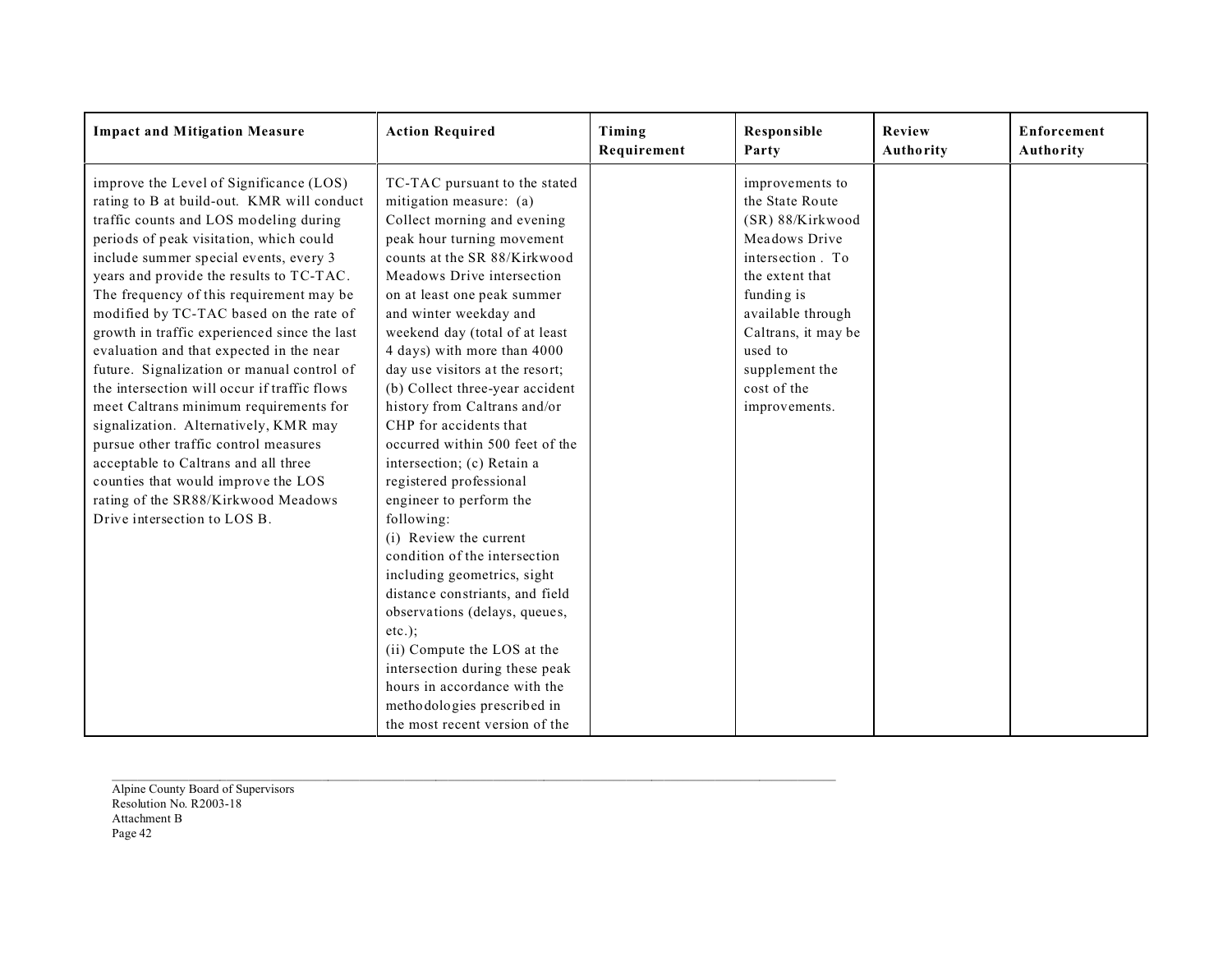| <b>Impact and Mitigation Measure</b> | <b>Action Required</b>                                                                                                                                                                                                                                                                                                                                                                                                                                                                                                                                                                                                                                                                                                                                                                                                                 | Timing<br>Requirement | <b>Responsible</b><br>Party | Review<br>Authority | Enforcement<br>Authority |
|--------------------------------------|----------------------------------------------------------------------------------------------------------------------------------------------------------------------------------------------------------------------------------------------------------------------------------------------------------------------------------------------------------------------------------------------------------------------------------------------------------------------------------------------------------------------------------------------------------------------------------------------------------------------------------------------------------------------------------------------------------------------------------------------------------------------------------------------------------------------------------------|-----------------------|-----------------------------|---------------------|--------------------------|
|                                      | Highway Capacity Manual<br>(iii) Evaluate the accident data<br>to determine if the type or lack<br>of control at the intersection<br>contributed to any of the<br>reported accidents:<br>(iv) Conduct a signal warrants<br>analysis based on the peak<br>hour counts and the accident<br>experience per Caltrans'<br>Traffic Manual;<br>(v) Recommend changes to the<br>intersection geometrics and/or<br>traffic control devices<br>necessary to maintain<br>acceptable LOS; and<br>(vi) Document the results of<br>the task described above for<br>review and comment by TC-<br>TAC and Caltrans.<br>(d) KMR will submit the<br>report with TC-TAC<br>recommendations to Caltrans<br>District 10 for approval of an<br>encroachment permit to<br>construct any necessary<br>improvements. Improvements<br>may include signalization, |                       |                             |                     |                          |
|                                      | manual control during peak<br>days, lane additions, signing                                                                                                                                                                                                                                                                                                                                                                                                                                                                                                                                                                                                                                                                                                                                                                            |                       |                             |                     |                          |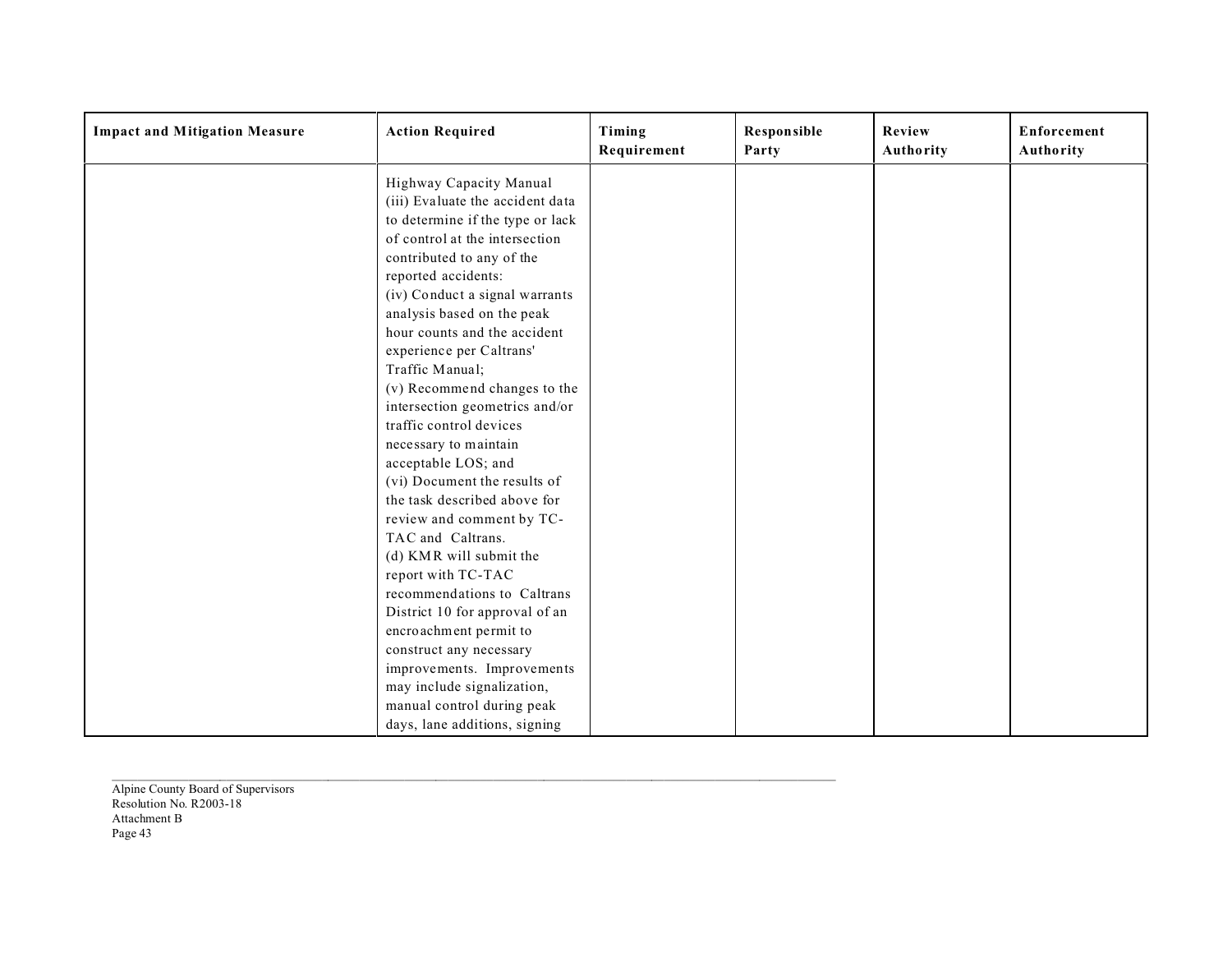| <b>Impact and Mitigation Measure</b>                                                                                                                                                                                                                                                                                                                                                                                                                                                                                                   | <b>Action Required</b>                                                                                                                                                                                                                                                                                                                                                                        | Timing<br>Requirement                                      | <b>Responsible</b><br>Party                               | Review<br>Authority | <b>Enforcement</b><br>Authority           |
|----------------------------------------------------------------------------------------------------------------------------------------------------------------------------------------------------------------------------------------------------------------------------------------------------------------------------------------------------------------------------------------------------------------------------------------------------------------------------------------------------------------------------------------|-----------------------------------------------------------------------------------------------------------------------------------------------------------------------------------------------------------------------------------------------------------------------------------------------------------------------------------------------------------------------------------------------|------------------------------------------------------------|-----------------------------------------------------------|---------------------|-------------------------------------------|
|                                                                                                                                                                                                                                                                                                                                                                                                                                                                                                                                        | and /or striping improvements,<br>sight distance modifications<br>and other appropriate<br>measures. KMR will then be<br>responsible for construction of<br>the improvements as deemed<br>necessary by TC-TAC and<br>Caltrans. KMR may work<br>with the counties, regional<br>transportation planning<br>agencies and Caltrans to<br>pursue State sources to help<br>fund these improvements. |                                                            |                                                           |                     |                                           |
| COA 96 - Mitigation Measure 4.7 (c).<br>Alpine County will implement a traffic<br>impact mitigation fee for future<br>development within Kirkwood. The fee<br>would be used to mitigate traffic impacts<br>on SR 88 both east and west of Kirkwood<br>(in Alpine County) that are partially<br>attributable to Alpine County development.<br>The fee system would be based on a similar<br>mitigation fee program already in place<br>within Amador County, which is applicable<br>to development at Kirkwood within<br>Amador County. | Adoption of an ordinance<br>implementing a traffic impact<br>mitigation fee. Alpine County<br>shall adopt an ordinace<br>implementing a traffic impact<br>mitigation fee. Such<br>ordinance shall apply to all<br>future development within the<br>Alpine County portion of<br>Kirkwood.                                                                                                      | Within 6 months of<br>approval of the<br>Proposed Project. | Alpine County<br>Planning and<br>Board of<br>Supervisors. | TC-TAC.             | Alpine County<br>Board of<br>Supervisors. |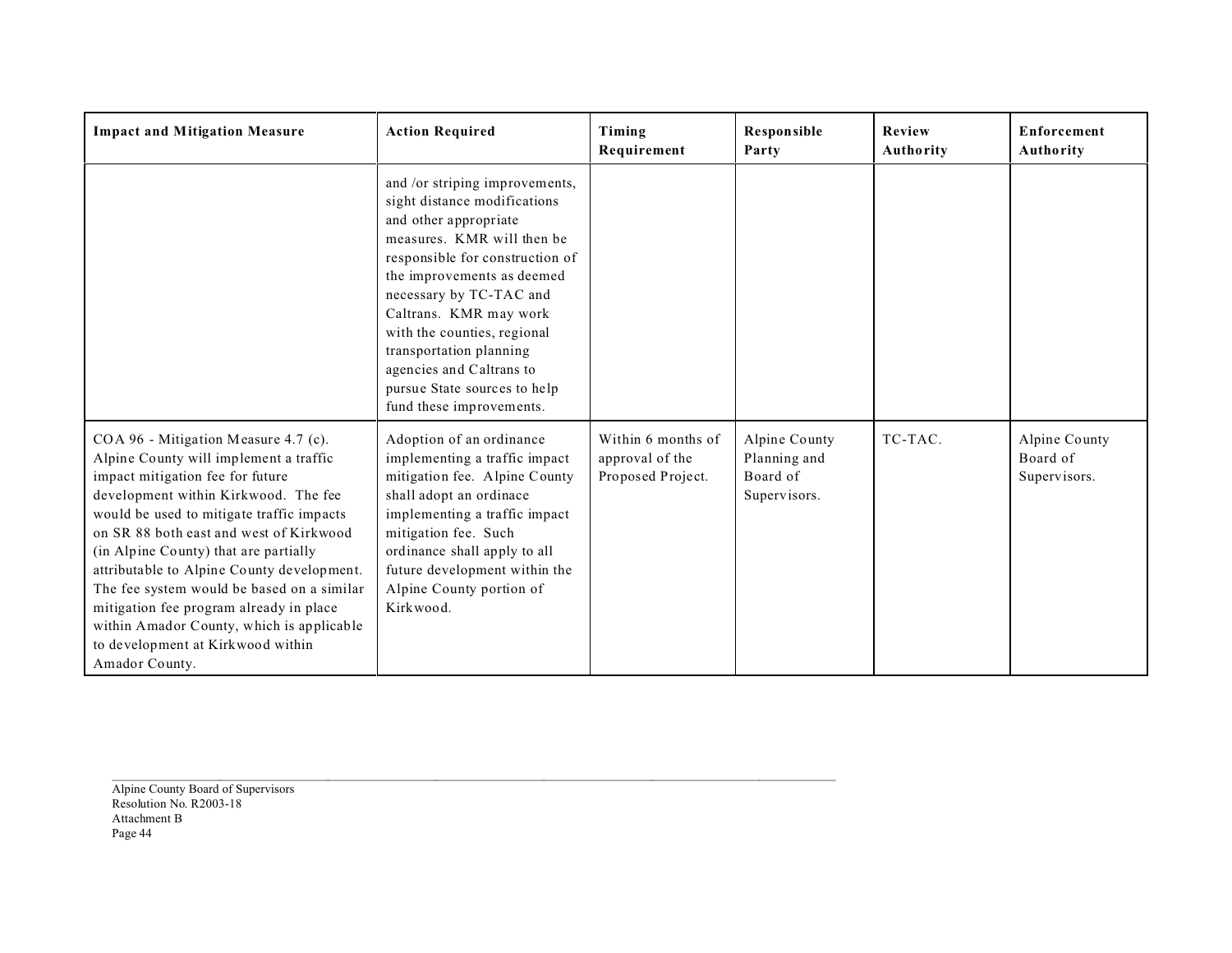| <b>Impact and Mitigation Measure</b>                                                                                                                                                                                                                                                                                                                                                                                                                                                                                                                                                                                                                                                                                                                                                                                                                                                                                                                                                                                                                                                                                                       | <b>Action Required</b>                                                                                                                                              | Timing<br>Requirement      | <b>Responsible</b><br>Party | Review<br>Authority | Enforcement<br>Authority |  |  |  |
|--------------------------------------------------------------------------------------------------------------------------------------------------------------------------------------------------------------------------------------------------------------------------------------------------------------------------------------------------------------------------------------------------------------------------------------------------------------------------------------------------------------------------------------------------------------------------------------------------------------------------------------------------------------------------------------------------------------------------------------------------------------------------------------------------------------------------------------------------------------------------------------------------------------------------------------------------------------------------------------------------------------------------------------------------------------------------------------------------------------------------------------------|---------------------------------------------------------------------------------------------------------------------------------------------------------------------|----------------------------|-----------------------------|---------------------|--------------------------|--|--|--|
| Adequacy of parking.                                                                                                                                                                                                                                                                                                                                                                                                                                                                                                                                                                                                                                                                                                                                                                                                                                                                                                                                                                                                                                                                                                                       |                                                                                                                                                                     |                            |                             |                     |                          |  |  |  |
| COA 97 - Mitigation Measure 4.7 (d).<br>KMR will prepare an annual report that<br>includes a detailed analysis of day-visitor<br>parking during peak periods such as the<br>Christmas holiday, Presidents Day<br>weekend and other weekends during the ski<br>season, peak periods during the summer,<br>and special events, when more than 4,000<br>day-use visitors are at the resort. The study<br>will compare day-visitor parking demand<br>during these periods to day-visitor parking<br>capacity at the resort. The results will be<br>reported to TC-TAC in June of each year.<br>If the study shows that the number of<br>day-visitor-related vehicles parked within<br>the resort exceeds the amount of parking<br>spaces available for day visitors<br>(approximately 2,500 spaces), TC-TAC<br>will require KMR to implement a<br>mitigation plan which will include one or<br>more of the following actions:<br>Provide additional parking spaces<br>in surface lots or parking<br>structures.<br>Implement methods to provide<br>greater efficiency in the use of<br>existing parking lots.<br>Reduce parking demand through | Conduct parking counts during<br>peak visitation times and<br>develop a plan to<br>accommodate additional<br>vehicles once available<br>parking becomes inadequate. | Ongoing (as<br>specified). | KMR.                        | TC-TAC.             | County Planning.         |  |  |  |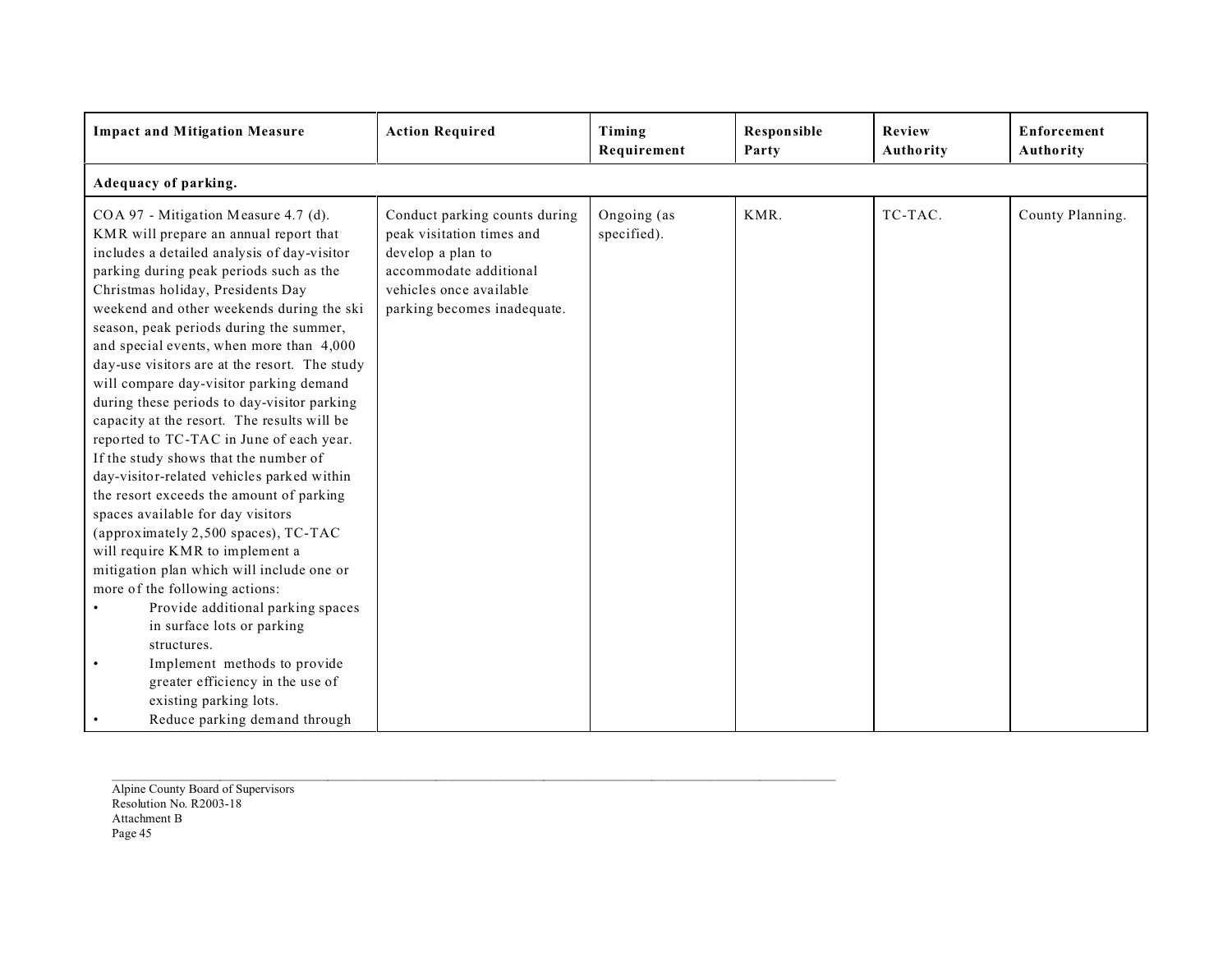| <b>Impact and Mitigation Measure</b>                                                                                                                                                                                                                                                                                                                                                     | <b>Action Required</b>                                                                                                                                                                                                                              | Timing<br>Requirement                                                                                                          | <b>Responsible</b><br>Party                      | <b>Review</b><br><b>Authority</b> | <b>Enforcement</b><br><b>Authority</b>         |  |  |  |
|------------------------------------------------------------------------------------------------------------------------------------------------------------------------------------------------------------------------------------------------------------------------------------------------------------------------------------------------------------------------------------------|-----------------------------------------------------------------------------------------------------------------------------------------------------------------------------------------------------------------------------------------------------|--------------------------------------------------------------------------------------------------------------------------------|--------------------------------------------------|-----------------------------------|------------------------------------------------|--|--|--|
| greater utilization of mass transit,<br>increased vehicle occupancy,<br>car/van pools or other programs<br>that will result in reduced parking<br>demand during peak periods.<br>Restrict day-visitor use to a level<br>that allows parking demand to be<br>accommodated in existing day-<br>visitor parking areas                                                                       |                                                                                                                                                                                                                                                     |                                                                                                                                |                                                  |                                   |                                                |  |  |  |
| Effects of Kirkwood North development on traffic.                                                                                                                                                                                                                                                                                                                                        |                                                                                                                                                                                                                                                     |                                                                                                                                |                                                  |                                   |                                                |  |  |  |
| COA 98 - Mitigation Measure 4.7 (e).<br>Caltrans design requirements should be<br>used to develop the final intersection<br>layout.                                                                                                                                                                                                                                                      | Develop an intersection layout<br>for access to Kirkwood North.                                                                                                                                                                                     | Prior to<br>development of<br>Kirkwood North.                                                                                  | KMR, Caltrans.                                   | TC-TAC,<br>Caltrans.              | Caltrans,<br>El Dorado County<br>Public Works. |  |  |  |
| <b>4.8 VISUAL AND AESTHETIC RESOURCES</b>                                                                                                                                                                                                                                                                                                                                                |                                                                                                                                                                                                                                                     |                                                                                                                                |                                                  |                                   |                                                |  |  |  |
| Project visibility.                                                                                                                                                                                                                                                                                                                                                                      |                                                                                                                                                                                                                                                     |                                                                                                                                |                                                  |                                   |                                                |  |  |  |
| COA 99 - Mitigation Measure 4.8 (a). At<br>high-visibility locations, such as upper<br>elevations of Ski-In/Ski-Out South, new<br>trees will be grouped and planted<br>strategically to help break up or screen out<br>the visibility of the proposed development.<br>Additional refinements to location will be<br>defined through design review and analysis<br>of specific proposals. | Amend the Kirkwood<br>Landscaping and Revegetation<br>Ordinance to require<br>landscape plans for all new<br>development, and include the<br>required mitigation in<br>landscape plans for proposed<br>development in high-visibility<br>locations. | Following the<br>adoption of the<br>Proposed Project<br>and prior to<br>approval of first<br>subdivision plan for<br>Kirkwood. | County Planning<br>and Boards of<br>Supervisors. | TC-TAC.                           | Boards of<br>Supervisors.                      |  |  |  |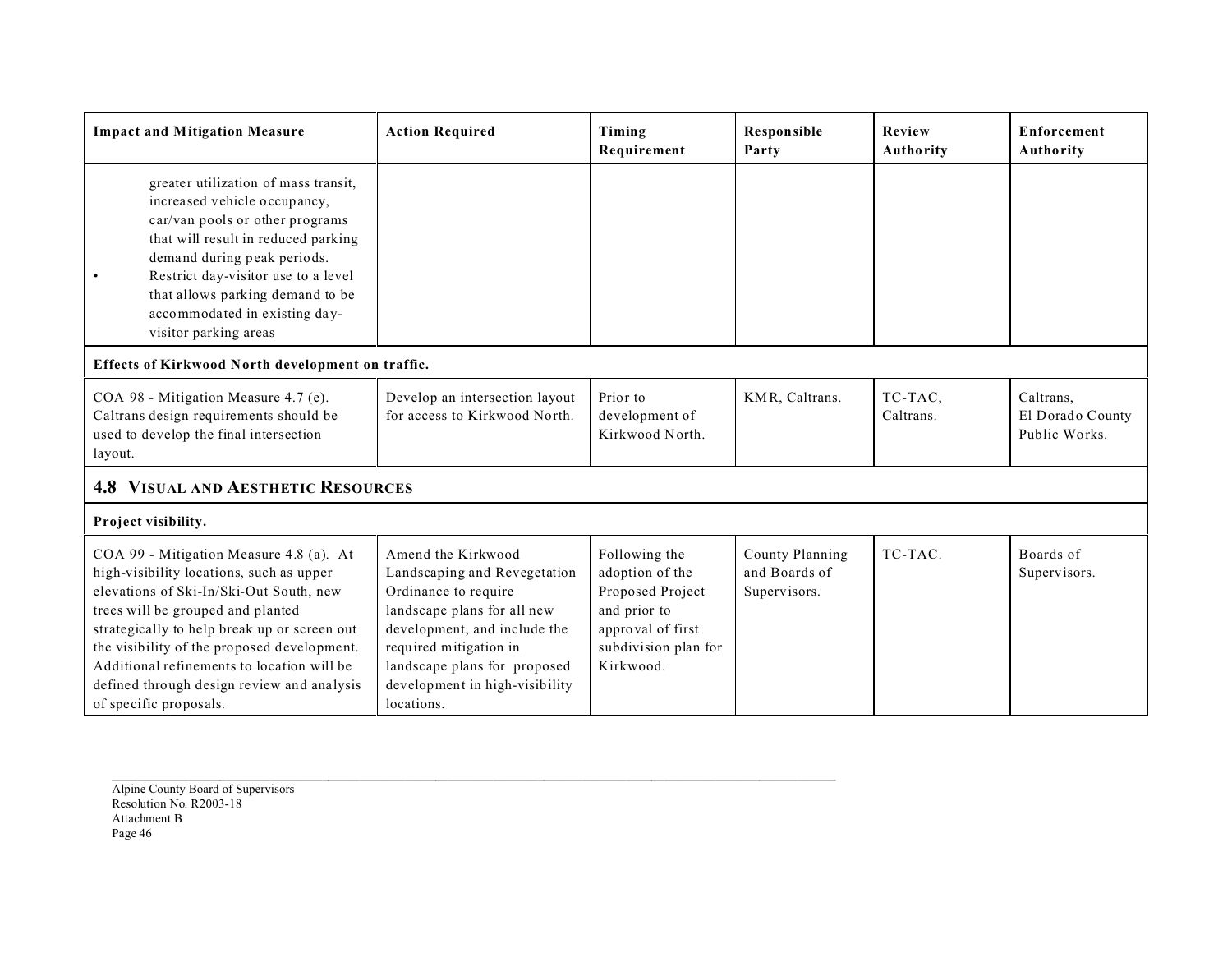| <b>Impact and Mitigation Measure</b>                                                                                                                                                                                          | <b>Action Required</b>                                                                                                                                      | Timing<br>Requirement                                                                      | Responsible<br>Party | Review<br>Authority | <b>Enforcement</b><br>Authority             |
|-------------------------------------------------------------------------------------------------------------------------------------------------------------------------------------------------------------------------------|-------------------------------------------------------------------------------------------------------------------------------------------------------------|--------------------------------------------------------------------------------------------|----------------------|---------------------|---------------------------------------------|
| COA 100 - Mitigation Measure 4.8 (b).<br>Proposed development in forested areas<br>will be established with curvilinear,<br>undulating boundaries wherever possible.                                                          | Include this requirement in the<br>amendments to the Kirkwood<br>Landscaping and Revegetation<br>Ordinance as outlined under<br>Mitigation Measure 4.8 (a). |                                                                                            |                      |                     |                                             |
| COA 101 - Mitigation Measure 4.8 (c).<br>During construction, clearing of land for<br>facilities or activities will emphasize<br>curvilinear boundaries instead of straight<br>lines in natural appearing landscapes.         | Project proponents will submit<br>grading plans for new<br>development, which show how<br>site grading will incorporate<br>the stated mitigation measure.   | Submitted with<br>final subdivision<br>plans and prior to<br>securing building<br>permits. | Project proponent.   | TC-TAC, FS.         | County Planning,<br>County Engineer,<br>FS. |
| COA 102 - Mitigation Measure 4.8 (d).<br>Grading will be done in a manner which<br>minimizes erosion, conforms to the natural<br>topography, and minimizes cuts and fills.                                                    | Incorporate this stipulation<br>into grading plans.                                                                                                         |                                                                                            |                      |                     |                                             |
| COA 103 - Mitigation Measure 4.8 (e).<br>Clearing trees and vegetation for the<br>project will be limited to the minimum area<br>required.                                                                                    | Incorporate this stipulation<br>into grading plans.                                                                                                         |                                                                                            |                      |                     |                                             |
| COA 104 - Mitigation Measure 4.8 (f).<br>Soil excavated during construction and not<br>used will be backfilled evenly into the<br>cleared area, and will be graded to conform<br>with the terrain and the adjacent landscape. | Incorporate this stipulation<br>into grading plans.                                                                                                         |                                                                                            |                      |                     |                                             |
| COA 105-Mitigation Measure 4.8 (g).<br>Site-specific efforts will be made, such as<br>removing stumps or smoothing soil, to                                                                                                   | Incorporate this stipulation<br>into grading plans.                                                                                                         |                                                                                            |                      |                     |                                             |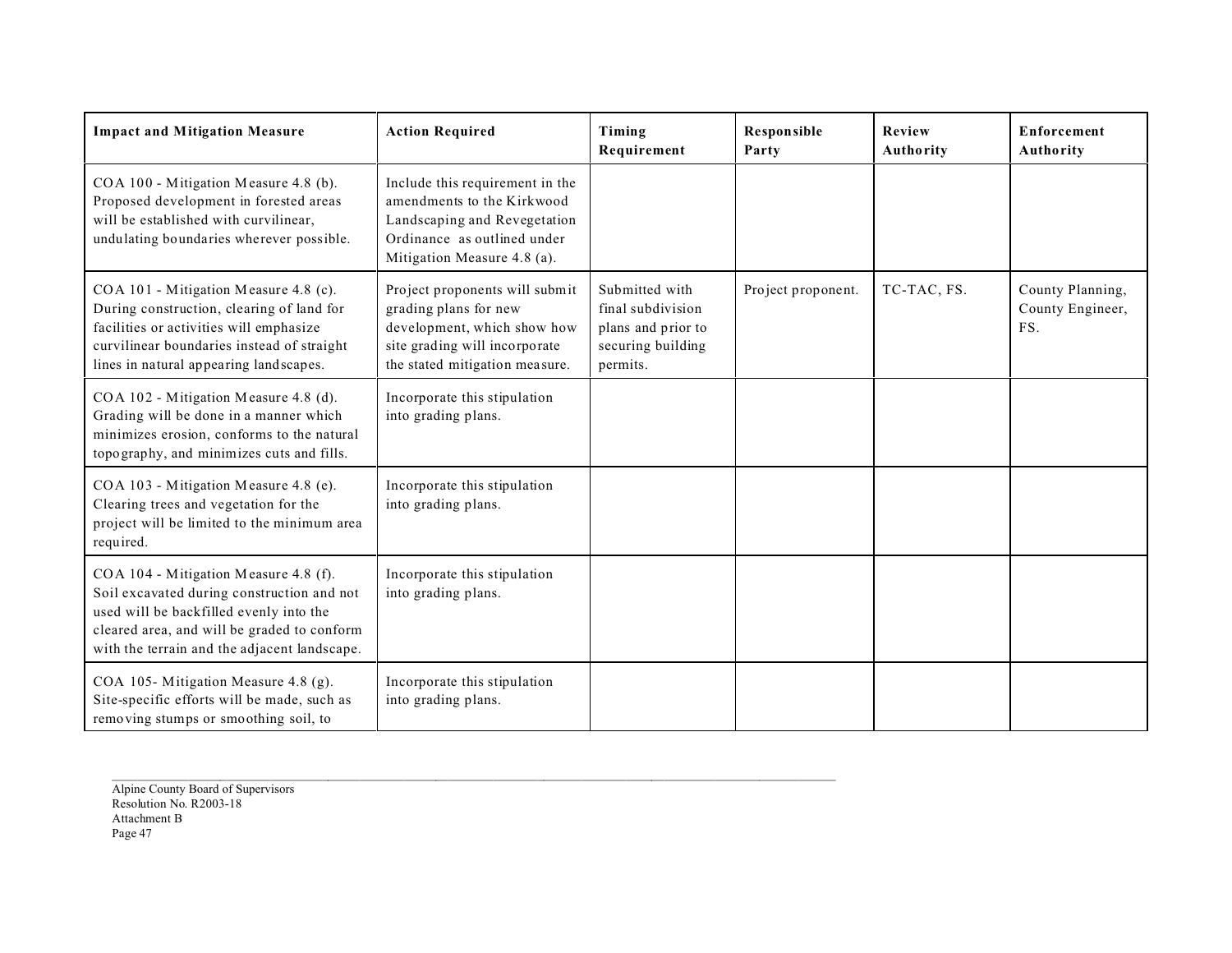| <b>Impact and Mitigation Measure</b>                                                                                                                                                                                                                                                                                                                                                       | <b>Action Required</b>                                                                                      | Timing<br>Requirement | Responsible<br>Party | Review<br>Authority | <b>Enforcement</b><br>Authority |
|--------------------------------------------------------------------------------------------------------------------------------------------------------------------------------------------------------------------------------------------------------------------------------------------------------------------------------------------------------------------------------------------|-------------------------------------------------------------------------------------------------------------|-----------------------|----------------------|---------------------|---------------------------------|
| ensure a temporary impact where clearing<br>is required in sensitive or scenic areas.                                                                                                                                                                                                                                                                                                      |                                                                                                             |                       |                      |                     |                                 |
| COA 106 - Mitigation Measure 4.8 (h).<br>Permanent vegetative cover will be<br>established on disturbed areas. Replanting<br>poor or difficult sites will be done if initial<br>efforts fail to ensure the establishment and<br>continued growth of plant material to<br>prevent erosion and sedimentation.<br>Qualified personnel will perform all<br>reseeding and revegetation efforts. | Include this requirement in the<br>amendments to the Kirkwood<br>Landscaping and Revegetation<br>Ordinance. |                       |                      |                     |                                 |
| COA 107 - Mitigation Measure 4.8 (i).<br>Indigenous plant materials will be selected<br>on the basis of site-specific climatic<br>conditions, soil characteristics, soil<br>moisture regimen, and topography, and<br>further selected based on their ability to<br>blend with existing vegetation.                                                                                         | Include this requirement in the<br>amendments to the Kirkwood<br>Landscaping and Revegetation<br>Ordinance. |                       |                      |                     |                                 |
| COA 108 - Mitigation Measure 4.8 (j).<br>The seedbed will be modified to provide an<br>optimum environment for seed<br>germination, seedling growth, and plant<br>survival, as specified in the Kirkwood<br>erosion control ordinance and the KRMOA<br>Design Guidelines.                                                                                                                  | Include this requirement in the<br>amendments to the Kirkwood<br>Landscaping and Revegetation<br>Ordinance. |                       |                      |                     |                                 |
| COA 109 - Mitigation Measure 4.8 (k).<br>Landscape design which repeats or blends                                                                                                                                                                                                                                                                                                          | Include this requirement in the<br>amendments to the Kirkwood                                               |                       |                      |                     |                                 |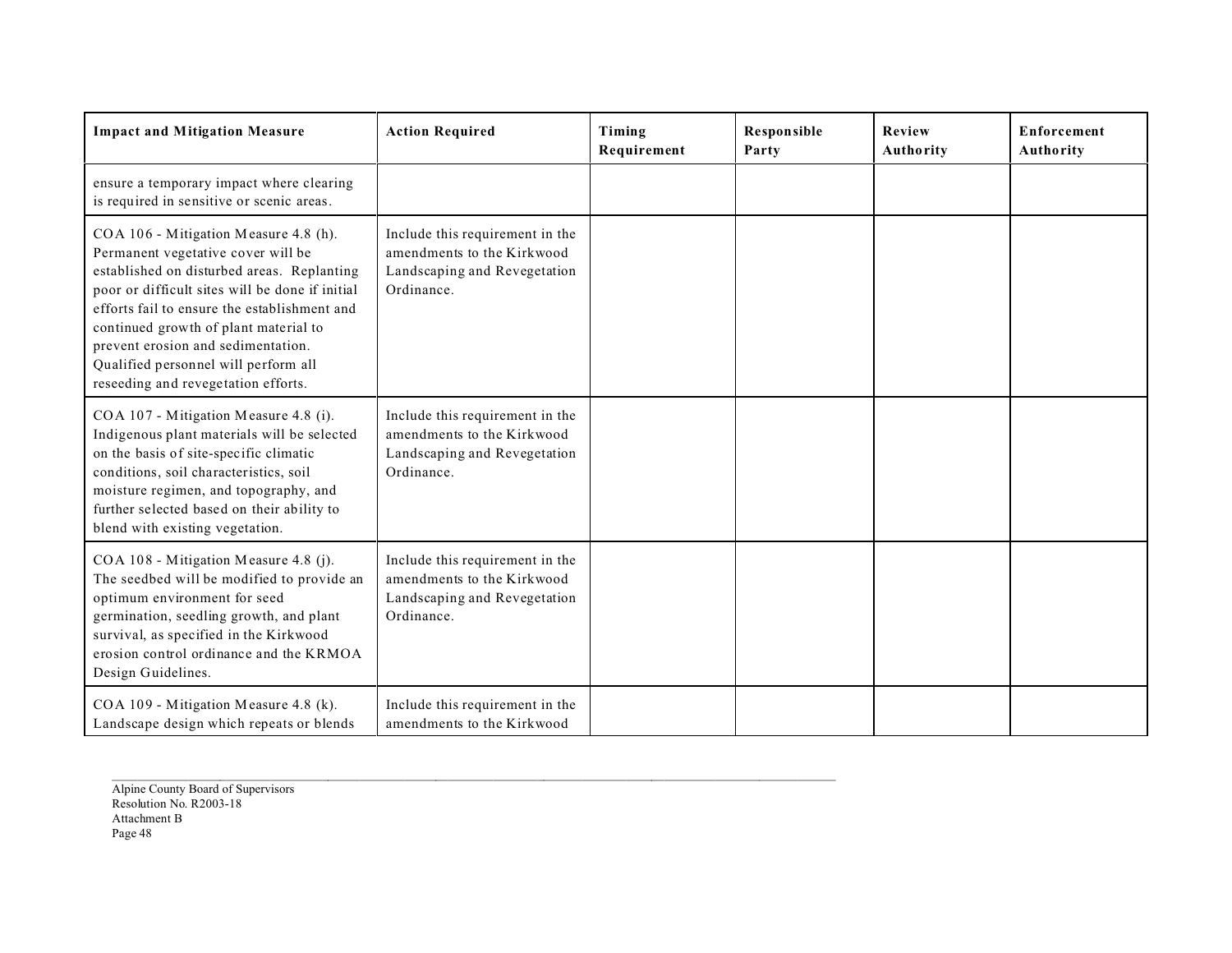| <b>Impact and Mitigation Measure</b>                                                                                                                                                                                                                                                                                                                                                                                                                                                                                                  | <b>Action Required</b>                                                                                      | Timing<br>Requirement | <b>Responsible</b><br>Party | <b>Review</b><br>Authority | <b>Enforcement</b><br>Authority |
|---------------------------------------------------------------------------------------------------------------------------------------------------------------------------------------------------------------------------------------------------------------------------------------------------------------------------------------------------------------------------------------------------------------------------------------------------------------------------------------------------------------------------------------|-------------------------------------------------------------------------------------------------------------|-----------------------|-----------------------------|----------------------------|---------------------------------|
| with the surrounding existing landscape<br>character will be applied in highly visible<br>or sensitive areas to enhance the<br>appearance of project building installation.                                                                                                                                                                                                                                                                                                                                                           | Landscaping and Revegetation<br>Ordinance.                                                                  |                       |                             |                            |                                 |
| COA 110- Mitigation Measure 4.8 (1).<br>Feathering the edges of the highway ROW<br>in certain areas will be utilized to repeat<br>vegetation patterns of existing open space<br>edges.                                                                                                                                                                                                                                                                                                                                                | Include this requirement in the<br>amendments to the Kirkwood<br>Landscaping and Revegetation<br>Ordinance. |                       |                             |                            |                                 |
| COA 111 - Mitigation Measure 4.8 (m).<br>Natural woody vegetation within 100 to<br>200 feet of SR 88 in Kirkwood North will<br>be evaluated carefully before removal in<br>order to preserve a visual buffer for this<br>area. Selective removal or pruning of trees<br>in areas with sensitive scenic values (e.g.,<br>SR 88 recreation areas and residences) will<br>be done in consultation with the Caltrans<br>landscape architect or county-approved<br>visual resource specialist prior to any tree<br>removal in these areas. | Include this requirement in the<br>amendments to the Kirkwood<br>Landscaping and Revegetation<br>Ordinance. |                       |                             |                            |                                 |
| COA 112 - Mitigation Measure 4.8 (n).<br>Trees and other plants for landscaping will<br>be selected based on their ability to blend<br>with existing vegetation. Rip-Rap<br>stabilization material will be a non-<br>contrasting color.                                                                                                                                                                                                                                                                                               | Include this requirement in the<br>amendments to the Kirkwood<br>Landscaping and Revegetation<br>Ordinance. |                       |                             |                            |                                 |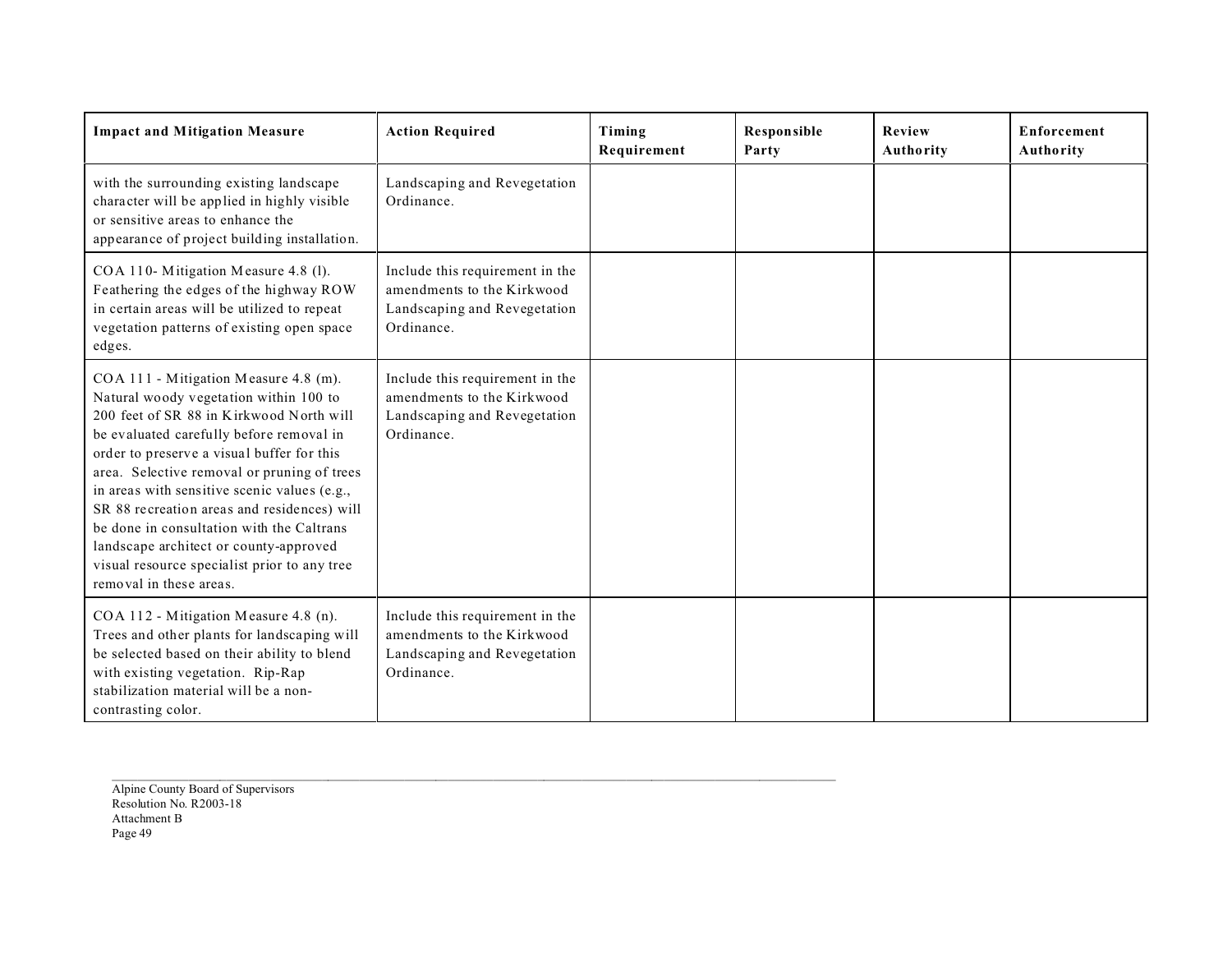| <b>Impact and Mitigation Measure</b>                                                                                                                                                                     | <b>Action Required</b>                                                                                       | Timing<br>Requirement                 | Responsible<br>Party | Review<br>Authority | <b>Enforcement</b><br><b>Authority</b> |
|----------------------------------------------------------------------------------------------------------------------------------------------------------------------------------------------------------|--------------------------------------------------------------------------------------------------------------|---------------------------------------|----------------------|---------------------|----------------------------------------|
| COA 113 - Mitigation Measure 4.8 (o).<br>Mulch or scatter tree slash debris on cut<br>and fill areas to mask bare soil and<br>maintain a more appropriate texture to<br>areas back from travelways.      | Include this requirement in the<br>amendments to the Kirkwood<br>Landscaping and Revegetation<br>Ordinance.  |                                       |                      |                     |                                        |
| COA 114 - Mitigation Measure 4.8 (p).<br>Control planting times to maximize<br>successful revegetation.                                                                                                  | Include this requirement in the<br>amendments to the Kirkwood<br>Landscaping and Revegetation<br>Ordinance.  |                                       |                      |                     |                                        |
| COA 115 - Mitigation Measure 4.8 (q).<br>Use natural-looking planting patterns on<br>cut/fill slopes.                                                                                                    | Include this requirement in the<br>amendments to the Kirkwood<br>Landscaping and Revegetation<br>Ordinance.  |                                       |                      |                     |                                        |
| COA 116 - Mitigation Measure 4.8 (t).<br>Design to take advantage of natural screens<br>(i.e., vegetation, landforms).                                                                                   | Include this requirement in the<br>amendments to the Kirkwood<br>Landscaping and Revegetation<br>Ordinance.  |                                       |                      |                     |                                        |
| COA 117 - Mitigation Measure 4.8 (u).<br>Seed cuts and fills with native grass species<br>that will not have substantial winter or<br>other seasonal color contrasts.                                    | Incorporate this stipulation<br>into landscape plans.                                                        |                                       |                      |                     |                                        |
| COA 118 - Mitigation Measure 4.8 (v).<br>Visual prominence of development within<br>visually sensitive areas, as viewed from SR<br>88, will continue to comply with<br>requirements for building colors, | Development plans for areas<br>visible from SR 88 will adhere<br>to cited guidance for visual<br>compliance. | Prior to issuing<br>building permits. | Project proponent.   | FS,<br>TC-TAC.      | County Planning,<br>FS.                |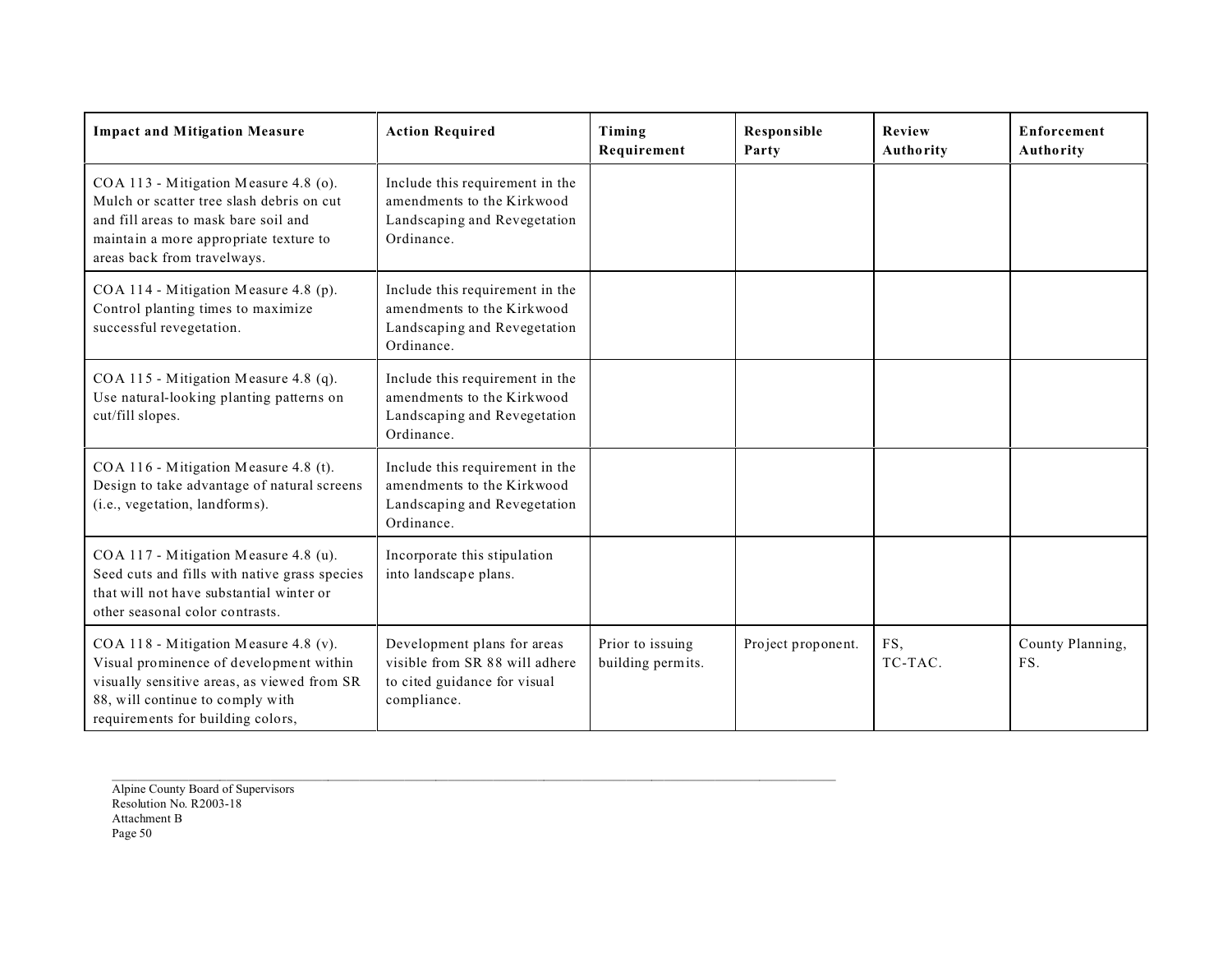| <b>Impact and Mitigation Measure</b>                                                                                                                                                                                                                                                                                                                                                                                                                   | <b>Action Required</b>                                                                                      | Timing<br>Requirement                                                     | Responsible<br>Party | Review<br>Authority | <b>Enforcement</b><br>Authority |
|--------------------------------------------------------------------------------------------------------------------------------------------------------------------------------------------------------------------------------------------------------------------------------------------------------------------------------------------------------------------------------------------------------------------------------------------------------|-------------------------------------------------------------------------------------------------------------|---------------------------------------------------------------------------|----------------------|---------------------|---------------------------------|
| construction materials, and architectural<br>design as administered by the Forest<br>Service and the TC-TAC, and outlined in<br>KRMOA CC&Rs and Design Guidelines.<br>Particular attention should be given to any<br>new Kirkwood North development,<br>especially regarding the architectural style<br>and color scheme.                                                                                                                              |                                                                                                             |                                                                           |                      |                     |                                 |
| COA 119 - Mitigation Measure 4.8 (w).<br>Structures will be constructed of materials<br>that blend with the landscape character.<br>Lift components will meet Forest Service<br>Manual (FSM) 2380 policy for color and<br>reflectivity, which is 4.5 on the Munsell<br>neutral value color scale. Building designs<br>(on USFS lands), including color and<br>material, will be submitted to the Forest<br>Service for approval prior to construction. | Incorporate these stipulations<br>into plans for structures on<br>NSF land proposed under the<br>MMDP.      | Prior to FS NEPA<br>and engineering<br>review of proposed<br>structures.  | KMR.                 | FS.                 | FS.                             |
| COA 120 - Mitigation Measure 4.8 (x).<br>The appearance of human-made openings<br>will simulate existing natural openings in<br>the forest such as those that occur in the<br>project area.                                                                                                                                                                                                                                                            | Include this requirement in the<br>amendments to the Kirkwood<br>Landscaping and Revegetation<br>Ordinance. |                                                                           |                      |                     |                                 |
| Mitigation Measure 4.8 (y). In accordance<br>with FSM 2380, appropriate siting of<br>buildings will be incorporated, as will the<br>use of low-impact materials and colors, on<br>NFS lands.                                                                                                                                                                                                                                                           | Incorporate these stipulations<br>into plans for structures on<br>NSF land proposed under the<br>MMDP.      | Prior to ENF NEPA<br>and engineering<br>review of proposed<br>structures. | KMR.                 | ENF.                | ENF.                            |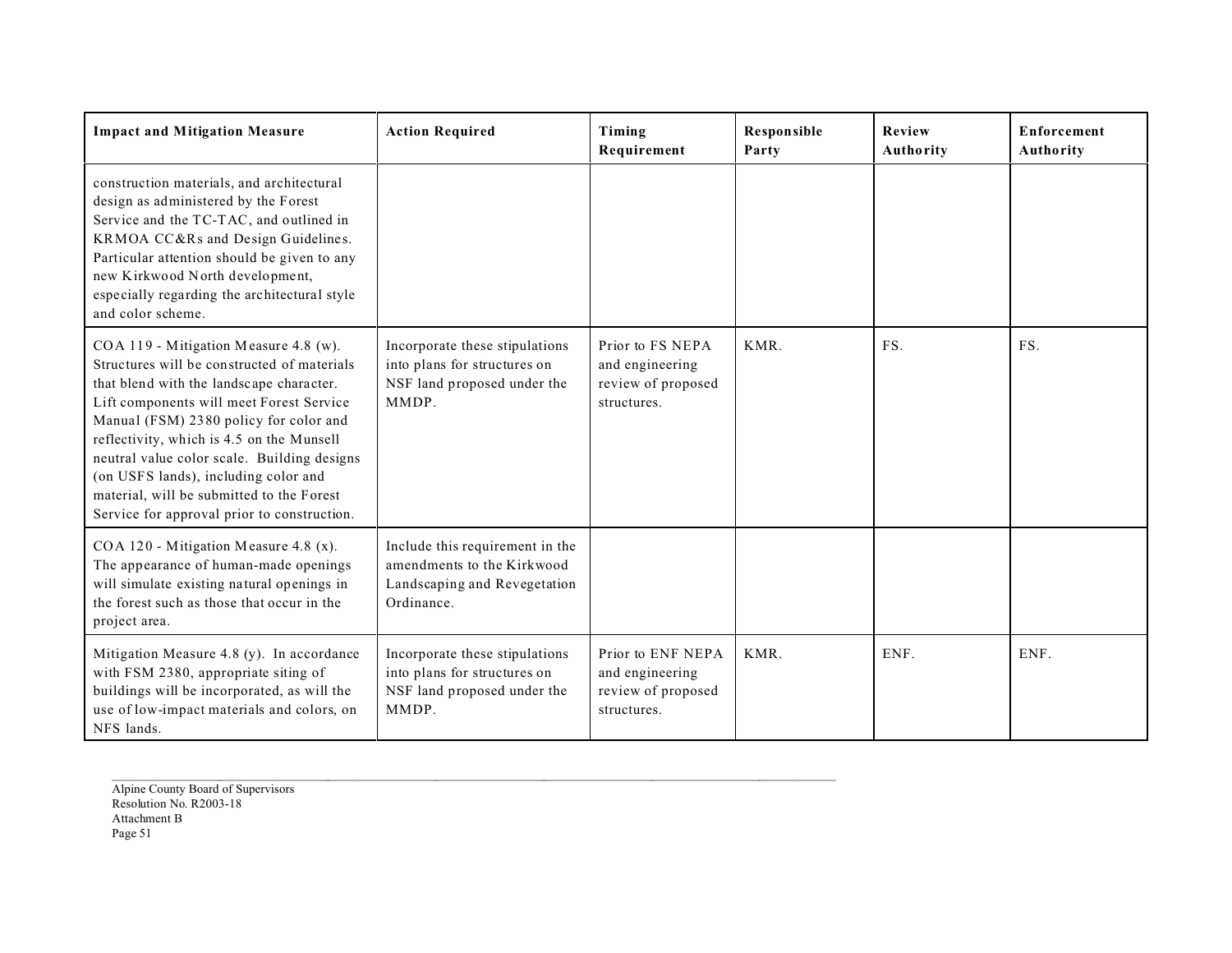| <b>Impact and Mitigation Measure</b>                                                                                                                                                                                                                                                                                    | <b>Action Required</b>                                                           | Timing<br>Requirement                      | <b>Responsible</b><br>Party  | Review<br>Authority                                  | Enforcement<br>Authority                             |
|-------------------------------------------------------------------------------------------------------------------------------------------------------------------------------------------------------------------------------------------------------------------------------------------------------------------------|----------------------------------------------------------------------------------|--------------------------------------------|------------------------------|------------------------------------------------------|------------------------------------------------------|
| Light and glare.                                                                                                                                                                                                                                                                                                        |                                                                                  |                                            |                              |                                                      |                                                      |
| COA 121 - Mitigation Measure 4.8 (z).<br>For working and public gathering areas,<br>lighting levels will be 3.5 foot-candles<br>average horizontal, with a minimum<br>illumination of 1/3 average, a maximum of<br>three times the average.                                                                             | Incorporate these stipulations<br>into lighting plans.                           | Prior to issuance of<br>a building permit. | KMR, Project<br>proponent.   | TC-TAC,<br>County Planning,<br>FS.                   | County Planning,<br>FS.                              |
| COA 122- Mitigation Measure 4.8 (aa).<br>Fixtures will be required to minimize<br>fugitive light into existing residential areas,<br>including East Meadow, KMA subdivision,<br>and other residential locations susceptible<br>to light and glare, by using asymmetrical<br>distribution, light shields and vegetation. | Incorporate this stipulation<br>into lighting plans.                             | Prior to issuance of<br>a building permit. | KMR, Project<br>proponent.   | TC-TAC,<br>County Planning,<br>FS.                   | County Planning,<br>FS.                              |
| COA 123 - Mitigation Measure 4.8 (ab) A<br>lighting plan for all new development will<br>be required, as outlined in KRMOA Design<br>Guidelines, that will be reviewed by the<br>counties when specific project level plans<br>are submitted for review.                                                                | Submit lighting plans prior to<br>approval of project building<br>permits.       | Prior to issuance of<br>a building permit. | KRMOA, Project<br>proponent. | TC-TAC,<br>County Planning,<br>FS.                   | TC-TAC,<br>County Planning,<br>FS.                   |
| 4.9 NOISE                                                                                                                                                                                                                                                                                                               |                                                                                  |                                            |                              |                                                      |                                                      |
| Construction noise and structures.                                                                                                                                                                                                                                                                                      |                                                                                  |                                            |                              |                                                      |                                                      |
| COA 124 - Mitigation Measure 4.9 (a).<br>Construction activities which generate or<br>produce noise that can be heard beyond the                                                                                                                                                                                        | Limit construction activities to<br>the time period between 7 a.m.<br>and 7 p.m. | Ongoing.                                   | Project proponent.           | County Planning,<br>County building<br>official, FS. | County Planning,<br>County building<br>official, FS. |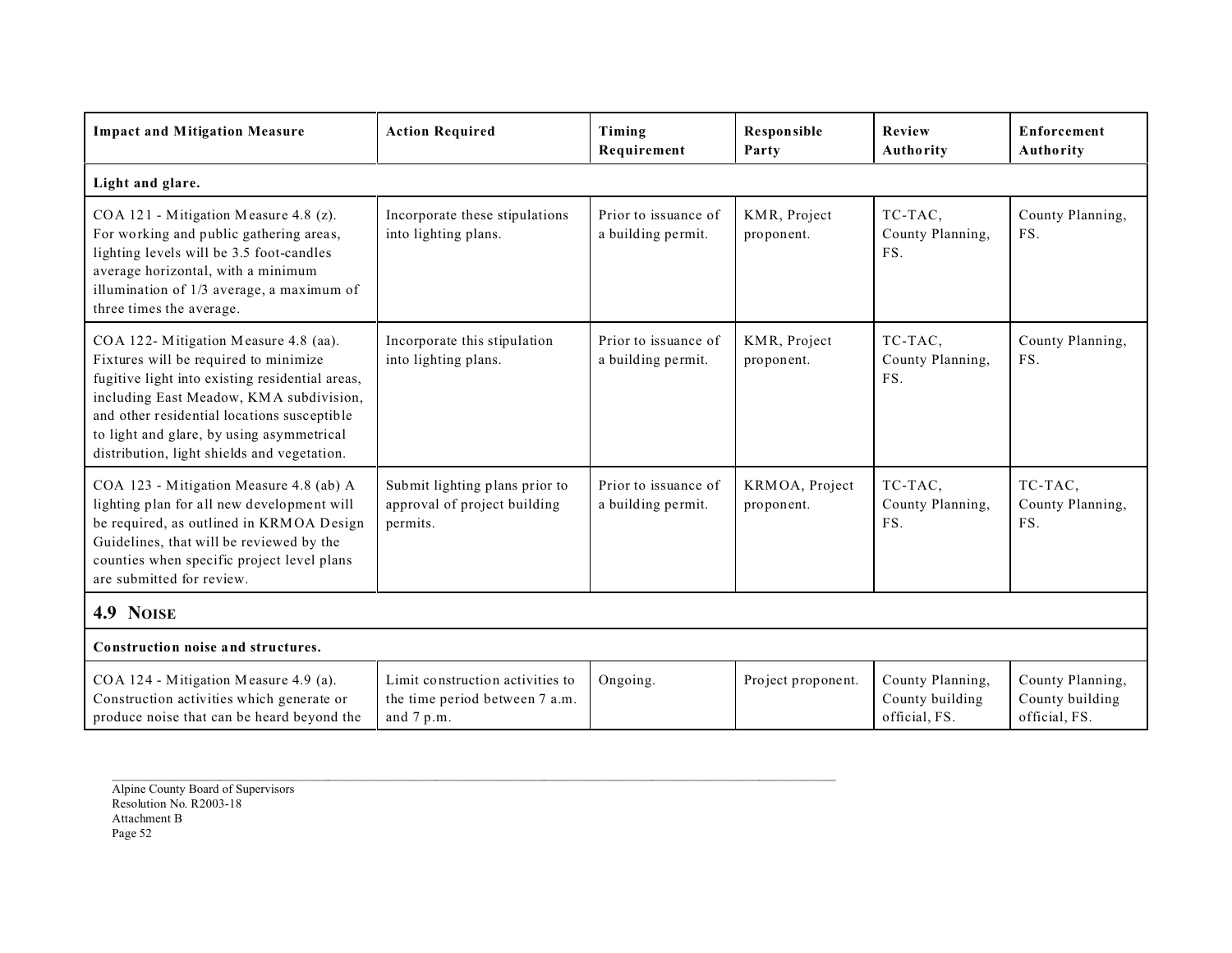| <b>Impact and Mitigation Measure</b>                                                                                                                                                                                                                                                                                                    | <b>Action Required</b>                                                              | Timing<br>Requirement                                                                                             | Responsible<br>Party       | Review<br>Authority     | Enforcement<br><b>Authority</b>                      |
|-----------------------------------------------------------------------------------------------------------------------------------------------------------------------------------------------------------------------------------------------------------------------------------------------------------------------------------------|-------------------------------------------------------------------------------------|-------------------------------------------------------------------------------------------------------------------|----------------------------|-------------------------|------------------------------------------------------|
| boundaries of a project site will be limited<br>to the hours of 7 a.m. to 7 p.m. Exceptions<br>are allowed for emergency repairs.                                                                                                                                                                                                       |                                                                                     |                                                                                                                   |                            |                         |                                                      |
| COA 125 - Mitigation Measure 4.9 (aa).<br>Loudspeaker use will continue to be<br>allowed at special events related to ski area<br>operation. Their operation will be limited<br>to between the hours of 7 a.m. and 7 p.m.                                                                                                               | Limit loudspeaker use to the<br>time period between 7 a.m.<br>and 7 p.m.            | Ongoing.                                                                                                          | Project proponent.         | County Planning,<br>FS. | County Planning,<br>County building<br>official, FS. |
| Snow making activities.                                                                                                                                                                                                                                                                                                                 |                                                                                     |                                                                                                                   |                            |                         |                                                      |
| COA 126 - Mitigation Measure 4.9 (b).<br>KMR will continue to implement the<br>Snowmaking Noise Management Program,<br>which was adopted when the snowmaking<br>project was approved. This incorporates<br>several features including restrictions on<br>the type of nozzle, shielding of nozzles,<br>and acceptable time of operation. | Implement the Snowmaking<br>Noise Making Management<br>Program.                     | Ongoing.                                                                                                          | KMR, Project<br>proponent. | County Planning,<br>FS. | County Planning,<br>FS.                              |
| <b>4.10 SOCIOECONOMICS</b>                                                                                                                                                                                                                                                                                                              |                                                                                     |                                                                                                                   |                            |                         |                                                      |
| Housing.                                                                                                                                                                                                                                                                                                                                |                                                                                     |                                                                                                                   |                            |                         |                                                      |
| COA 127 - Mitigation Measure 4.10 (a).<br>Counties will enact an ordinance requiring<br>employee housing to be provided at<br>Kirkwood. The ordinance will, at a<br>minimum, include the following elements:<br>(1) A requirement that at least 30 percent of                                                                           | Counties will enact an<br>employee housing ordinance<br>for the Kirkwood community. | Following the<br>adoption of the<br>Proposed Project<br>and prior to<br>approval of first<br>subdivision plan for | County Planning.           | TC-TAC.                 | County Planning.                                     |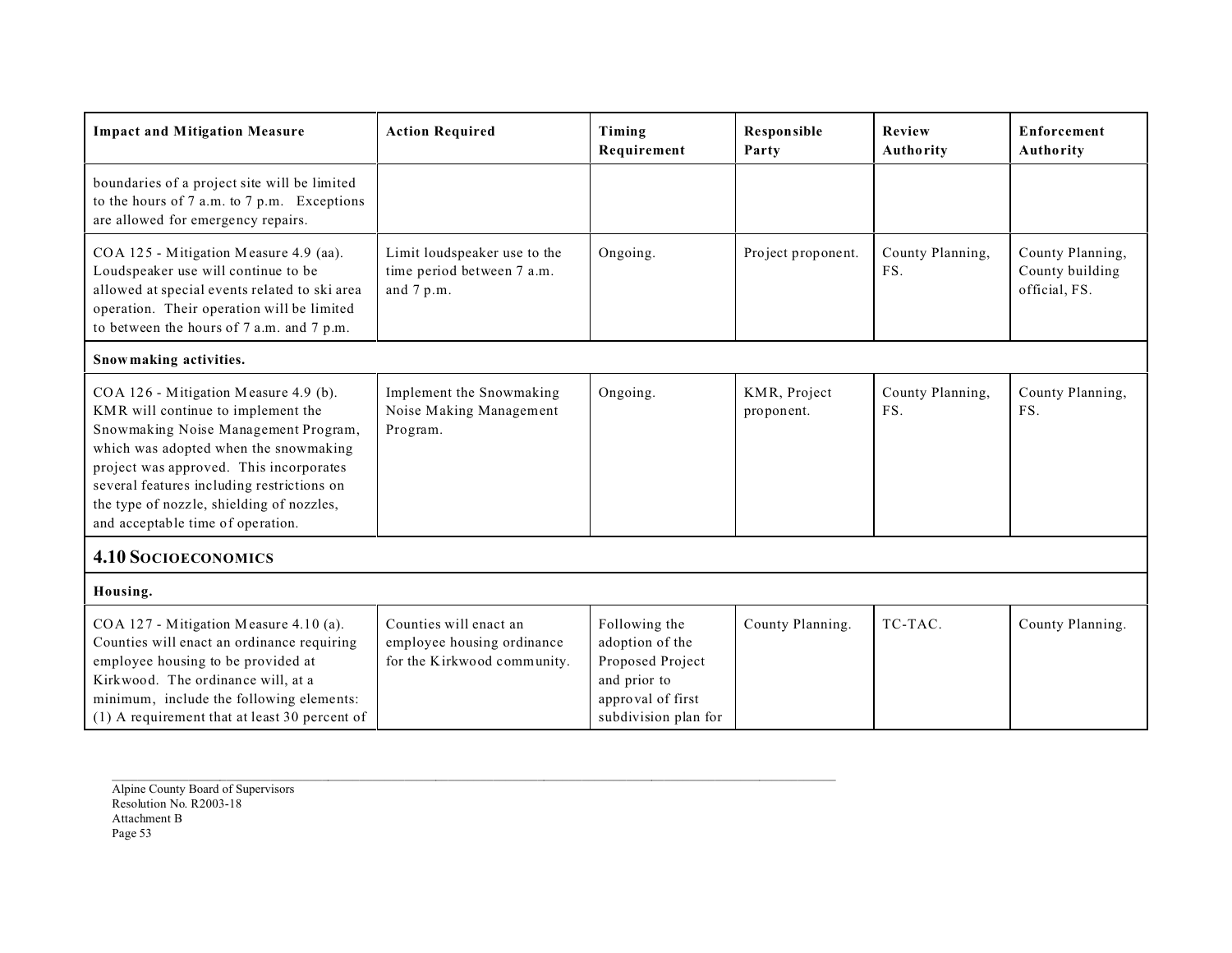| <b>Impact and Mitigation Measure</b>                                                                                                                                                                                                                                                                                                                                                                                                                                                                                                                                         | <b>Action Required</b>                                       | Timing<br>Requirement | <b>Responsible</b><br>Party | Review<br>Authority           | <b>Enforcement</b><br><b>Authority</b> |
|------------------------------------------------------------------------------------------------------------------------------------------------------------------------------------------------------------------------------------------------------------------------------------------------------------------------------------------------------------------------------------------------------------------------------------------------------------------------------------------------------------------------------------------------------------------------------|--------------------------------------------------------------|-----------------------|-----------------------------|-------------------------------|----------------------------------------|
| the number of average peak-season<br>employees be provided with employee<br>housing concurrent with future<br>development of the resort; $(2)$ A method of<br>ensuring that the amount of required<br>employee housing will continue to be<br>provided in the future; (3) Consideration<br>of possible allowance for a fee to be paid in<br>lieu of constructing employee housing.<br>Consideration of possible credit toward the<br>employee housing requirement in exchange<br>for KMR providing transportation for<br>employees residing outside of the<br>Kirkwood area. |                                                              | Kirkwood.             |                             |                               |                                        |
| Consideration of possible credit toward the<br>employee housing requirement for housing<br>units located outside of the Kirkwood area<br>which are reserved by KMR for use by<br>employees within the Kirkwood area.                                                                                                                                                                                                                                                                                                                                                         |                                                              |                       |                             |                               |                                        |
| <b>4.11 HAZARDOUS MATERIALS</b>                                                                                                                                                                                                                                                                                                                                                                                                                                                                                                                                              |                                                              |                       |                             |                               |                                        |
| Fuel storage and use.                                                                                                                                                                                                                                                                                                                                                                                                                                                                                                                                                        |                                                              |                       |                             |                               |                                        |
| COA 128 - Mitigation Measure 4.11 (a).<br>Underground storage tanks or other<br>hazardous material storage will not be sited<br>within the Caltrans right-of-way.                                                                                                                                                                                                                                                                                                                                                                                                            | Do not locate storage tanks in<br>the Caltrans right-of-way. | Ongoing.              | KMR, Project<br>proponent.  | County Planning,<br>Caltrans. | Caltrans.                              |
| COA 129 - Mitigation Measure 4.11 (b).                                                                                                                                                                                                                                                                                                                                                                                                                                                                                                                                       | Develop and maintain                                         | Ongoing.              | KMR,                        | County Planning.              | Counties.                              |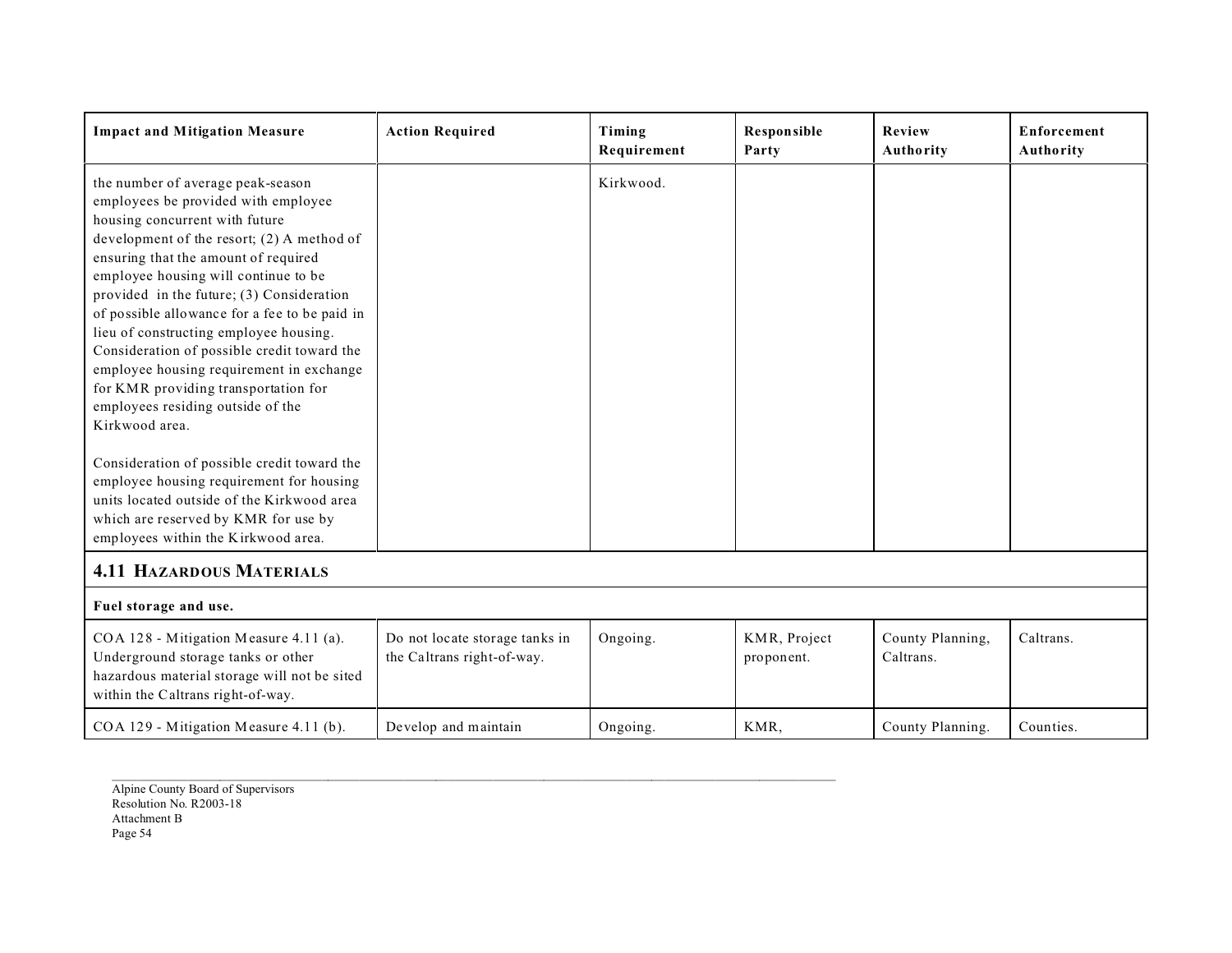| <b>Impact and Mitigation Measure</b>                                                                                                                                                                                            | <b>Action Required</b>                                                                            | Timing<br>Requirement | <b>Responsible</b><br>Party                | Review<br>Authority | <b>Enforcement</b><br><b>Authority</b>                                                                                                                   |
|---------------------------------------------------------------------------------------------------------------------------------------------------------------------------------------------------------------------------------|---------------------------------------------------------------------------------------------------|-----------------------|--------------------------------------------|---------------------|----------------------------------------------------------------------------------------------------------------------------------------------------------|
| The Kirkwood Maintenance Shop and MU<br>will maintain spill prevention plans for all<br>hazardous materials. These plans will be<br>reviewed and updated annually, as<br>appropriate, and filed with the appropriate<br>county. | hazardous materials spill<br>prevention plans.                                                    |                       | MU.                                        |                     |                                                                                                                                                          |
| COA 130 - Mitigation Measure 4.11 (c).<br>All existing and proposed fuel tanks will be<br>maintained, operated and tested in<br>accordance with local, state and federal<br>regulations.                                        | Maintain fuel storage tanks<br>according to local, state, and<br>federal regulations.             | Ongoing.              | KMR, Project<br>proponent.                 | County Planning.    | Amador Air<br>District, El Dorado<br>County<br>Environmental<br>Management<br>Agency,<br>Alpine County<br>Environmental<br>Health,<br>California<br>EPA. |
| COA 131 - Mitigation Measure 4.11 (d).<br>Hazardous materials cleanup and<br>containment supplies will be carried in any<br>vehicle that transports fuel for refueling<br>construction equipment.                               | Maintain hazardous spill<br>cleanup and containment<br>materials in all transporting<br>vehicles. | Ongoing.              | KMR, Project<br>proponent,<br>contractors. | County Planning.    | Amador Air<br>District, El Dorado<br>County<br>Environmental<br>Management<br>Agency,<br>Alpine County<br>Environmental<br>Health.                       |
| COA 132 - Mitigation Measure 4.11 (e).<br>Hazardous materials cleanup and                                                                                                                                                       | Maintain hazardous spill<br>cleanup and containment                                               | Ongoing.              | KMR, Project<br>proponent,                 | County Planning.    | Amador Air<br>District, El Dorado                                                                                                                        |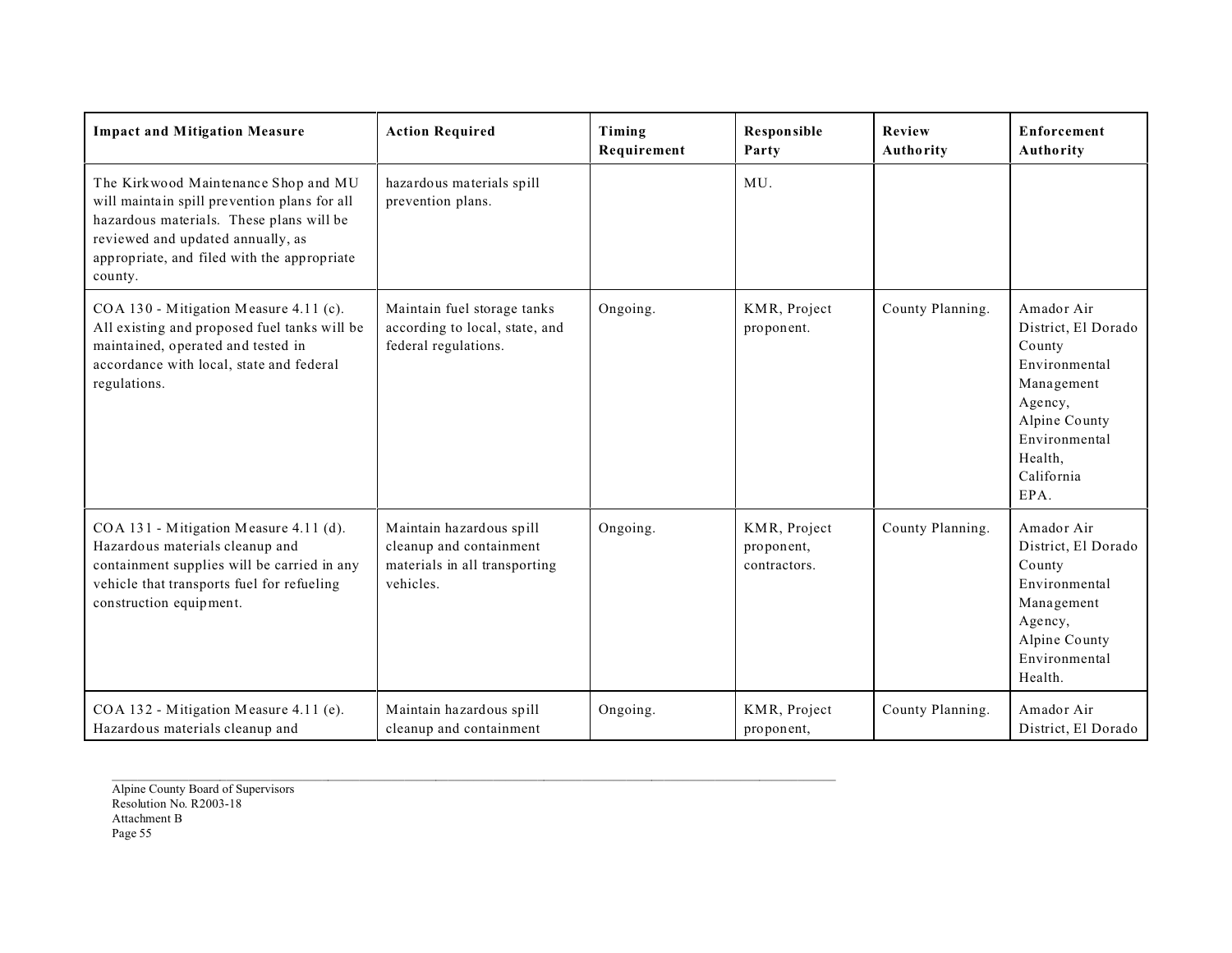| <b>Impact and Mitigation Measure</b>                                                                                                                                                                                | <b>Action Required</b>                                                                                     | Timing<br>Requirement | Responsible<br>Party  | Review<br>Authority     | Enforcement<br>Authority                                                                                                           |
|---------------------------------------------------------------------------------------------------------------------------------------------------------------------------------------------------------------------|------------------------------------------------------------------------------------------------------------|-----------------------|-----------------------|-------------------------|------------------------------------------------------------------------------------------------------------------------------------|
| containment supplies will be present at any<br>permanent location where refueling is<br>done.                                                                                                                       | materials where refueling<br>occurs.                                                                       |                       | contractors.          |                         | County<br>Environmental<br>Management<br>Agency,<br>Alpine County<br>Environmental<br>Health.                                      |
| COA 133 - Mitigation Measure 4.11 (f).<br>KMR, MU, and KMPUD will train all<br>vehicle operators who will be participating<br>in refueling activities in spill prevention<br>and in the use of cleanup materials.   | Develop and implement spill<br>prevention and clean-up<br>training for vehicle operators.                  | Ongoing.              | KMR,<br>MU,<br>KMPUD. | County Planning.        | Amador Air<br>District, El Dorado<br>County<br>Environmental<br>Management<br>Agency,<br>Alpine County<br>Environmental<br>Health. |
| COA 134 - Mitigation Measure 4.11 (g).<br>No motor fuel refueling will be conducted<br>within 100 feet of Kirkwood Creek or any<br>of its perennial tributaries, or within 50 feet<br>of any occupied housing unit. | Identify refueling areas,<br>considering proximity to<br>housing and Kirkwood Creek<br>or its tributaries. | Ongoing.              | KMR, MU,<br>KMPUD.    | County Planning.        | Amador Air<br>District, El Dorado<br>County<br>Environmental<br>Management<br>Agency,<br>Alpine County<br>Environmental<br>Health. |
| COA 135 - Mitigation Measure 4.11 (h).<br>In the event that a hazardous material spill                                                                                                                              | Notify appropriate regulatory<br>agencies and affect land                                                  | Ongoing.              | KMR, MU,<br>KMPUD,    | County Planning,<br>FS. | Department of<br>Environmental                                                                                                     |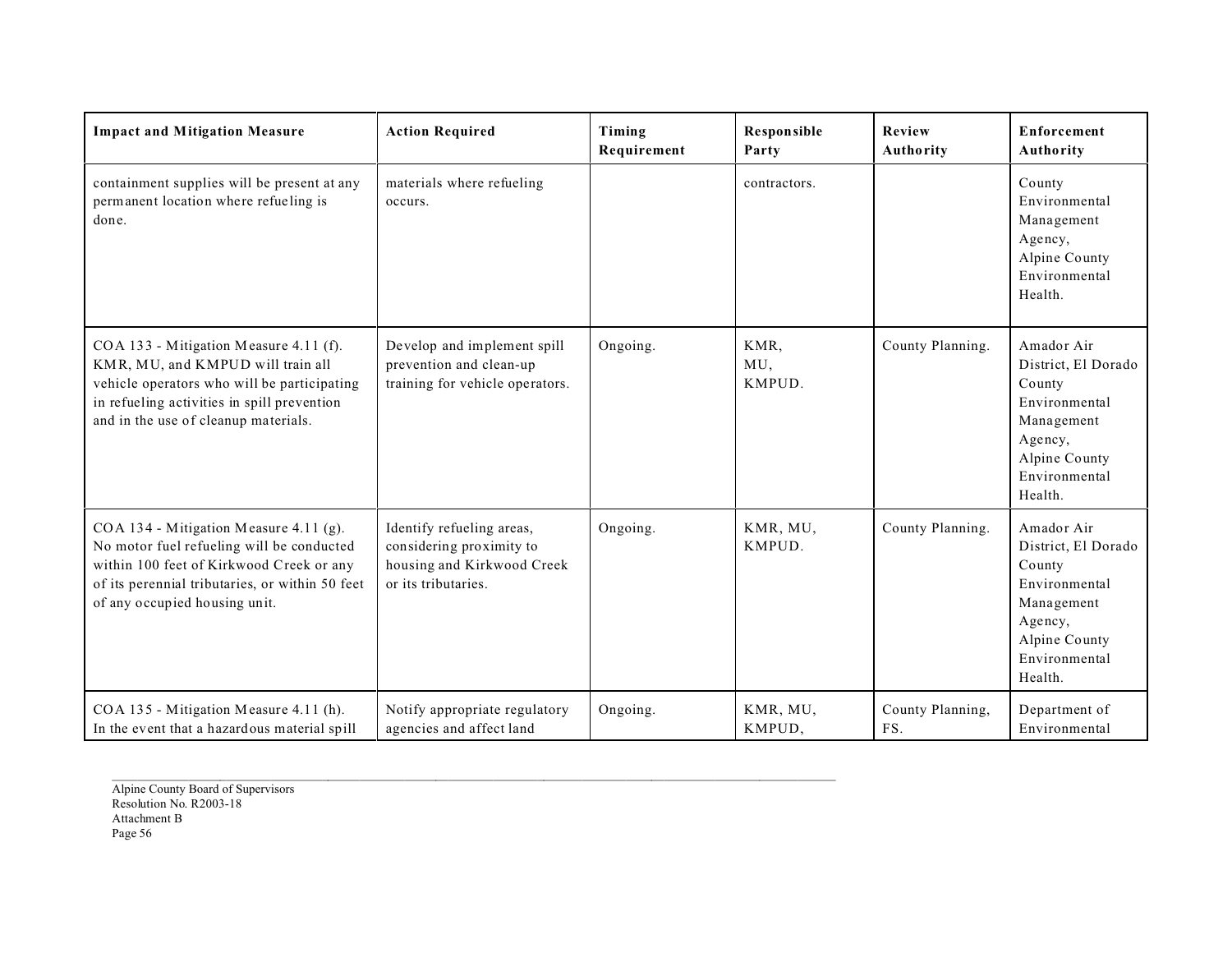| <b>Impact and Mitigation Measure</b>                                                                                                                                                                                                                                                                                                                                        | <b>Action Required</b>                                                                                                                     | Timing<br>Requirement                                                                           | Responsible<br>Party                  | Review<br>Authority | Enforcement<br>Authority                                      |
|-----------------------------------------------------------------------------------------------------------------------------------------------------------------------------------------------------------------------------------------------------------------------------------------------------------------------------------------------------------------------------|--------------------------------------------------------------------------------------------------------------------------------------------|-------------------------------------------------------------------------------------------------|---------------------------------------|---------------------|---------------------------------------------------------------|
| of a reportable quality occurs, the<br>responsible party will immediately notify<br>the Department of Environmental Health of<br>the affected county or counties, the CDFG<br>and any other agencies as required under<br>regulations applicable at the time of the<br>spill. If the spill occurs on USFS land,<br>Kirkwood will also notify the Amador<br>Ranger District. | management agencies in the<br>event of a spill.                                                                                            |                                                                                                 | contractors.                          |                     | Health of the<br>affected county or<br>counties, CDFG,<br>FS. |
| COA 136 - Mitigation Measure 4.11 (i).<br>KMR and its agents and subcontractors will<br>adhere to the reporting standards outlined<br>in California Hazardous Materials<br>Spill/Release Notification Guidance<br>(Lercari 1999) established by the<br>Governor's Office of Emergency Services.                                                                             | Follow reporting standards<br>outlined in California<br>Hazardous Materials<br>Spill/Release Notification<br>Guidance, as required by law. | Ongoing.                                                                                        | KMR,<br>MU,<br>KMPUD,<br>contractors. | County Planning.    | Governor's Office<br>of Emergency<br>Services.                |
| COA 137 - Mitigation Measure 4.11 (j).<br>KMR, MU, and KMPUD shall comply<br>with Title 22 of the California Code of<br>Regulations for submission of business<br>plans, inventory statements, explosive<br>storage, and spill prevention control<br>countermeasure plans, as may be required.                                                                              | Comply with Title 22 as<br>required to avoid risks<br>associated with hazardous<br>materials.                                              | Ongoing.                                                                                        | KMR,<br>MU,<br>KMPUD.                 | County Planning.    | <b>State Department</b><br>of Health Services.                |
| COA 138 - Mitigation Measure 4.11 (k).<br>Future development in portions of Amador<br>or Alpine County where soil or<br>groundwater contamination by petroleum<br>products has been identified will at a                                                                                                                                                                    | Submit development plans for<br>review.                                                                                                    | Evaluate concurrent<br>with review of<br>tentative maps, use<br>permits or<br>equivalent permit | KMR, Project<br>proponent.            | County Planning.    | CVRWQCB,<br>County Health<br>Department.                      |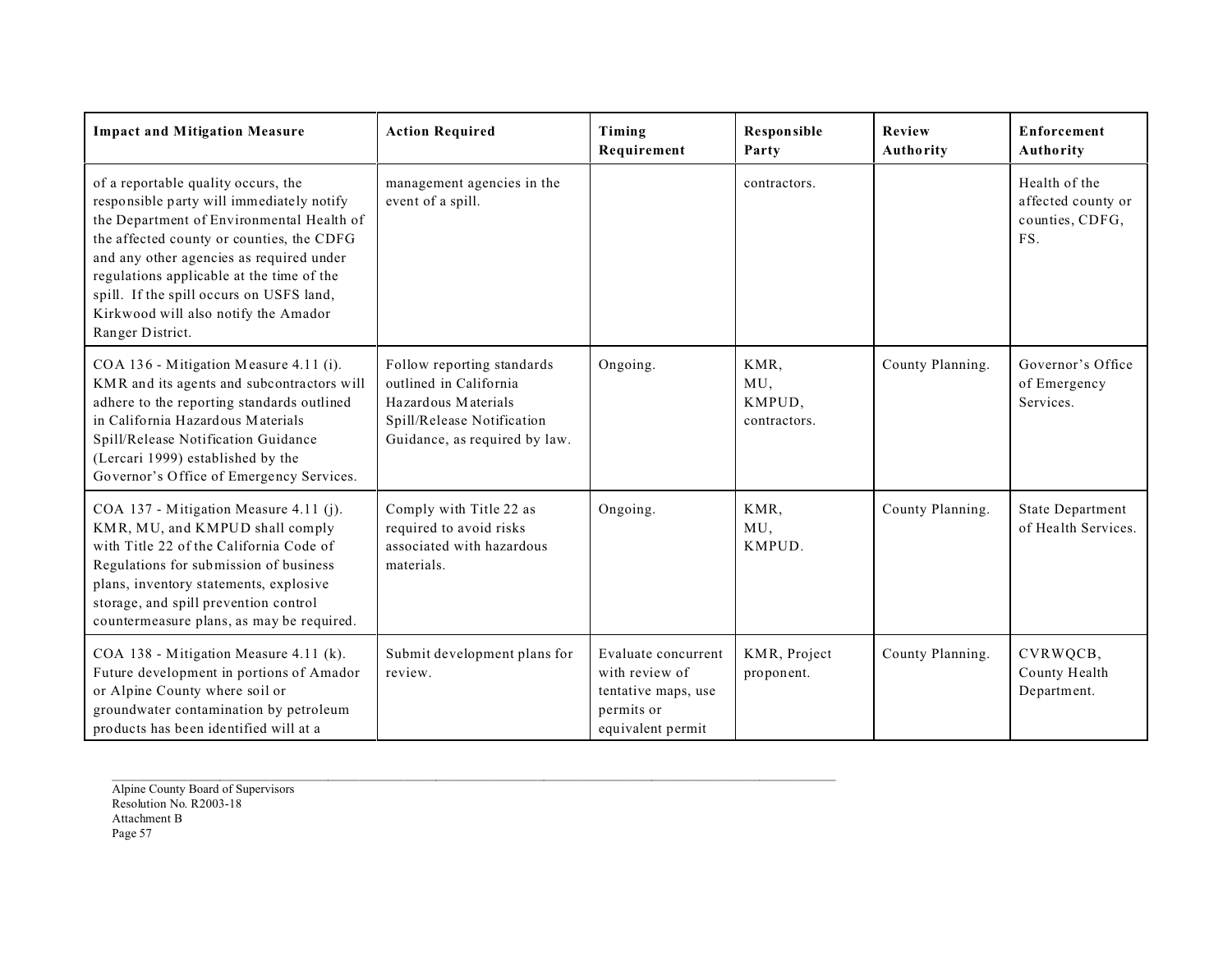| <b>Impact and Mitigation Measure</b>                                                                                                                                                                                                                                                                                                                                                                                                                                                                                                                                                                                                                                  | <b>Action Required</b>                                                                                                      | Timing<br>Requirement                                            | Responsible<br>Party | Review<br>Authority     | <b>Enforcement</b><br>Authority |
|-----------------------------------------------------------------------------------------------------------------------------------------------------------------------------------------------------------------------------------------------------------------------------------------------------------------------------------------------------------------------------------------------------------------------------------------------------------------------------------------------------------------------------------------------------------------------------------------------------------------------------------------------------------------------|-----------------------------------------------------------------------------------------------------------------------------|------------------------------------------------------------------|----------------------|-------------------------|---------------------------------|
| minimum require approval from the<br>applicable County Health Department and<br>the Central Valley Regional Water Quality<br>Control Board (CVRWQCB).                                                                                                                                                                                                                                                                                                                                                                                                                                                                                                                 |                                                                                                                             | for development.                                                 |                      |                         |                                 |
| <b>4.12 RECREATION</b>                                                                                                                                                                                                                                                                                                                                                                                                                                                                                                                                                                                                                                                |                                                                                                                             |                                                                  |                      |                         |                                 |
| Effects of increased population on use of surrounding public lands.                                                                                                                                                                                                                                                                                                                                                                                                                                                                                                                                                                                                   |                                                                                                                             |                                                                  |                      |                         |                                 |
| COA 139 - Mitigation Measure 4.12 (b)<br>KMR will conduct surveys to identify on-<br>off-site recreation use patterns of residents<br>and guests and report results to TC-TAC<br>and the Forest Service. Such surveys will<br>be conducted every 4 years or as deemed<br>necessary by TC-TAC and the Forest<br>Service. Results will be reported to these<br>agencies within 60 days of their<br>completion. This information will increase<br>TC-TAC and Forest Service knowledge of<br>recreational use patterns in the Kirkwood<br>area and contribute to development of<br>responsive management plans for heavily<br>impacted recreational sites and facilities. | FS can use this information in<br>its planning for management<br>of recreational facilities on<br>public lands in the area. | Periodically as<br>specified.                                    | KMR, FS.             | TC-TAC, FS.             | TC-TAC, FS.                     |
| Effects on Kirkwood Lake, including fishing.                                                                                                                                                                                                                                                                                                                                                                                                                                                                                                                                                                                                                          |                                                                                                                             |                                                                  |                      |                         |                                 |
| COA 140 - Mitigation Measure 4.12 (c).<br>Implement mitigation measures 4.3.1 (h)<br>through $4.3.1$ (i), as described in the<br>Aquatic Resources section. In addition,                                                                                                                                                                                                                                                                                                                                                                                                                                                                                              | As outlined under mitigation<br>measures 4.3.1 (h) through<br>4.3.1 (i). Also, develop and<br>implement the cited           | Within the first year<br>following Proposed<br>Project approval. | KMR, FS.             | County Planning,<br>FS. | County Planning,<br>FS.         |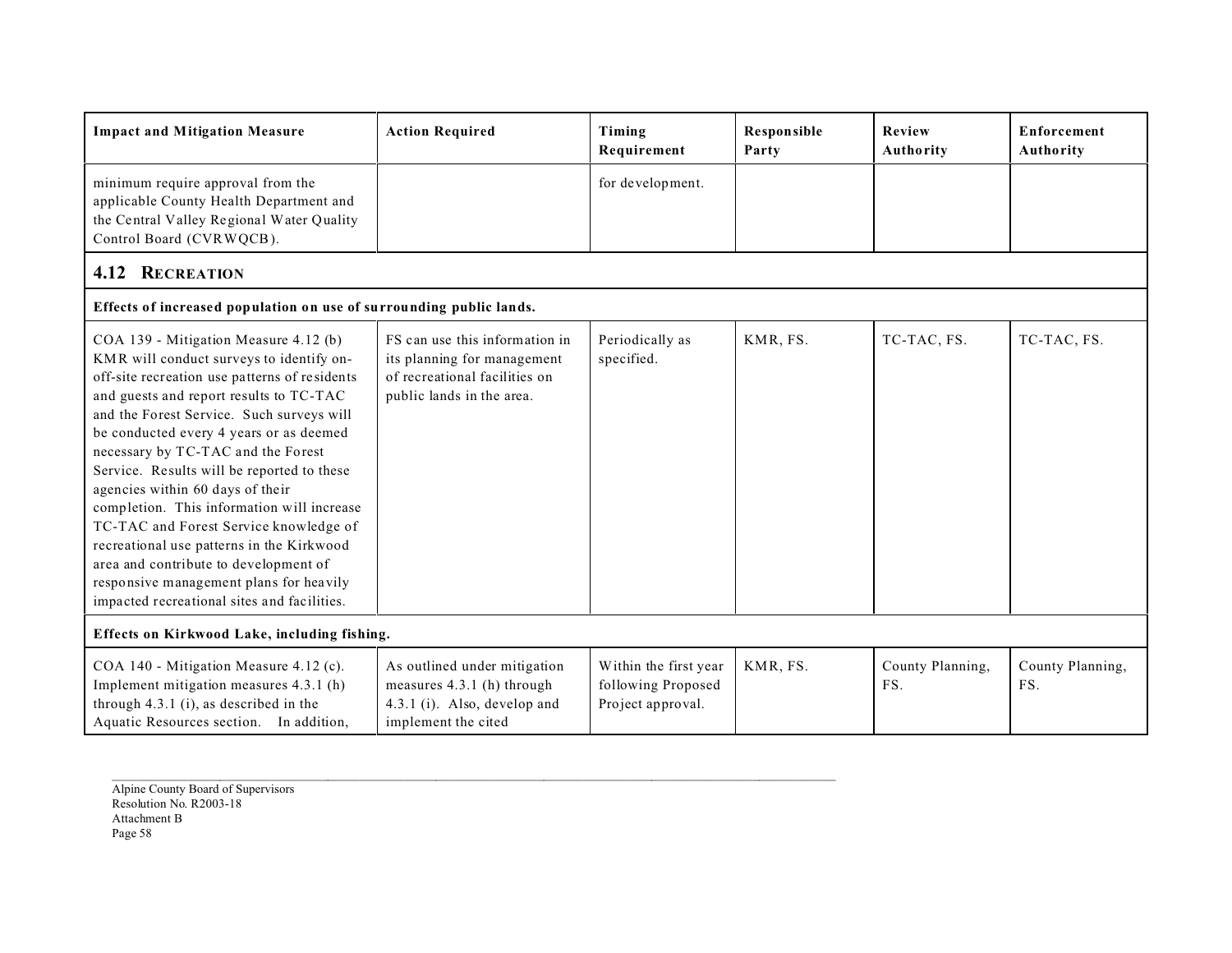| <b>Impact and Mitigation Measure</b>                                                                                                                                                                                                                                   | <b>Action Required</b>                                                          | Timing<br>Requirement   | <b>Responsible</b><br>Party | <b>Review</b><br>Authority               | <b>Enforcement</b><br>Authority                  |
|------------------------------------------------------------------------------------------------------------------------------------------------------------------------------------------------------------------------------------------------------------------------|---------------------------------------------------------------------------------|-------------------------|-----------------------------|------------------------------------------|--------------------------------------------------|
| KMR will work with the FS to develop and<br>implement an instructional/interpretive<br>program to inform Kirkwood visitors about<br>sensitive resource issues at Kirkwood Lake.                                                                                        | instructional/interpretive<br>program.                                          |                         |                             |                                          |                                                  |
| <b>4.13 PUBLIC SERVICES</b>                                                                                                                                                                                                                                            |                                                                                 |                         |                             |                                          |                                                  |
| Police/sheriff protection.                                                                                                                                                                                                                                             |                                                                                 |                         |                             |                                          |                                                  |
| COA 141 - Mitigation Measure 4.13 (a).<br>KMR will monitor the level of police<br>protection services required as<br>development proceeds and the resident<br>population increases. Alpine and Amador<br>counties will add deputies as dictated by<br>community needs. | Monitor level of police<br>protection and add deputies a<br>needed.             | Ongoing.                | KMR.                        | Alpine and<br>Amador County<br>Planning. | Alpine and<br>Amador County<br>Planning.         |
| Fire protection.                                                                                                                                                                                                                                                       |                                                                                 |                         |                             |                                          |                                                  |
| COA 142 - Mitigation Measure 4.13 (b).<br>Construct all facilities to adhere to the<br>UBC, the Uniform Fire Code, and all other<br>applicable codes.                                                                                                                  | Adhere to the UBC.                                                              | During<br>construction. | Project proponent.          | County building<br>official.             | County building<br>official.                     |
| COA 143 - Mitigation Measure 4.13 (c).<br>KMR should continue to implement,<br>maintain, and revise as needed, the<br>Kirkwood Village Fire and Safety Plan and<br>demonstrate that the development complies<br>with the plan.                                         | Implement and update as<br>needed the Kirkwood Village<br>Fire and Safety Plan. | Ongoing                 | KMR, Project<br>proponent.  | TC-TAC.                                  | County Planning,<br>County building<br>official. |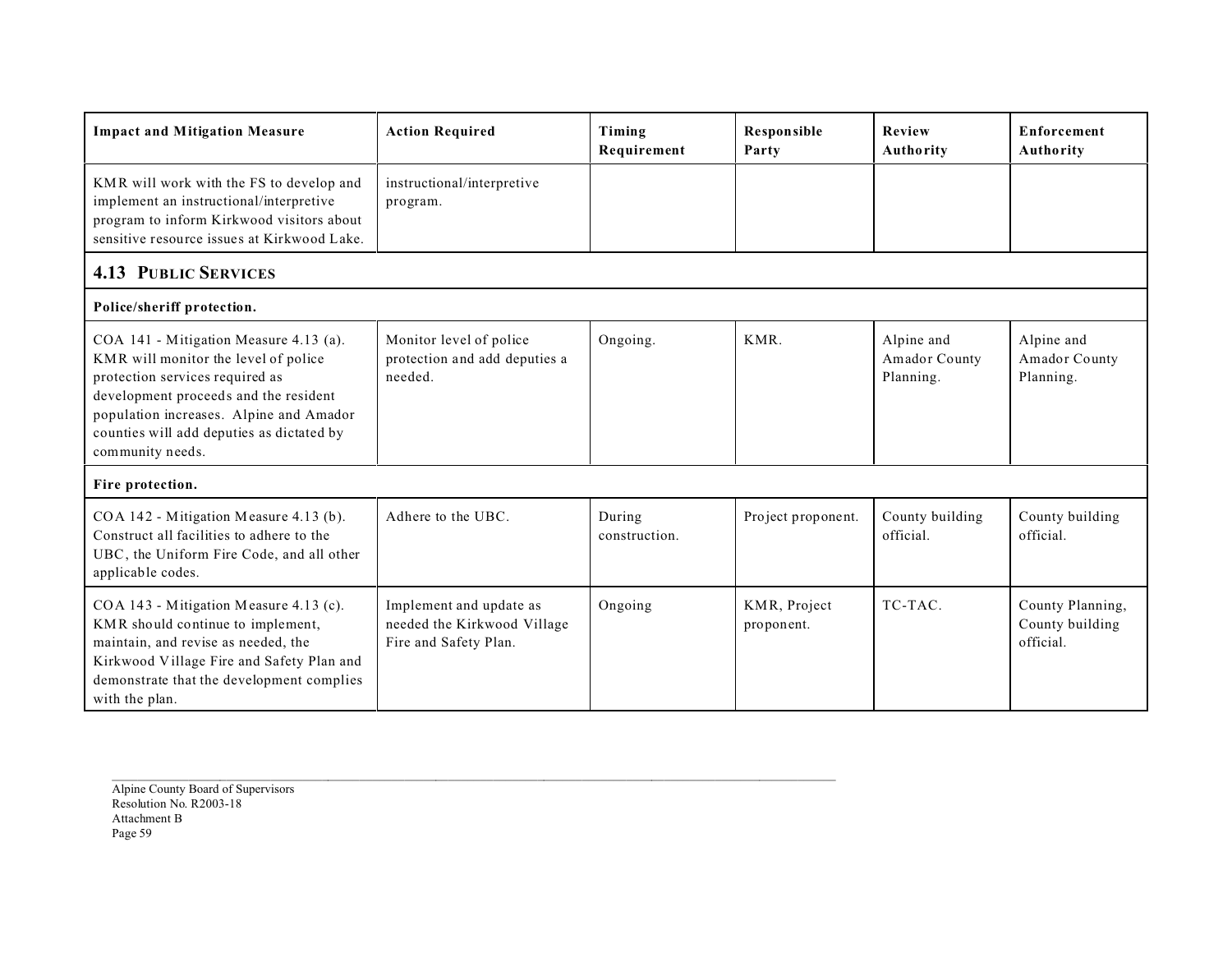| <b>Impact and Mitigation Measure</b>                                                                                                                                                                                                                                                      | <b>Action Required</b>                                                         | Timing<br>Requirement | <b>Responsible</b><br>Party | Review<br>Authority | Enforcement<br>Authority |
|-------------------------------------------------------------------------------------------------------------------------------------------------------------------------------------------------------------------------------------------------------------------------------------------|--------------------------------------------------------------------------------|-----------------------|-----------------------------|---------------------|--------------------------|
| COA 144 - Mitigation Measure 4.13 (d).<br>KMR will increase infrastructure and<br>physical accommodations in the service<br>district to support the level of fire<br>protection required for the proposed<br>development.                                                                 | Expand fire protection support<br>and infrastructure as<br>necessary.          | Ongoing.              | KMR, KMPUD.                 | County Planning.    | County Planning.         |
| COA 145 - Mitigation Measure 4.13 (e).<br>KMR will monitor the level of firefighting<br>services required as development proceeds<br>and the resident population increases.<br>KMPUD will add fire fighters as dictated<br>by community needs.                                            | Increase firefighting staff as<br>necessary to meet growing<br>community size. | Ongoing.              | KMR, KMPUD.                 | County Planning.    | County Planning.         |
| Medical services.                                                                                                                                                                                                                                                                         |                                                                                |                       |                             |                     |                          |
| COA 146 - Mitigation Measure 4.13 (f).<br>KMR will continue to maintain medical<br>facilities during the ski season consistent<br>with the requirements of the U.S. Forest<br>Service special use permit issued for the ski<br>area.                                                      | Maintain medical facilities<br>consistent with the provisions<br>of the SUP.   | Ongoing.              | KMR.                        | FS.                 | FS.                      |
| COA 147 - Mitigation Measure 4.13 (g).<br>KMR will monitor the level of medical<br>services required as development proceeds<br>and the resident population increases. If<br>the increase in year-round population<br>warrants, KMR will add medical services<br>to meet community needs. | Add medical services to meet<br>growing community needs.                       | Ongoing.              | KMR.                        | County Planning.    | County Planning.         |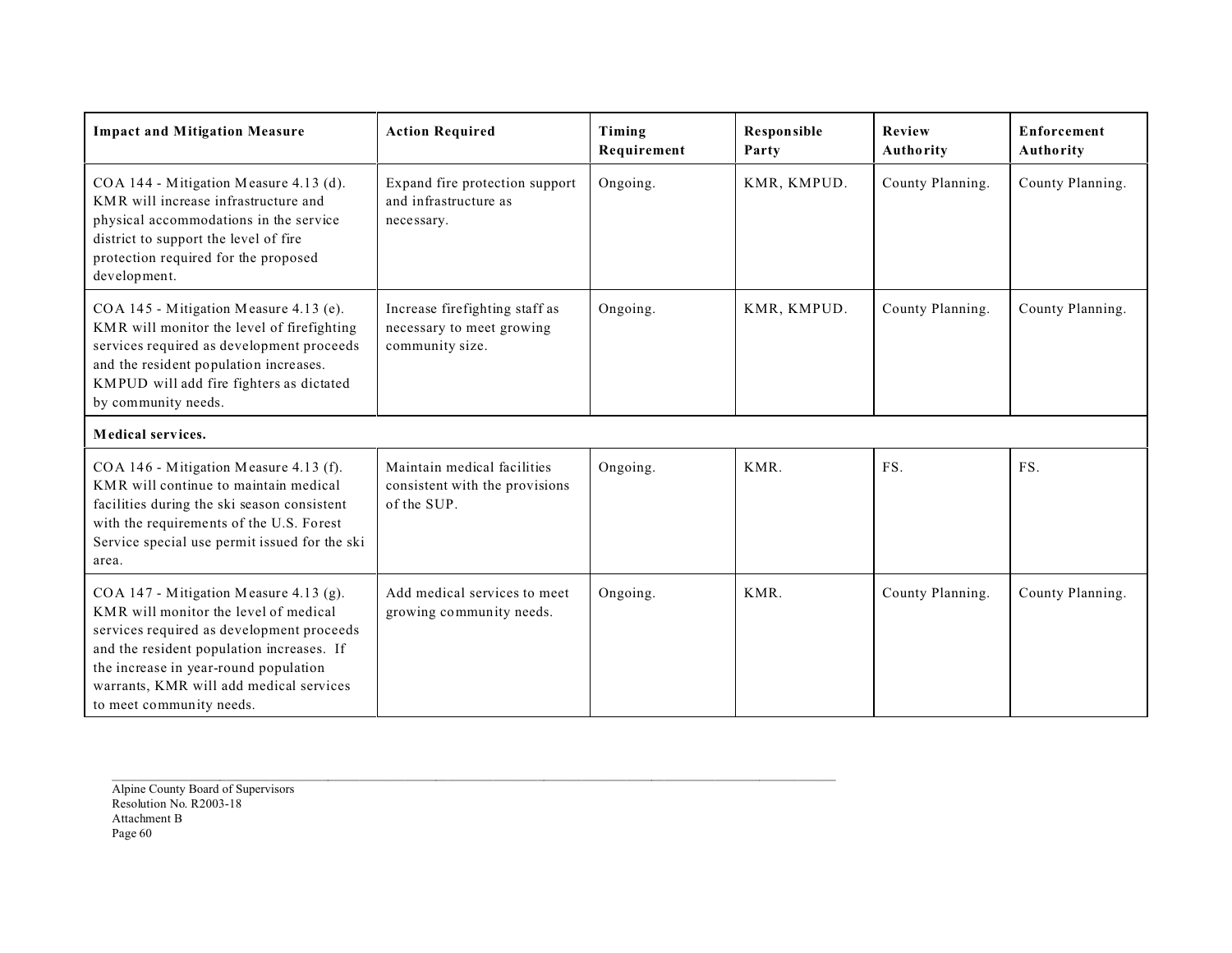| <b>Impact and Mitigation Measure</b>                                                                                                                                                                                                                                                                                                                                                                                                                                                                                                                                                                                                                  | <b>Action Required</b>                                                                       | Timing<br>Requirement                                                                               | <b>Responsible</b><br>Party  | <b>Review</b><br>Authority                              | <b>Enforcement</b><br>Authority           |  |
|-------------------------------------------------------------------------------------------------------------------------------------------------------------------------------------------------------------------------------------------------------------------------------------------------------------------------------------------------------------------------------------------------------------------------------------------------------------------------------------------------------------------------------------------------------------------------------------------------------------------------------------------------------|----------------------------------------------------------------------------------------------|-----------------------------------------------------------------------------------------------------|------------------------------|---------------------------------------------------------|-------------------------------------------|--|
| School and child care.                                                                                                                                                                                                                                                                                                                                                                                                                                                                                                                                                                                                                                |                                                                                              |                                                                                                     |                              |                                                         |                                           |  |
| COA 148 - Mitigation Measure 4.13 (h).<br>KMR will continue providing funding<br>support of educational facilities for<br>elementary school children (Grades K-6) at<br>Kirkwood (e.g., continue financial support<br>for rented facilities). This requirement will<br>be reviewed every 5 years and a<br>determination made by Alpine County as to<br>whether the requirement should be<br>continued, modified or eliminated.                                                                                                                                                                                                                        | Fund education facilities for<br>elementary school aged<br>students.                         | Ongoing (as<br>specified).                                                                          | KMR.                         | TC-TAC,<br>Alpine County<br>Unified School<br>District. | Alpine County<br>Board of<br>Supervisors. |  |
| <b>4.14 UTILITIES AND INFRASTRUCTURE</b>                                                                                                                                                                                                                                                                                                                                                                                                                                                                                                                                                                                                              |                                                                                              |                                                                                                     |                              |                                                         |                                           |  |
| Energy.                                                                                                                                                                                                                                                                                                                                                                                                                                                                                                                                                                                                                                               |                                                                                              |                                                                                                     |                              |                                                         |                                           |  |
| COA 149 - Mitigation Measure 4.14 (a).<br>MU will expand the existing electrical<br>facility or construct a new facility to meet<br>projected electrical demands as identified<br>in section $4.14.4.1$ of the 2002 Final EIR.<br>As electrical requirements increase and the<br>existing facility reaches capacity, expanded<br>or new facilities must be developed. At the<br>time a tentative development map is<br>submitted, MU must provide the respective<br>county with the current capacity of the<br>electrical generation facility, the current<br>electrical demand of the Kirkwood area,<br>and the projected electrical requirements of | Expand electrical power<br>supply to meet anticipated<br>demand of the growing<br>community. | Submitted with<br>tentative map, use<br>permit, or<br>equivalent<br>application for<br>development. | MU, KMR,<br>County Planning. | TC-TAC.                                                 | County Planning.                          |  |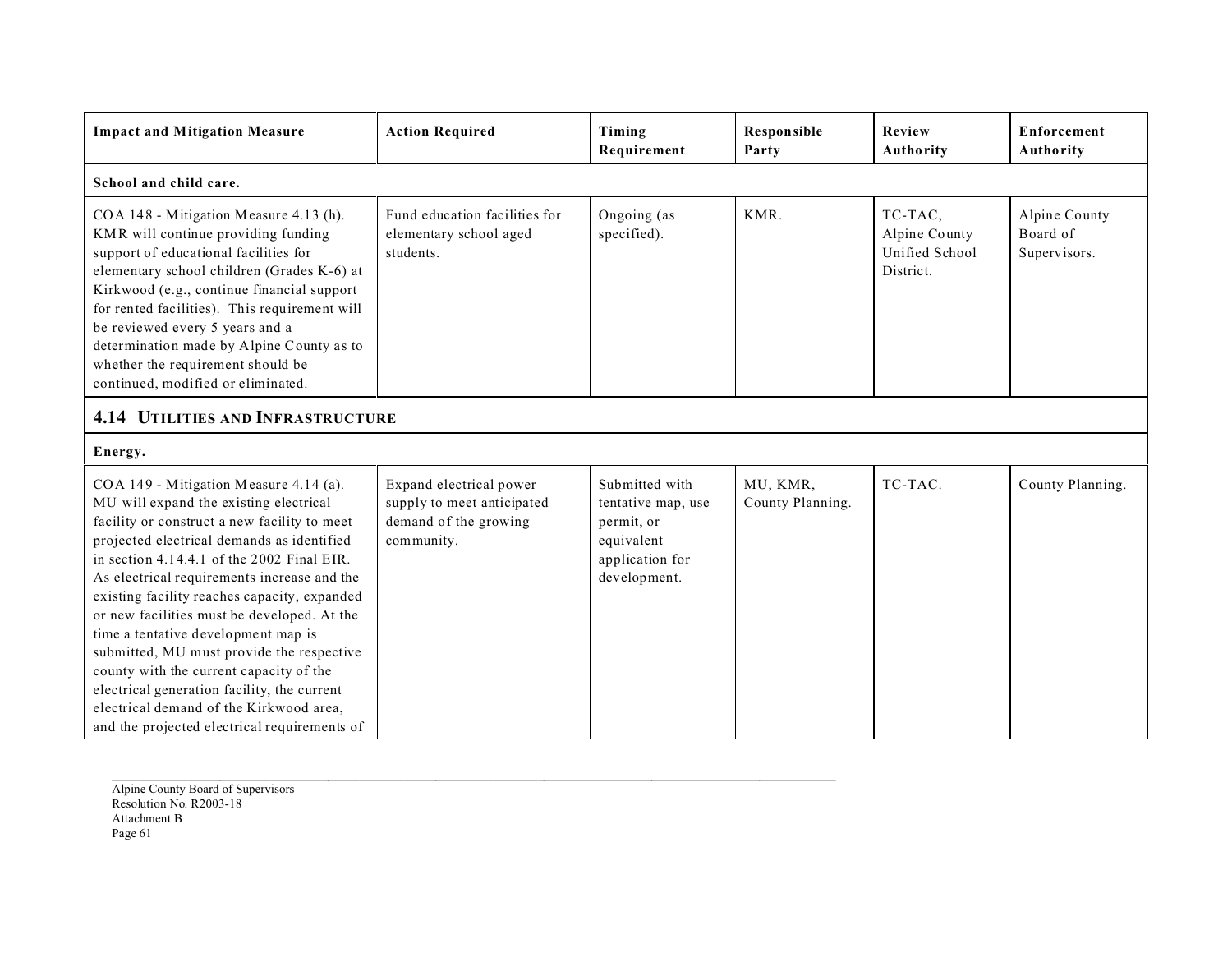| <b>Impact and Mitigation Measure</b>                                                                                                                                                                                                                                                                                                                                                                                                                                           | <b>Action Required</b>                                                                                | Timing<br>Requirement                                                                               | <b>Responsible</b><br>Party  | <b>Review</b><br>Authority | <b>Enforcement</b><br>Authority       |
|--------------------------------------------------------------------------------------------------------------------------------------------------------------------------------------------------------------------------------------------------------------------------------------------------------------------------------------------------------------------------------------------------------------------------------------------------------------------------------|-------------------------------------------------------------------------------------------------------|-----------------------------------------------------------------------------------------------------|------------------------------|----------------------------|---------------------------------------|
| the development. If the projected electrical<br>need will not be met by the existing<br>facility, improvements will also be<br>provided and the schedule for completion<br>will be identified. Expanded or new<br>facilities must be in operation prior to<br>electrical demands of the new<br>development.                                                                                                                                                                    |                                                                                                       |                                                                                                     |                              |                            |                                       |
| Mitigation Measure 4.14 (b). KMPUD will<br>connect a new well to the water supply<br>system if the maximum daily demand<br>exceeds the available supplies with the<br>largest well out of service, such that<br>emergency storage reserves would be<br>depleted in 7 days if demands continued at<br>the maximum rate.                                                                                                                                                         | Bring new culinary water<br>wells on line to meet growing<br>community demands.                       | Ongoing.                                                                                            | KMPUD.                       | TC-TAC.                    | Applicable well<br>permitting agency. |
| Water supply.                                                                                                                                                                                                                                                                                                                                                                                                                                                                  |                                                                                                       |                                                                                                     |                              |                            |                                       |
| COA 150 - Mitigation Measure 4.14 (c).<br>KMPUD will monitor water supply output<br>and install additional wells prior to<br>increased water supply demands of new<br>development parcels. At the time a<br>tentative development map is submitted,<br>KMPUD will provide the respective county<br>with the current water supply, the current<br>water consumption of the Kirkwood area,<br>and the projected water requirements of the<br>development. If the projected water | Bring new culinary water<br>wells on line if actual<br>community demands exceed<br>predicted demands. | Submitted with<br>tentative map, use<br>permit, or<br>equivalent<br>application for<br>development. | KMPUD,<br>Project proponent. | TC-TAC, County<br>Planning | Applicable well<br>permitting agency. |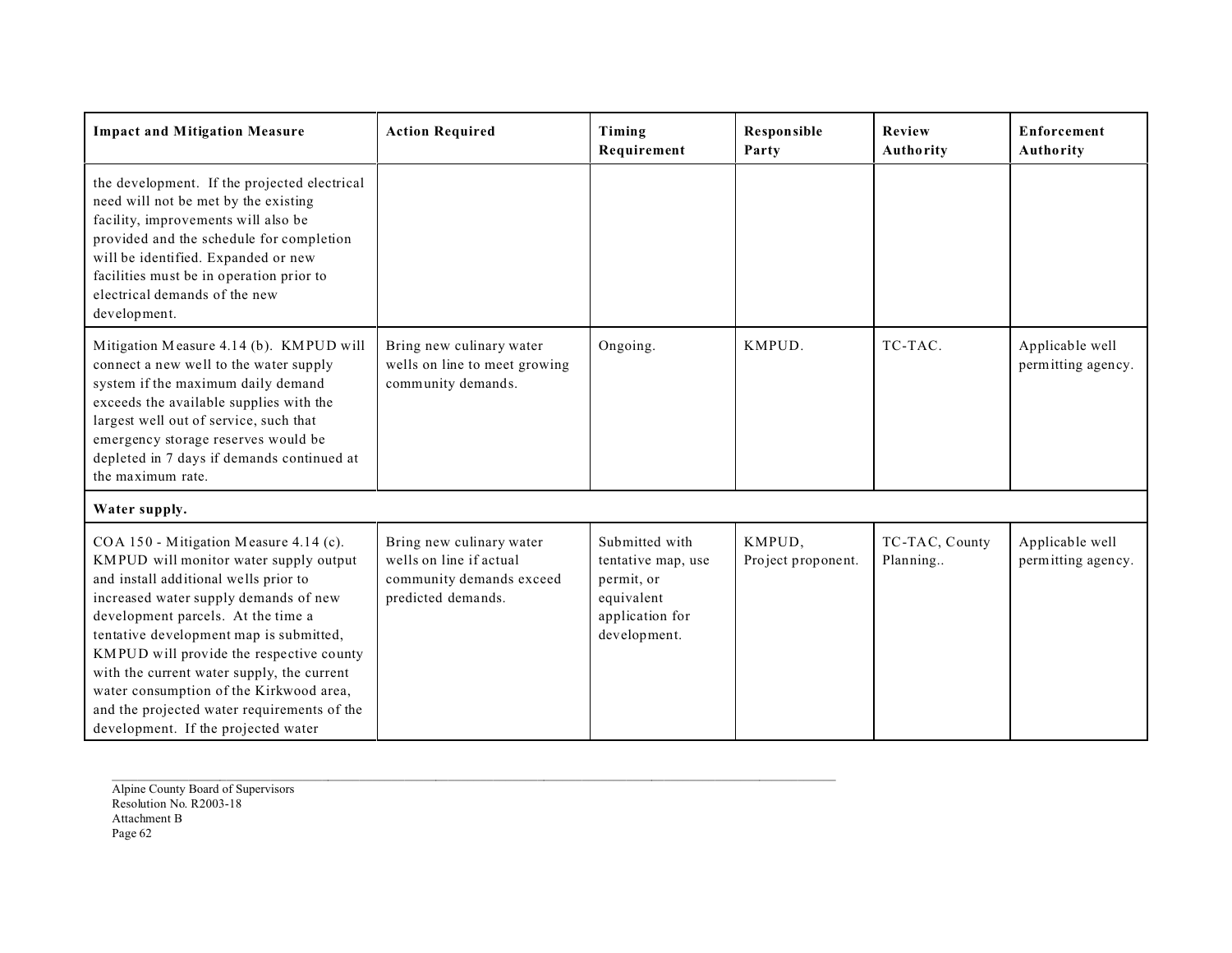| <b>Impact and Mitigation Measure</b>                                                                                                                                                                                                                                                                                               | <b>Action Required</b>                                                                              | Timing<br>Requirement                                                               | <b>Responsible</b><br>Party | Review<br>Authority                             | <b>Enforcement</b><br>Authority                 |
|------------------------------------------------------------------------------------------------------------------------------------------------------------------------------------------------------------------------------------------------------------------------------------------------------------------------------------|-----------------------------------------------------------------------------------------------------|-------------------------------------------------------------------------------------|-----------------------------|-------------------------------------------------|-------------------------------------------------|
| requirements will not be met by the<br>existing supply, as defined in final EIR<br>Mitigation Measure 4.14 (b), KMPUD will<br>identify the number and location of<br>proposed wells to be installed and the<br>schedule for completion. Additional wells<br>must be in operation prior to water<br>demands of the new development. |                                                                                                     |                                                                                     |                             |                                                 |                                                 |
| COA 151 - Mitigation Measure 4.14 (d).<br>Plan and implement new development to<br>ensure the use of best available<br>technologies for water conservation,<br>including, but not limited to, water-<br>conserving toilets, showerheads, faucets,<br>and irrigation systems.                                                       | Incorporate best available<br>technology into new<br>developments to promote<br>water conservation. | Submitted with<br>building plans.                                                   | Project proponent.          | County Engineer<br>County building<br>official. | County Engineer<br>County building<br>official. |
| Wastewater treatment.                                                                                                                                                                                                                                                                                                              |                                                                                                     |                                                                                     |                             |                                                 |                                                 |
| COA 152 - Mitigation Measure 4.14 (e).<br>Monitor wastewater treatment operations<br>and upgrade as appropriate. Expanded or<br>new facilities must be in operation prior to<br>wastewater demands of the new<br>development.                                                                                                      | Upgrade waste water treatment<br>plant before existing capacity<br>is exceeded.                     | Ongoing.                                                                            | KMPUD.                      | CVRWQCB.                                        | County Planning,<br>CVRWQCB.                    |
| COA 153 - Mitigation Measure 4.14 (f).<br>At the time a tentative development map is<br>submitted, KMPUD will provide the<br>respective county with: (1) the current<br>capacity of the wastewater treatment                                                                                                                       | Calculate anticipated demand<br>concurrent with proposal for<br>new development.                    | Submitted with<br>tentative map, use<br>permit, or<br>equivalent<br>application for | KMPUD.                      | TC-TAC, County<br>Planning,<br>CVRWQCB          | County Planning,<br>CVRWQCB.                    |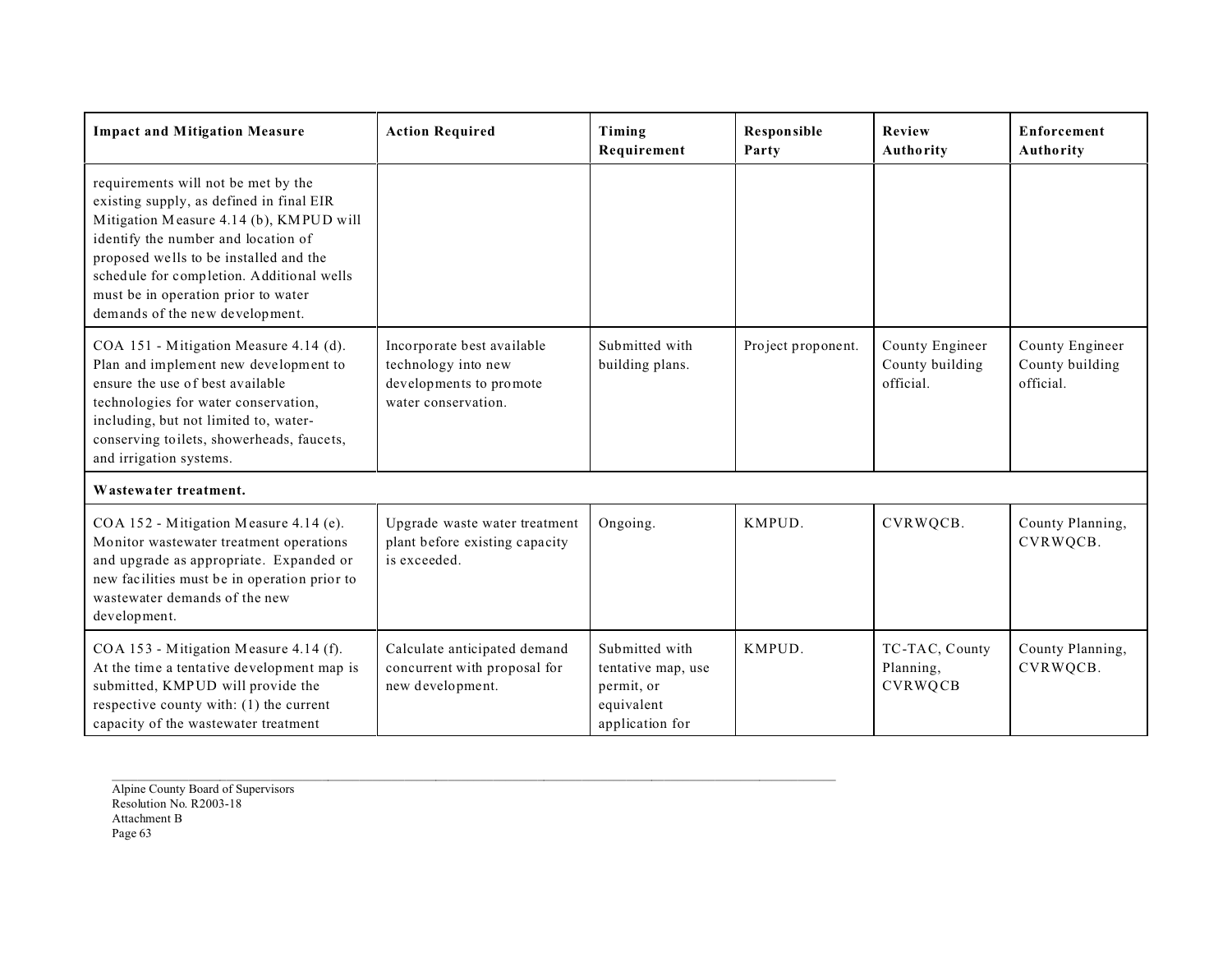| <b>Impact and Mitigation Measure</b>                                                                                                         | <b>Action Required</b> | Timing<br>Requirement | Responsible<br>Party | Review<br>Authority | Enforcement<br>Authority |
|----------------------------------------------------------------------------------------------------------------------------------------------|------------------------|-----------------------|----------------------|---------------------|--------------------------|
| facility; (2) the current wastewater output<br>of the Kirkwood area; and (3) the projected<br>wastewater requirements of the<br>development. |                        | development.          |                      |                     |                          |